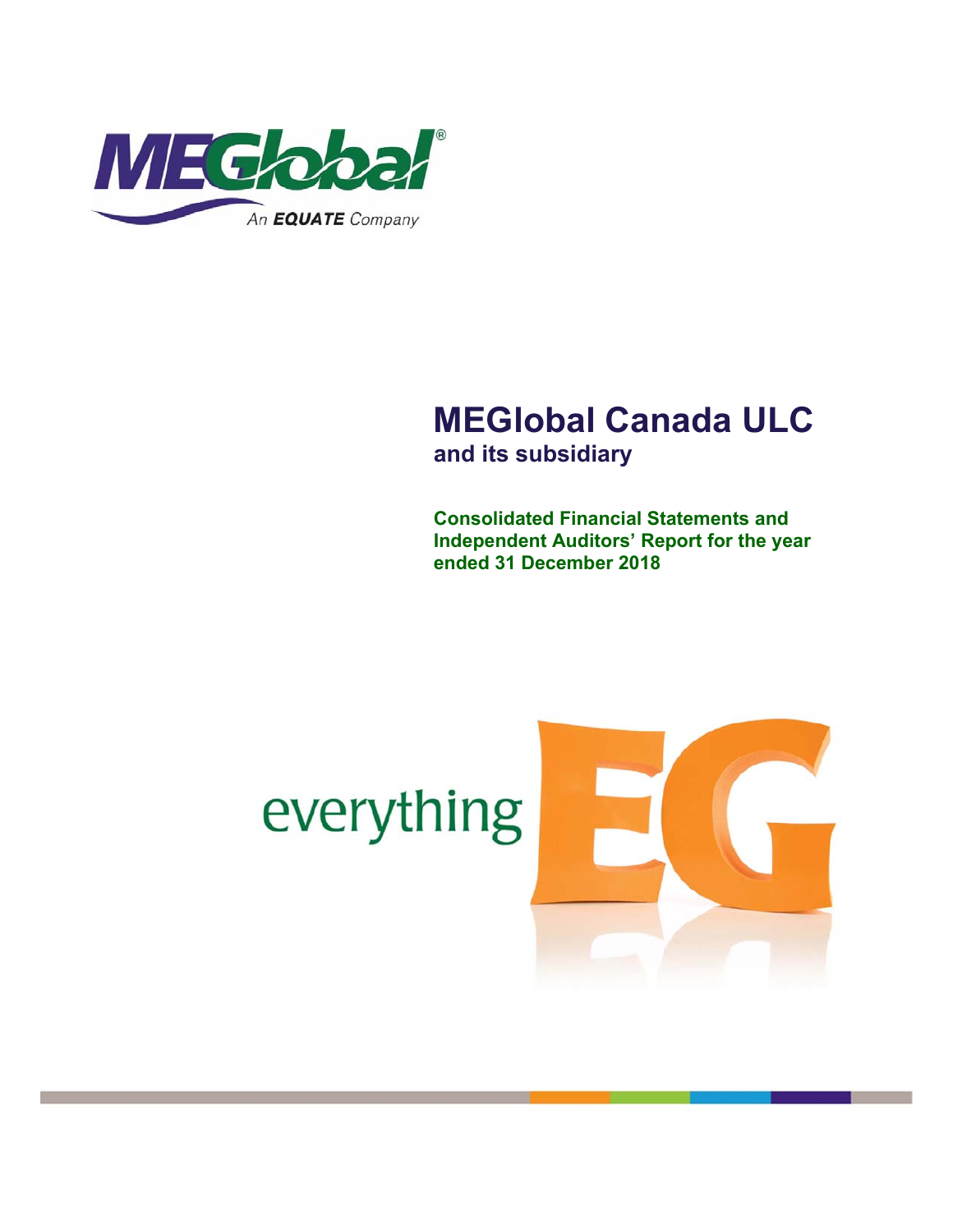

#### **Table of Contents**

|                                                                         | Page      |
|-------------------------------------------------------------------------|-----------|
| Independent Auditors' Report                                            | $2 - 5$   |
| Consolidated statement of financial position                            | $6 - 7$   |
| Consolidated statement of profit or loss and other comprehensive income | 8         |
| Consolidated statement of changes in equity                             | 9         |
| Consolidated statement of cash flows                                    | 10        |
| Notes to the consolidated financial statements                          | $11 - 37$ |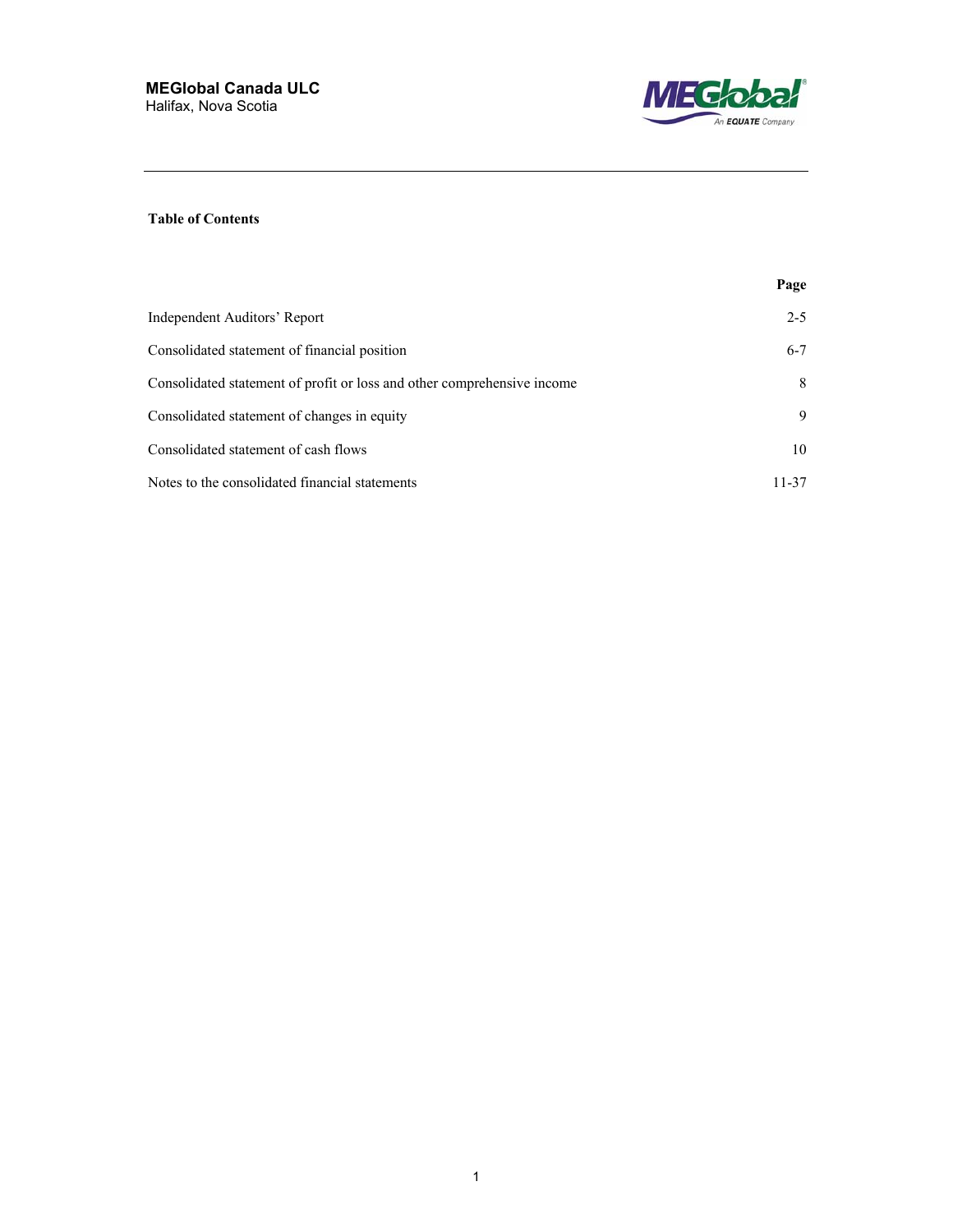

**KPMG Lower Gulf Limited** Level 13, Boulevard Plaza Tower One Mohammed Bin Rashid Boulevard, Downtown Dubai, UAE Tel. +971 (4) 403 0300, Fax +971 (4) 330 1515

## **Independent Auditors' Report**

To the Board of Directors of MEGlobal Canada UI C

## Report on the Audit of Special Purpose Consolidated Financial Statements

#### Opinion

We have audited the special purpose consolidated financial statements of MEGlobal Canada ULC ("the Company") and its subsidiary (collectively referred to as "the Group"), which comprise the consolidated statement of financial position as at 31 December 2018, the consolidated statements of profit or loss and other comprehensive income, changes in equity and cash flows for the year then ended, and notes, comprising significant accounting policies and other explanatory information.

In our opinion, the accompanying special purpose consolidated financial statements present fairly, in all material respects, the consolidated financial position of the Group as at 31 December 2018, and its consolidated financial performance and its consolidated cash flows for the year then ended in accordance with International Financial Reporting Standards ("IFRS").

#### **Basis for Opinion**

We conducted our audit in accordance with International Standards on Auditing (ISAs). Our responsibilities under those standards are further described in the Auditors' Responsibilities for the Audit of the Special Purpose Consolidated Financial Statements section of our report. We are independent of the Group in accordance with International Ethics Standards Board for Accountants Code of Ethics for Professional Accountants (IESBA Code), and we have fulfilled our ethical responsibilities in accordance with the IESBA Code. We believe that the audit evidence we have obtained is sufficient and appropriate to provide a basis for our opinion.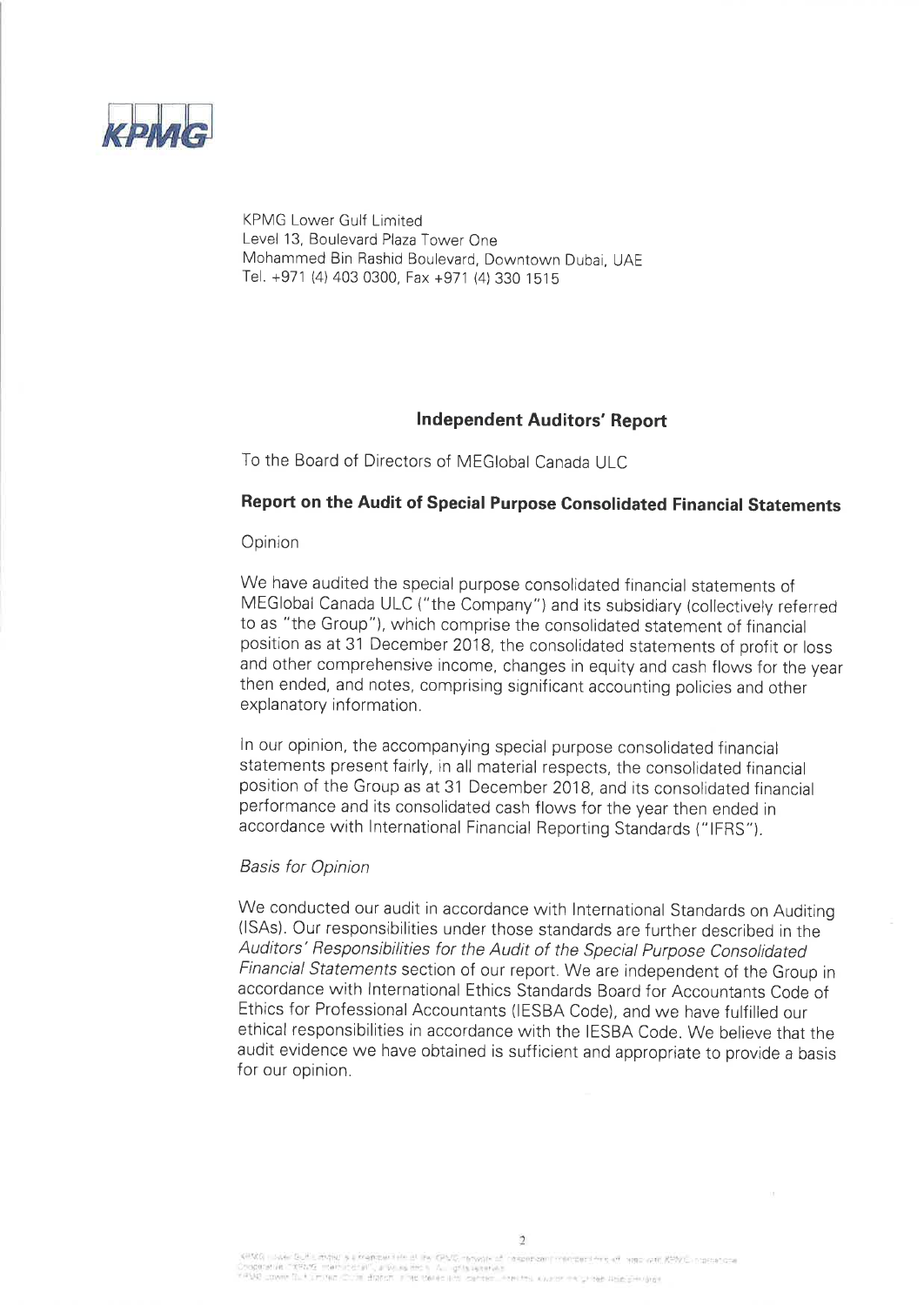

### **Emphasis of Matter - Basis of Accounting**

We draw attention to note 2.1 to the special purpose consolidated financial statements, which describes the basis of accounting.

The special purpose consolidated financial statements are prepared under International Financial Reporting Standards reporting framework for the information of the Directors of the Company. As a result, the special purpose consolidated financial statements may not be suitable for another purpose. Our opinion is not modified in respect of this matter.

## Responsibilities of Management and Those Charged with Governance for the Special Purpose Consolidated Financial Statements

Management is responsible for the preparation and fair presentation of the special purpose consolidated financial statements in accordance with International Financial Reporting Standards, and for such internal control as management determines is necessary to enable the preparation of special purpose consolidated financial statements that are free from material misstatement, whether due to fraud or error.

In preparing the special purpose consolidated financial statements, management is responsible for assessing the Group's ability to continue as a going concern, disclosing, as applicable, matters related to going concern and using the going concern basis of accounting unless management either intends to liquidate the Group or to cease operations, or has no realistic alternative but to do so.

Those charged with governance are responsible for overseeing the Group's financial reporting process.

## Auditors' Responsibilities for the Audit of the Special Purpose Consolidated **Financial Statements**

Our objectives are to obtain reasonable assurance about whether the special purpose consolidated financial statements as a whole are free from material misstatement, whether due to fraud or error, and to issue an auditors' report that includes our opinion. Reasonable assurance is a high level of assurance, but is not a guarantee that an audit conducted in accordance with ISAs will always detect a material misstatement when it exists. Misstatements can arise from fraud or error and are considered material if, individually or in the aggregate, they could reasonably be expected to influence the economic decisions of users taken on the basis of these special purpose consolidated financial statements.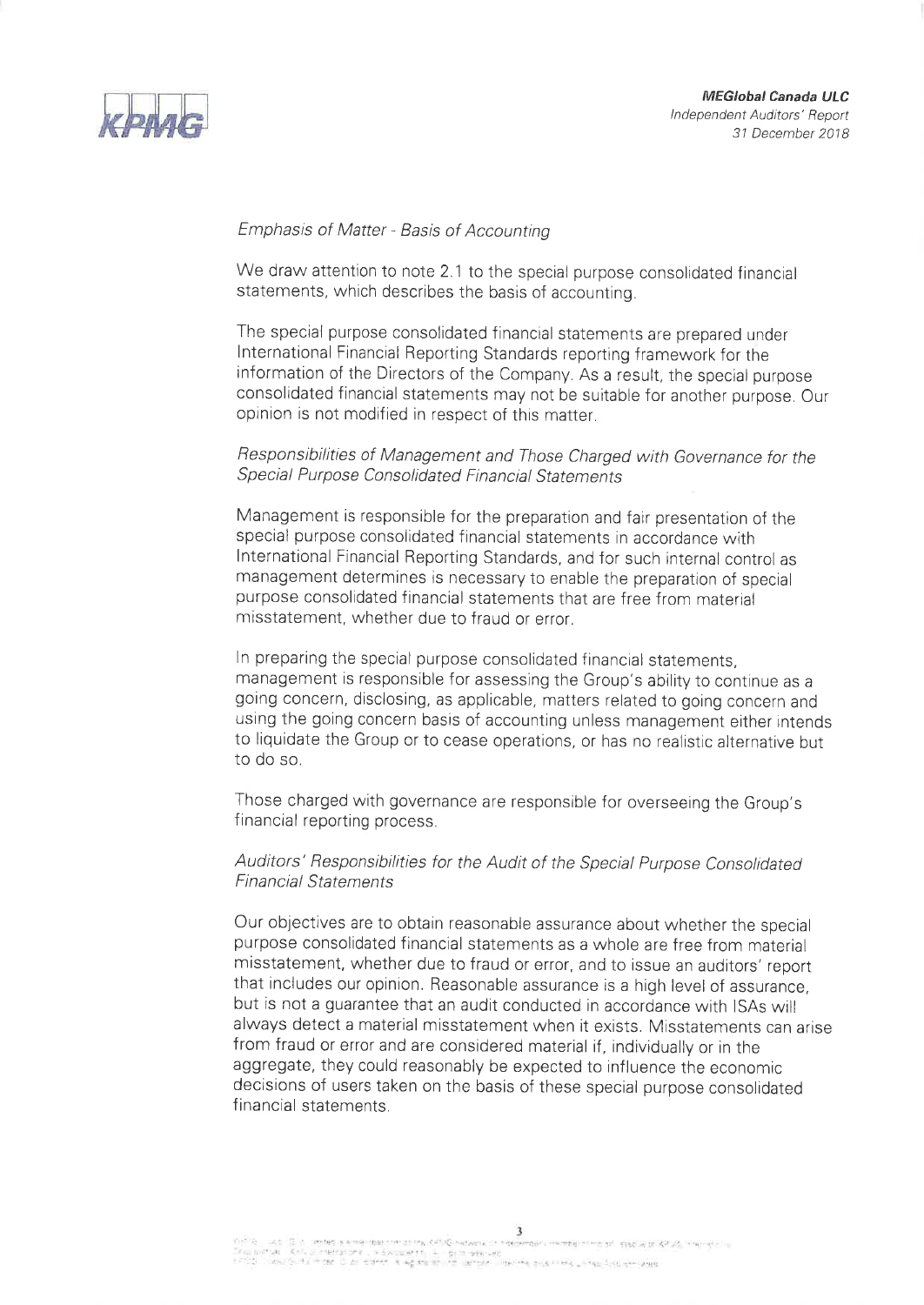

## Auditors' Responsibilities for the Audit of the Special Purpose Consolidated Financial Statements (continued)

As part of an audit in accordance with ISAs, we exercise professional judgment and maintain professional skepticism throughout the audit. We also:

- Identify and assess the risks of material misstatement of the special purpose consolidated financial statements, whether due to fraud or error, design and perform audit procedures responsive to those risks, and obtain audit evidence that is sufficient and appropriate to provide a basis for our opinion. The risk of not detecting a material misstatement resulting from fraud is higher than for one resulting from error, as fraud may involve collusion, forgery, intentional omissions, misrepresentations, or the override of internal control.
- $\bullet$ Obtain an understanding of internal control relevant to the audit in order to design audit procedures that are appropriate in the circumstances, but not for the purpose of expressing an opinion on the effectiveness of the Group's internal control.
- Evaluate the appropriateness of accounting policies used and the reasonableness of accounting estimates and related disclosures made by management.
- Conclude on the appropriateness of management's use of the going concern basis of accounting and, based on the audit evidence obtained, whether a material uncertainty exists related to events or conditions that may cast significant doubt on the Group's ability to continue as a going concern. If we conclude that a material uncertainty exists, we are required to draw attention in our auditors' report to the related disclosures in the special purpose consolidated financial statements or, if such disclosures are inadequate, to modify our opinion. Our conclusions are based on the audit evidence obtained up to the date of our auditors' report. However, future events or conditions may cause the Group to cease to continue as a going concern.
- Evaluate the overall presentation, structure and content of the special purpose consolidated financial statements, including the disclosures, and whether the special purpose consolidated financial statements represent the underlying transactions and events in a manner that achieves fair presentation.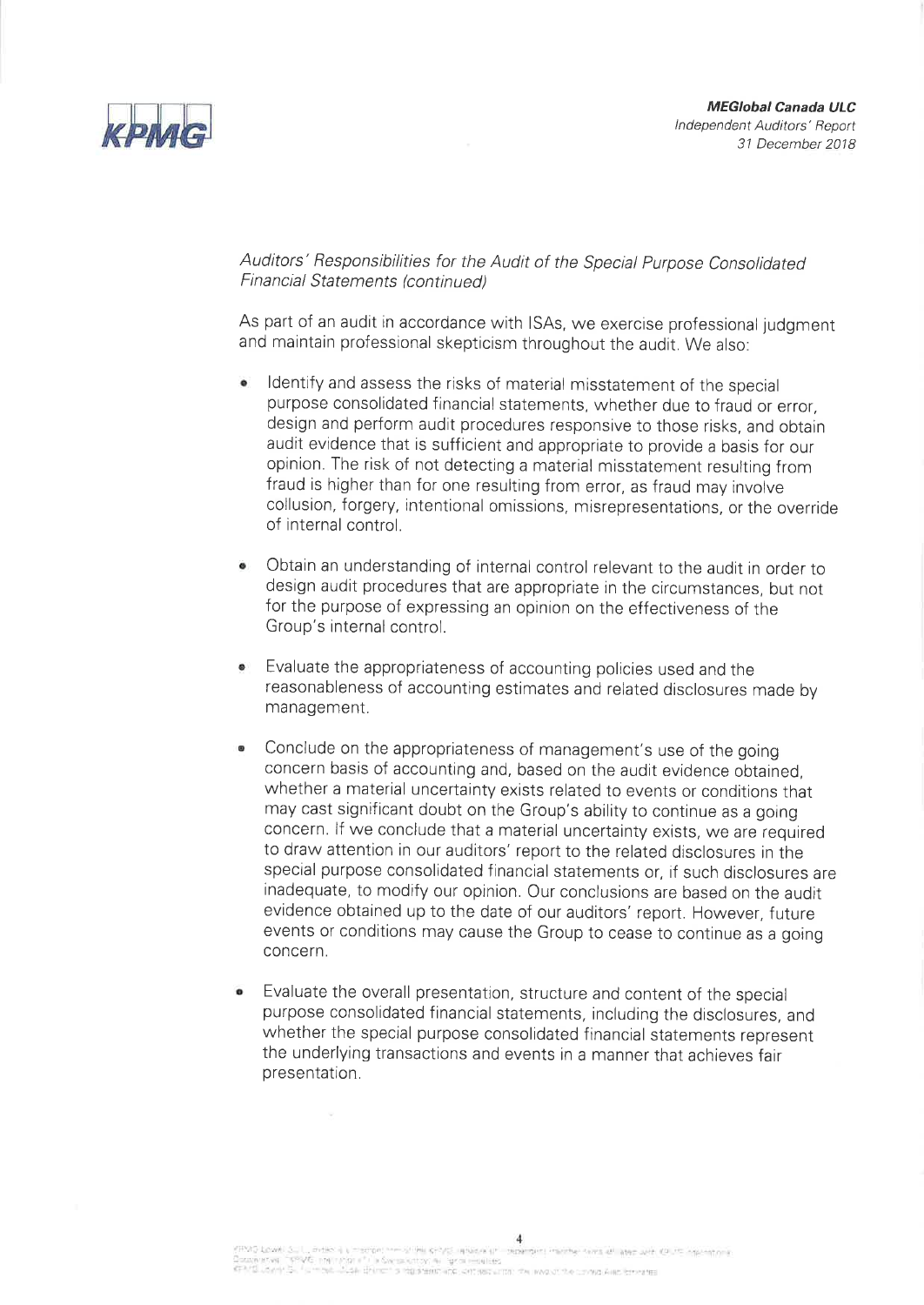

## Auditors' Responsibilities for the Audit of the Special Purpose Consolidated Financial Statements (continued)

 $\bullet$ Obtain sufficient appropriate audit evidence regarding the financial information of the entities or business activities within the Group to express an opinion on the special purpose consolidated financial statements. We are responsible for the direction, supervision and performance of the group audit. We remain solely responsible for our audit opinion.

We communicate with those charged with governance regarding, among other matters, the planned scope and timing of the audit and significant audit findings, including any significant deficiencies in internal control that we identify during our audit.

## $KPMG$

**KPMG Lower Gulf Limited** Dubai, United Arab Emirates Date: 06 FEB 2019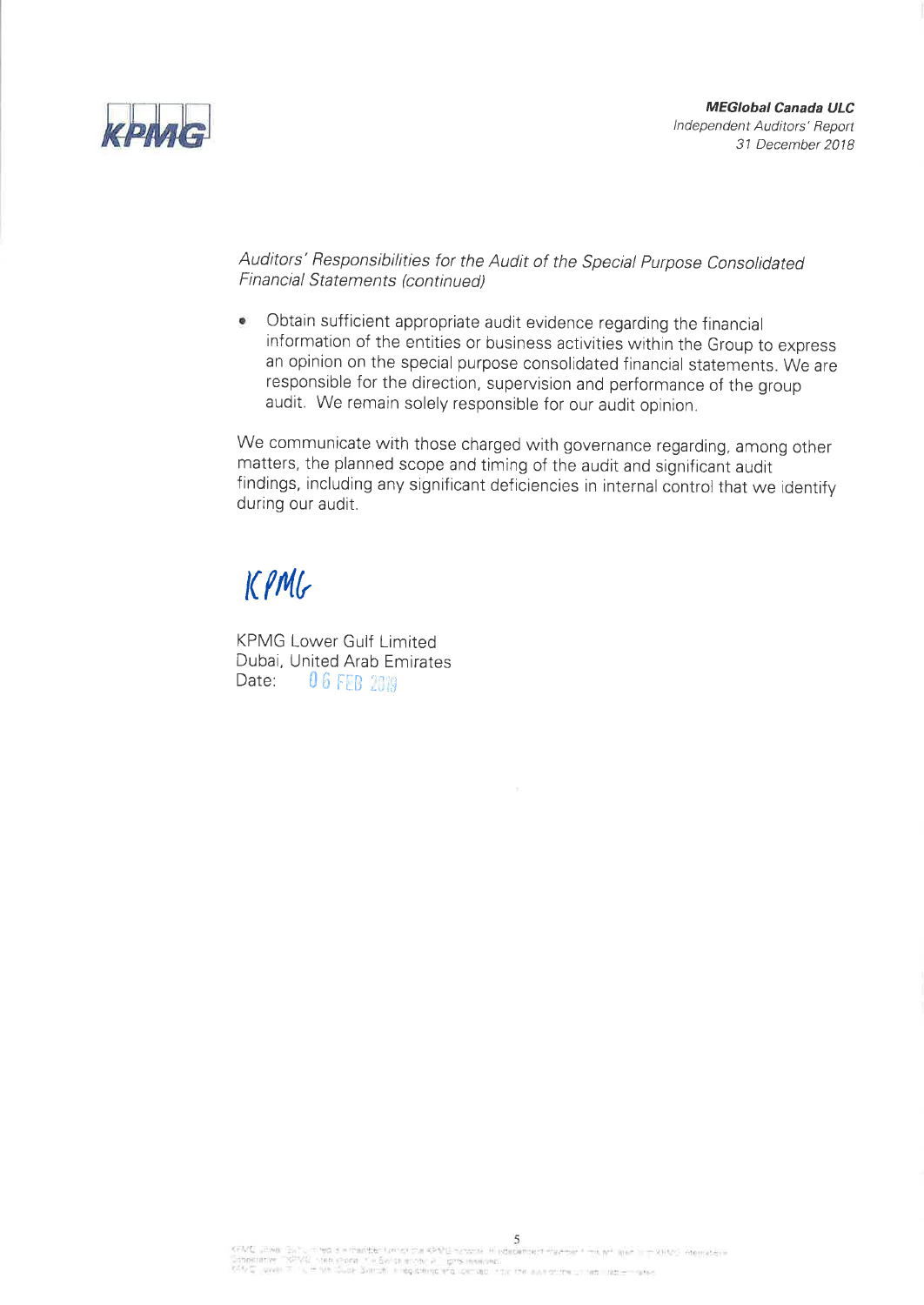

#### **Consolidated statement of financial position**

**As at 31 December** *(all amounts in US\$ million, except share data)* 

|                                                                              | <b>Notes</b>   | 2018  | 2017  |
|------------------------------------------------------------------------------|----------------|-------|-------|
| <b>Assets</b>                                                                |                |       |       |
| <b>Non-current assets</b>                                                    |                |       |       |
| Property, plant and equipment (net of accumulated depreciation)              | 3              | 512   | 556   |
| Goodwill                                                                     | 4              | 1,461 | 1,461 |
| Intangible assets (net of accumulated amortization)                          | $\overline{4}$ | 7     | 9     |
| Deferred income taxes                                                        | 13             | 7     | 10    |
| Deferred charges and other assets                                            | 5              | 199   | 211   |
| <b>Total non-current assets</b>                                              |                | 2,186 | 2,247 |
| <b>Current assets</b>                                                        |                |       |       |
| Cash and cash equivalents                                                    |                | 1     |       |
| Accounts and other receivables                                               |                |       |       |
| Trade receivables (net of allowance for doubtful accounts of \$0)            |                | 3     | 3     |
| Related parties                                                              | 12             | 159   | 158   |
| Others receivables                                                           |                | 7     | 10    |
| Notes receivable                                                             | 6,12           | 240   | 91    |
| Inventories                                                                  | 7              | 12    | 29    |
| Deferred charges and other assets                                            | 5              | 24    | 17    |
| <b>Total current assets</b>                                                  |                | 446   | 308   |
| <b>Total assets</b>                                                          |                | 2,632 | 2,555 |
|                                                                              |                |       |       |
| <b>Equity and liabilities</b>                                                |                |       |       |
| <b>Equity</b>                                                                |                |       |       |
| Class A – authorized, unlimited shares; Issued 200,000,100 shares in<br>2015 | 8              |       |       |
| Class B – authorized, unlimited shares; Issued 0 shares in 2015              |                |       |       |
| Additional paid-in-capital                                                   |                | 200   | 200   |
| Retained earnings                                                            |                | 591   | 359   |
| Pension plans reserve                                                        |                | (5)   | (6)   |
| Foreign currency translation reserve                                         |                | (5)   | 23    |
| Total stockholders' equity                                                   |                | 781   | 576   |
| <b>Non-current liabilities</b>                                               |                |       |       |
| Long term debt                                                               | 9              | 1,457 | 1,601 |
| Deferred income tax                                                          | 13             | 166   | 176   |
| Pension and other post-retirement benefits                                   | 15             | 23    | 30    |
| Other deferred liabilities                                                   |                |       |       |
| <b>Total non-current liabilities</b>                                         |                | 1,646 | 1,807 |
| <b>Current liabilities</b>                                                   |                |       |       |
| Notes payable                                                                | 6,12           | 131   | 71    |
| Accounts and other payables                                                  |                |       |       |
| Trade payables                                                               |                | 34    | 29    |
| Related parties                                                              | 12             | 12    | 13    |
| Others payable                                                               |                |       | 2     |
| Income taxes payable                                                         |                | 7     | 45    |
| Accrued and other current liabilities                                        |                | 21    | 12    |
| <b>Total current liabilities</b>                                             |                | 205   | 172   |
| <b>Total liabilities</b>                                                     |                | 1,851 | 1,979 |
| <b>Total equity and liabilities</b>                                          |                | 2,632 | 2,555 |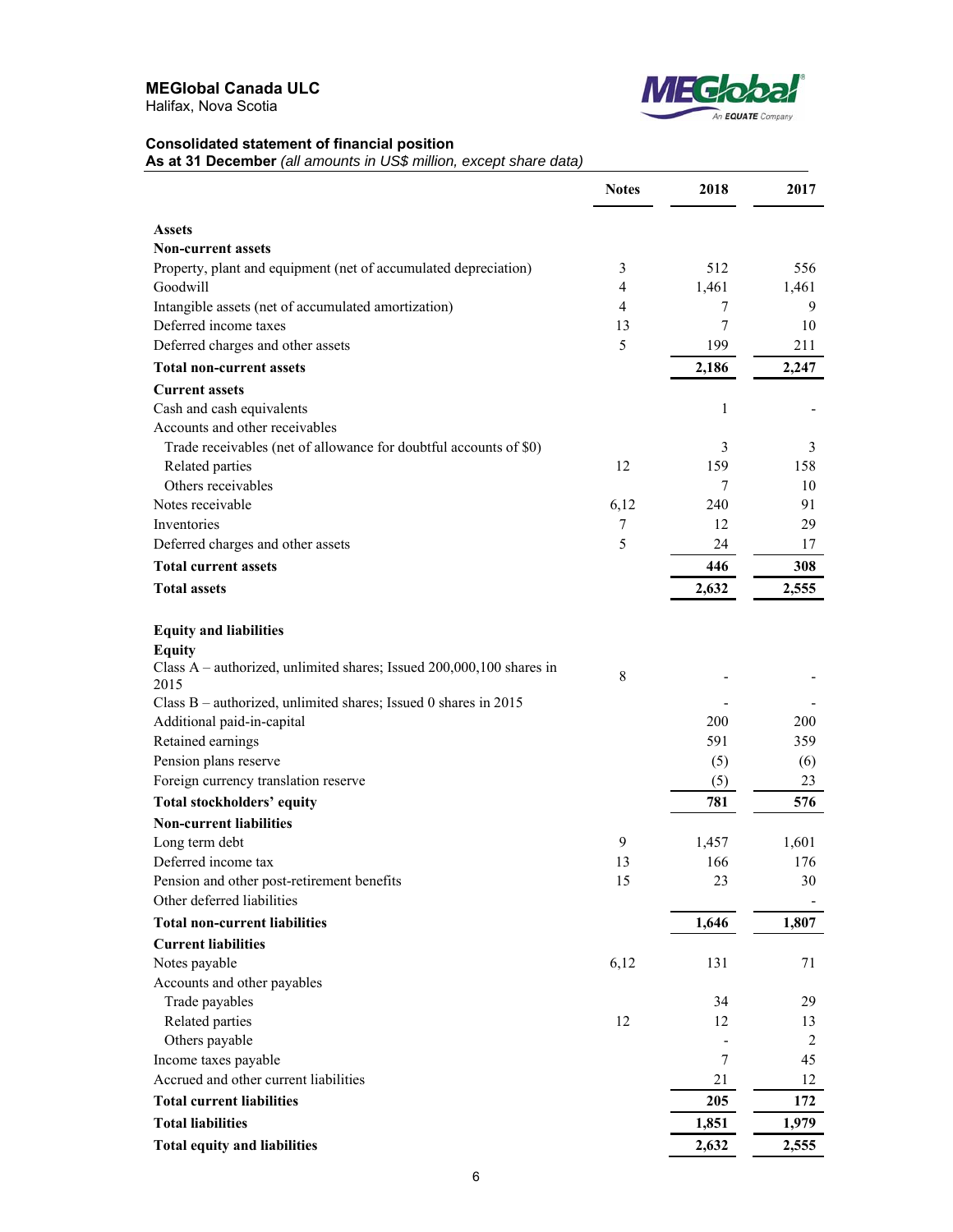

The accompanying notes on pages 11 to 37 form an integral part of these special purpose consolidated financial statements.

The independent auditors' report is set on pages 2 to 5.

These consolidated financial statements were authorized for issue on behalf of the Board of Directors on FGB6, 2 ot 9 and signed on their behalf by:

Naser Aldousari Director

 $\mathsf{L}_\ell$ - 1  $\sim$ W  $\epsilon$ 

Ramesh Ramachandran Director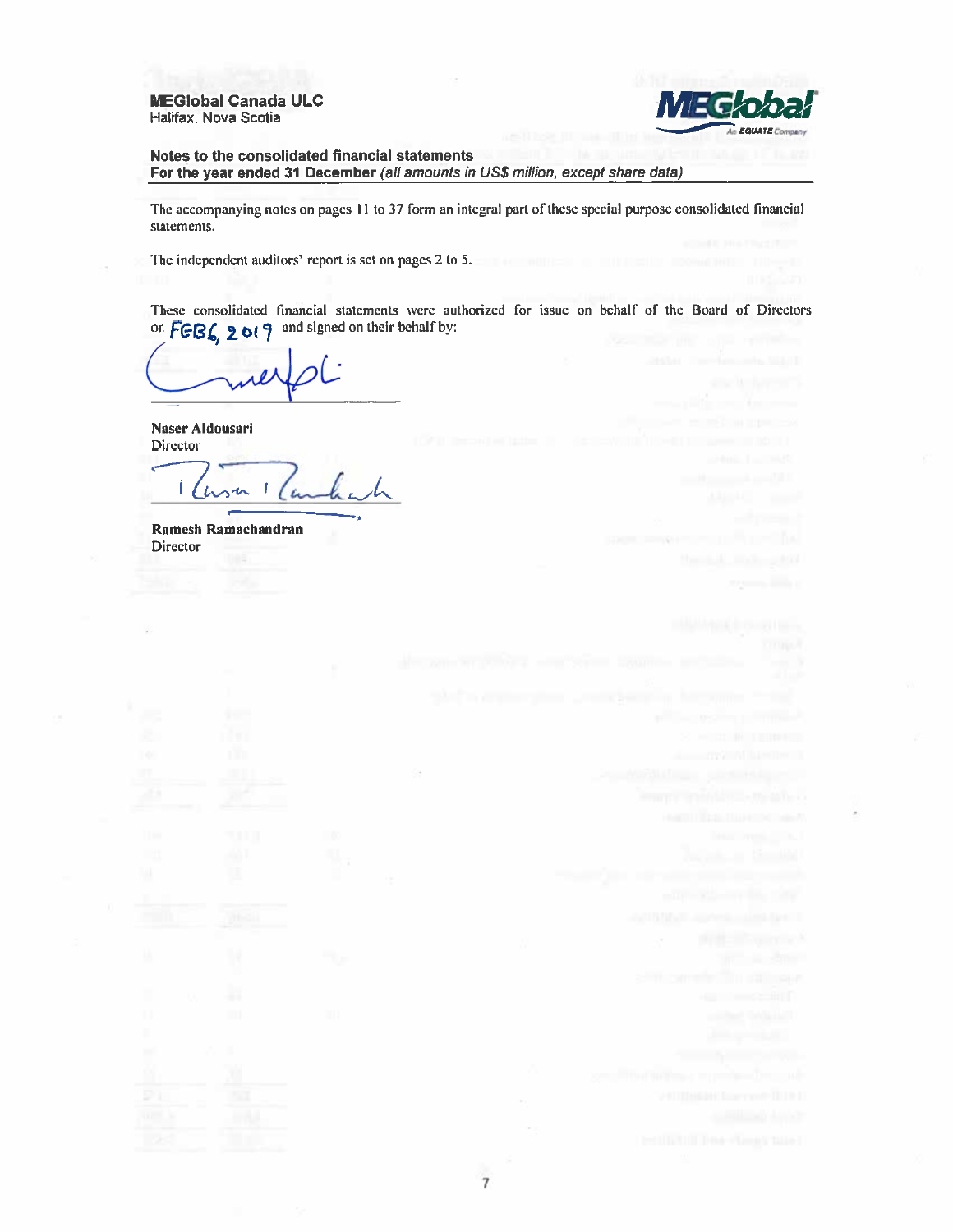

#### **Consolidated statement of profit or loss and other comprehensive income For the year ended 31 December** *(all amounts in US\$ million)*

|                                                                                              | <b>Notes</b> | 2018  | 2017  |
|----------------------------------------------------------------------------------------------|--------------|-------|-------|
| Net sales                                                                                    | 16           | 882   | 870   |
| Cost of sales                                                                                |              | (486) | (497) |
| Other income                                                                                 |              |       | 2     |
| <b>Operating profit</b>                                                                      |              | 396   | 375   |
| Net loss on foreign currency transactions                                                    |              |       | (4)   |
| Interest expense                                                                             |              | (75)  | (58)  |
| Interest income                                                                              |              | 4     |       |
| <b>Finance expense</b>                                                                       |              | (71)  | (62)  |
| Income before income taxes                                                                   |              | 325   | 313   |
| Provision for income taxes                                                                   | 13           | (93)  | (82)  |
| Net profit for the year                                                                      |              | 232   | 231   |
| Other comprehensive income<br>Items that will be reclassified subsequently to profit or loss |              |       |       |
| Exchange differences on translating foreign operations                                       |              | (28)  | 25    |
| Pension and other post-retirement benefits                                                   |              | 1     | (4)   |
| Other comprehensive income for the year, net of tax                                          |              | (27)  | 21    |
| Total comprehensive income for the year                                                      |              | 205   | 252   |
| Net profit attributable to:                                                                  |              |       |       |
| <b>Equity holders of the company</b>                                                         |              | 232   | 231   |
| Total comprehensive income attributable to:                                                  |              |       |       |
| <b>Equity holders of the company</b>                                                         |              | 205   | 252   |

The accompanying notes on pages 11 to 37 form an integral part of these special purpose consolidated financial statements.

The independent auditors' report is set on pages 2 to 5.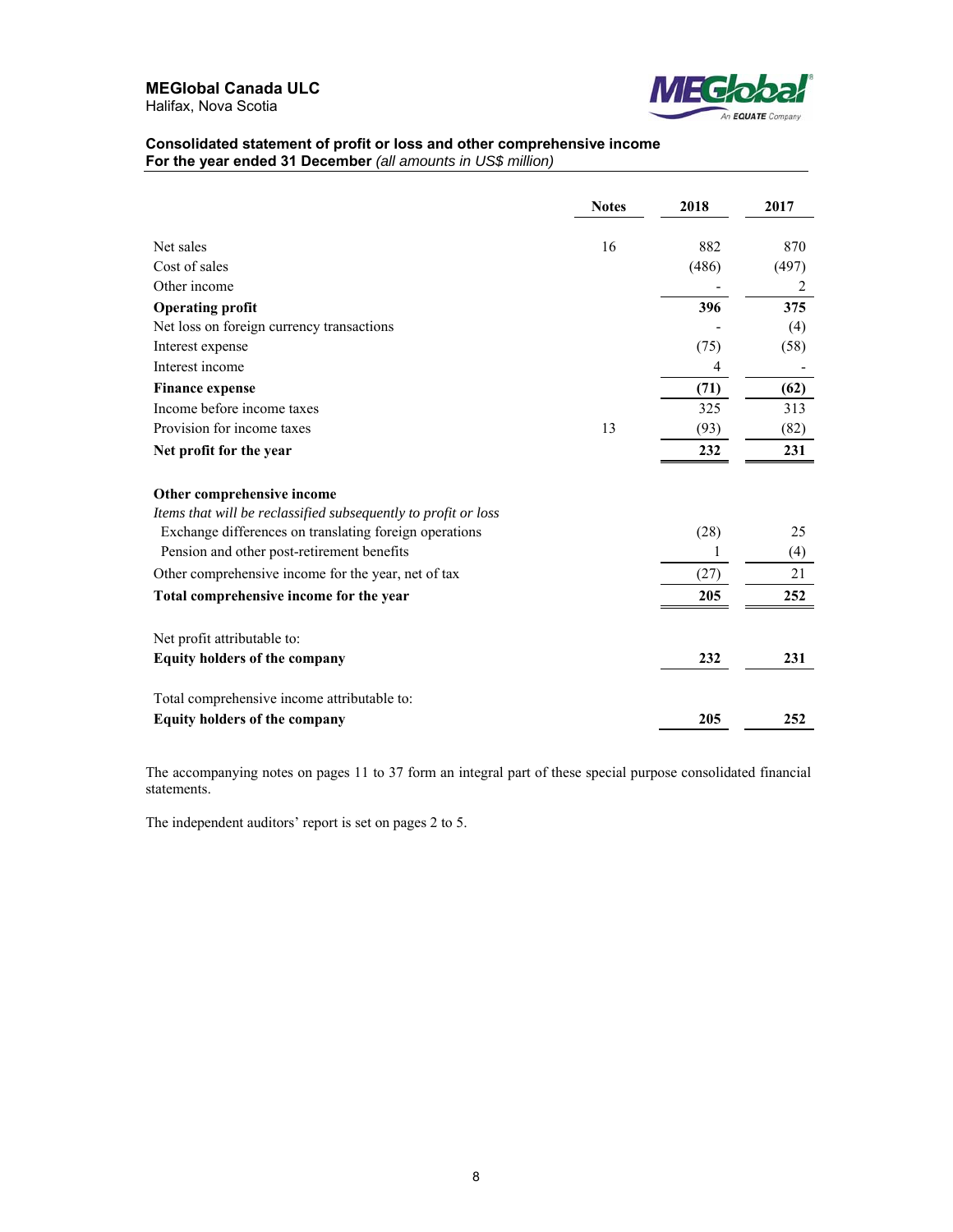

#### **Consolidated statement of changes in equity For the year ended 31 December** *(all amounts in US\$ million)*

|                                         | Attributable to owners of the company   |                                         |                                |                                   |       |
|-----------------------------------------|-----------------------------------------|-----------------------------------------|--------------------------------|-----------------------------------|-------|
|                                         | <b>Additional</b><br>paid in<br>capital | <b>Retained translation</b><br>earnings | Foreign<br>currency<br>reserve | <b>Pension</b><br>plan<br>reserve | Total |
| <b>Balance at 1 January 2017</b>        | <b>200</b>                              | 128                                     | (2)                            | (2)                               | 324   |
| Profit for the year                     |                                         | 231                                     |                                |                                   | 231   |
| Other comprehensive income for the year |                                         |                                         | 25                             | $\left( 4\right)$                 | 21    |
| Total comprehensive income for the year |                                         | 231                                     | 25                             | (4)                               | 252   |
| <b>Balance at 31 December 2017</b>      | <b>200</b>                              | 359                                     | 23                             | (6)                               | 576   |
| <b>Balance as at 1 January 2018</b>     | <b>200</b>                              | 359                                     | 23                             | (6)                               | 576   |
| Profit for the year                     |                                         | 232                                     |                                |                                   | 232   |
| Other comprehensive income for the year |                                         |                                         | (28)                           |                                   | (27)  |
| Total comprehensive income for the year |                                         | 232                                     | (28)                           |                                   | 205   |
| <b>Balance at 31 December 2018</b>      | <b>200</b>                              | 591                                     | (5)                            | (5)                               | 781   |

The accompanying notes on pages 11 to 37 form an integral part of these special purpose consolidated financial statements.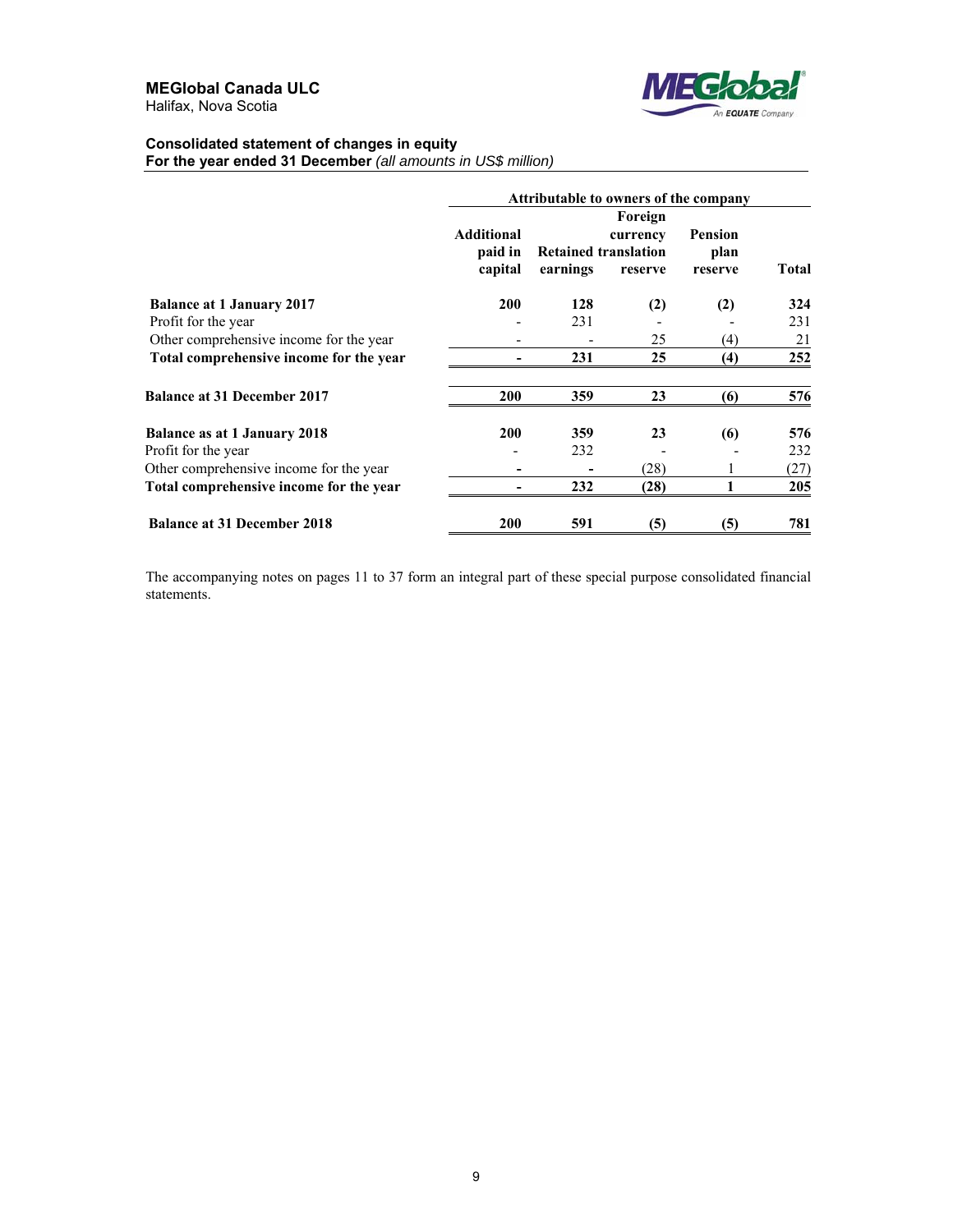

#### **Consolidated statement of cash flows**

**For the year ended 31 December** *(all amounts in US\$ million)* 

|                                                | <b>Notes</b> | 2018             | 2017  |
|------------------------------------------------|--------------|------------------|-------|
| <b>Cash flows from operating activities</b>    |              |                  |       |
| Net profit for the year                        |              | 232              | 231   |
| Adjustments:                                   |              |                  |       |
| Depreciation of property, plant and equipment  | 3            | 71               | 59    |
| Amortization of intangible and deferred assets |              | 14               | 20    |
| Provision for tax                              | 13           | 93               | 82    |
| Changes in:                                    |              |                  |       |
| Accounts and other receivable                  |              | 2                | (68)  |
| Inventories                                    |              | (1)              | 4     |
| Accounts and other payable                     |              | $\boldsymbol{2}$ | (15)  |
| Other assets and liabilities                   |              |                  | 11    |
| Net cash generated from operating activities   |              | 414              | 324   |
| Income taxes paid                              | 13           | (138)            | (53)  |
| Net cash from operating activities             |              | 276              | 271   |
| <b>Cash flows from investing activities</b>    |              |                  |       |
| Acquisition of property, plant and equipment   |              | (42)             | (33)  |
| Receipts from MEGlobal BV (notes payable)      |              | 60               |       |
| Lending to MEGlobal BV (notes receivables)     |              | (149)            | (82)  |
| Net cash used in investing activities          |              | (131)            | (115) |
| <b>Cash flows from financing activities</b>    |              |                  |       |
| Borrowing from NBK long term credit facility   |              |                  |       |
| Repayments of loans and borrowings             | 11           | (144)            |       |
| Repayment of notes payables                    |              |                  | (156) |
| Net cash used in financing activities          |              | (144)            | (156) |
| Net cash flows during the year                 |              | 1                |       |
| Cash and cash equivalents at December 31       |              | 1                |       |

The accompanying notes on pages 11 to 37 form an integral part of these special purpose consolidated financial statements.

The independent auditors' report is set on pages 2 to 5.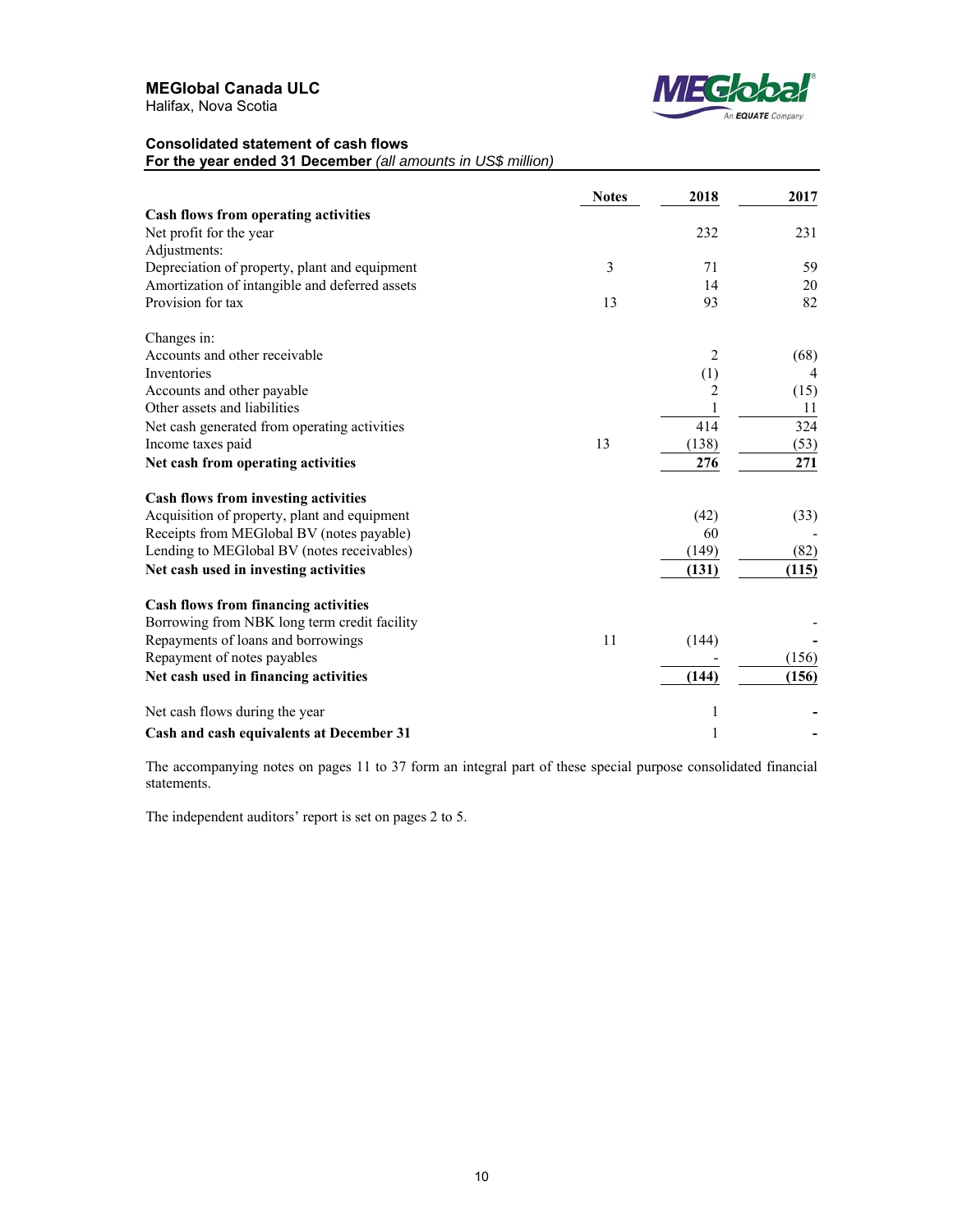

**Notes to the consolidated financial statements**  *(all amounts in US\$ million, except share data)* 

#### **1. REPORTING ENTITY**

MEGlobal Canada ULC ("the Company") is domiciled in Canada. These special purpose consolidated financial statements include the financial performance and position of the Company and its wholly owned subsidiary Alberta & Orient Glycol Company ULC ("A&O") (together referred to as the "Group").

*Nature of Operations* – MEGlobal Canada ULC, formed in December 2015 via a series of amalgamations, is a wholly owned subsidiary of EQUATE Petrochemical Company K.S.C.C. ("EQUATE"), which is also the Ultimate Parent Company of the Group. Prior to the change in shareholding, it operated as MEGlobal Canada Inc., a joint venture between Dow Chemical Canada ULC ("DCC ULC") and PicCan Holdings Inc. ("PicCan"). Each party held a 50% shareholding interest.

The Group is a producer of monoethylene glycol ("MEG") and diethylene glycol ("DEG"), commonly referred to as ethylene glycol ("EG"). It operates three world scale EG facilities in Alberta, Canada.

The Company's registered office is located at Suite 1300, 1969 Upper Water Street, Purdy's Wharf Tower II, Halifax, Nova Scotia, Canada.

#### **2. BASIS OF PREPARATION**

#### **2. 1 Statement of Compliance**

The special purpose consolidated financial statements ("consolidated financial statements") have been prepared in conformity with International Financial Reporting Standards ("IFRS") as issued by the International Accounting Standards Board ("IASB"), and have been prepared on the historical cost basis except for derivative financial instruments which are measured at fair value. All amounts in these consolidated financial statements have been rounded to the nearest millions, and presented in U.S. dollars which is Company's functional and presentation currency, unless otherwise indicated.

These consolidated financial statements have been prepared under International Financial Reporting Standards reporting framework solely for information of the Directors of the Company. In addition to these consolidated financial statements, the Company also prepares another set of consolidated financial statements for statutory reporting purposes.

#### **2.2. Changes in accounting policies**

I) Inventories

The group has changed the method of calculating the cost of inventories from "first in-first out" method to "weighted average method".

The Group has adopted the following new standards and amendments to the standards effective current year:

#### II) IFRS 9 Financial Instruments

In July 2014, the IASB issued the final version of IFRS 9 Financial Instruments ("IFRS 9") that replaces IAS 39 Financial Instruments: Recognition and Measurement ("IAS 39") and all previous versions of IFRS 9. IFRS 9 brings together all three aspects of the accounting for financial instruments project i.e. classification and measurement, impairment and hedge accounting. IFRS 9 is effective for annual periods beginning on or after 1 January 2018, with early application permitted. Except for hedge accounting, retrospective application is required but providing comparative information is not compulsory. For hedge accounting, the requirements are generally applied prospectively, with some limited exceptions.

The Group has not restated comparative information for 2017 as permitted by the transitional provisions of the standard. Therefore, the information presented for 2017 does not reflect the requirements of IFRS 9 and is not comparable to the information presented for 2018. There was no material impact of adopting IFRS 9 on the accumulated earnings as at 1 January 2018.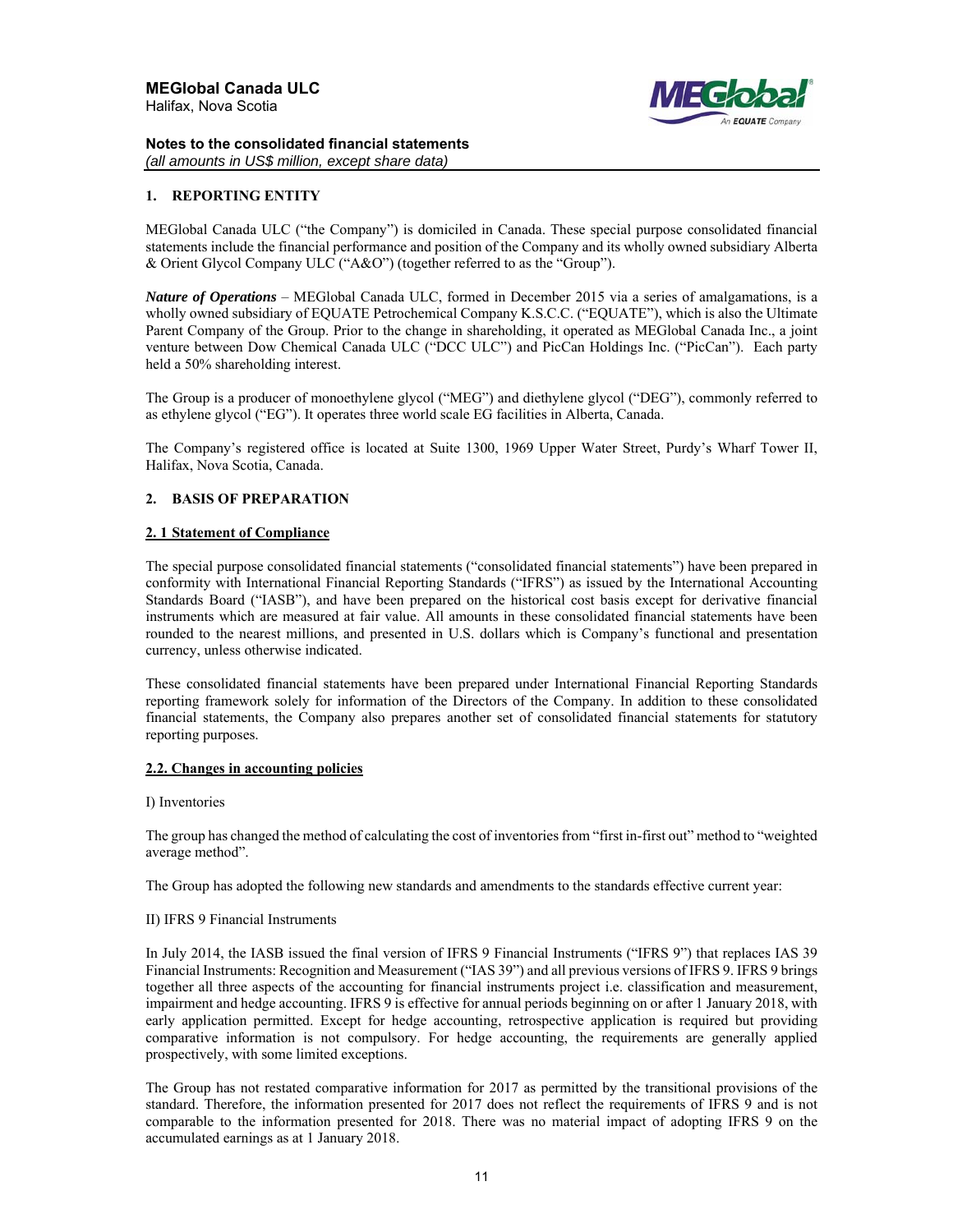

#### II) IFRS 9 Financial Instruments *(continued)*

The key changes to the Group's accounting policies resulting from the adoption of IFRS 9 are summarised below:

Classification of financial assets

To determine their classification and measurement category, IFRS 9 requires all financial assets, except equity instruments and derivatives, to be assessed based on a combination of the entity's business model for managing the assets and the instruments' contractual cash flow characteristics.

The IAS 39 measurement categories of financial assets (fair value through profit or loss (FVTPL), available for sale (AFS), held-to-maturity and amortised cost) have been replaced by:

- (1) Debt instruments measured at amortised cost;
- (2) Debt instruments measured at fair value through other comprehensive income (FVOCI) with gains or losses recycled to statement of income on de-recognition;
- (3) Equity instruments at FVOCI with no recycling of gains or losses to statement of income on de-recognition; and
- (4) Financial assets carried at fair value through profit or loss (FVTPL)

IFRS 9 will also allow entities to continue to irrevocably designate instruments that qualify for amortised cost or FVOCI instruments as FVTPL, if doing so eliminates or significantly reduces a measurement or recognition inconsistency. Equity instruments that are not held for trading may be irrevocably designated as FVOCI, with no subsequent reclassification of gains or losses to the statement of income.

The accounting for financial liabilities will be to large extent the same as the requirements of IAS 39, except for the treatment of gains or losses arising from an entity's own credit risk relating to liabilities designated at FVTPL. Such movements will be presented in OCI with no subsequent reclassification to the statement of profit or loss, unless an accounting mismatch in profit or loss would arise.

Impairment of financial assets:

IFRS 9 replaces the 'incurred loss' model in IAS 39 with an 'expected credit loss' (ECL) model. The new impairment model applies to financial assets measured at amortised cost, contract assets and debt investments at FVOCI, but not to investments in equity investments. Under IFRS 9, credit losses are recognised earlier than under IAS 39.

There is no material impact of adopting IFRS 9 on the Group's statement of financial position as at 31 December 2018 and its statement of profit or loss and other comprehensive income and statement of cash flows for the year ended 31 December 2018.

III) IFRS 15 Revenue from Contracts with Customers

IFRS 15 supersedes IAS 11 Construction Contracts, IAS 18 Revenue and related Interpretations and it applies, with limited exceptions, to all revenue arising from contracts with its customers. IFRS 15 establishes a five-step model to account for revenue arising from contracts with customers and requires that revenue be recognised at an amount that reflects the consideration to which an entity expects to be entitled in exchange for transferring goods or services to a customer.

IFRS 15 requires entities to exercise judgement, taking into consideration all of the relevant facts and circumstances when applying each step of the model to contracts with their customers. The standard also specifies the accounting for the incremental costs of obtaining a contract and the costs directly related to fulfilling a contract. In addition, the standard requires extensive disclosures.

The Group have opted for retrospective method for the adoption without change in comparative financial information presented. There was no material impact of adopting IFRS 15 on the accumulated earnings as at 1 January 2018.

There is no material impact of adopting IFRS 15 on the Group's statement of financial position as at 31 December 2018 and its statement of profit or loss and other comprehensive income and statement of cash flows for the year ended 31 December 2018.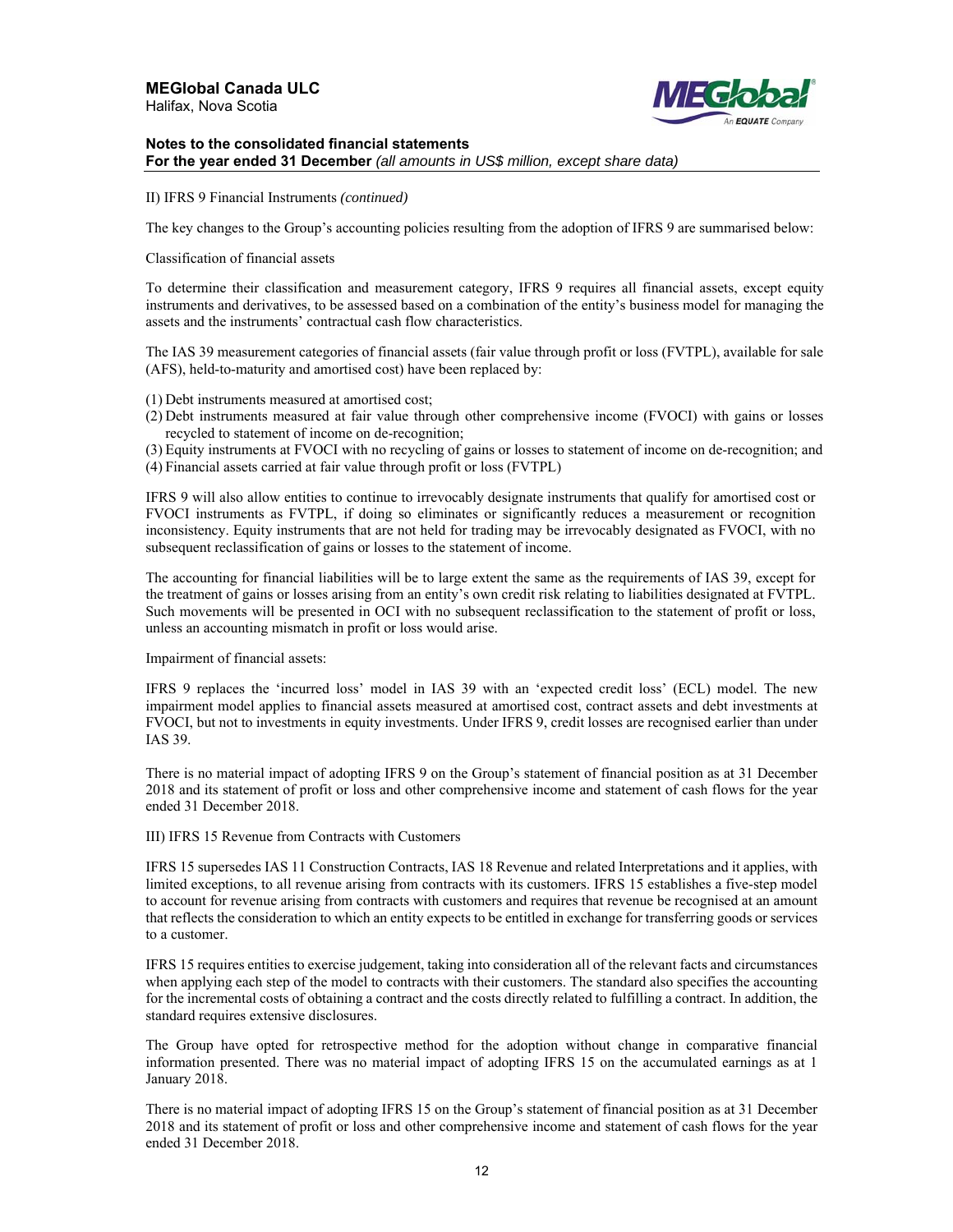

Other minor improvements and amendments to IFRSs which are effective for annual accounting period starting from 1 January 2018 are as below:

- Annual Improvements to IFRSs 2014–2016 Cycle various standards; and
- Disclosure Initiative (Amendments to IAS 7).

These improvements and amendments did not have any material impact on the accounting policies, financial position or performance of the Group.

#### **2. 3 Significant Accounting Policies**

The accounting policies as outlined below and used in the preparation of these consolidated financial statements are consistent with those used in the preparation of the consolidated financial statements for the year ended 31 December 2018 except those mentioned in section 2.2 above. The Group has adopted amendments and annual improvements to IFRSs, relevant to the Group which are effective for annual reporting period starting from 1 January 2018. These did not result in any material impact on the accounting policies, financial position or performance of the Group.

*Principles of Consolidation* – The consolidated financial statements include the accounts of the Company and its wholly owned subsidiary A&O. Upon consolidation, all material inter-Group accounts, transactions and profits have been eliminated.

*Subsidiaries* - Subsidiaries are entities controlled by the Group. The Group controls an entity when it is exposed to, or has rights to, variable returns from its involvement with the entity and has the ability to affect those returns through its power over the entity. The financial statements of a subsidiary is included in the consolidated financial statements from the date control commences until the date on which control ceases.

#### *IFRS 9 - Financial Instruments: Classification and Measurement*

A financial instrument is any contract that gives rise to a financial asset of one entity and a financial liability or equity instrument of another entity.

i) Financial assets

#### *Initial recognition and measurement*

Financial assets are classified, at initial recognition, as subsequently measured at amortised cost, FVOCI or FVTPL.

The classification of financial assets at initial recognition depends on the financial asset's contractual cash flow characteristics and the Group's business model for managing them. With the exception of deposits and due from a related party that do not contain a significant financing component or for which the Group has applied the practical expedient, the Group initially measures a financial asset at its fair value plus, in the case of a financial asset not at FVTPL, transaction costs.

In order for a financial asset to be classified and measured at amortised cost or FVOCI, it needs to give rise to cash flows that are 'solely payments of principal and interest (SPPI)' on the principal amount outstanding. This assessment is referred to as the SPPI test and is performed at an instrument level.

Purchases or sales of financial assets that require delivery of assets within a time frame established by regulation or convention in the market place (regular way trades) are recognised on the trade date, i.e., the date that the Group commits to purchase or sell the asset.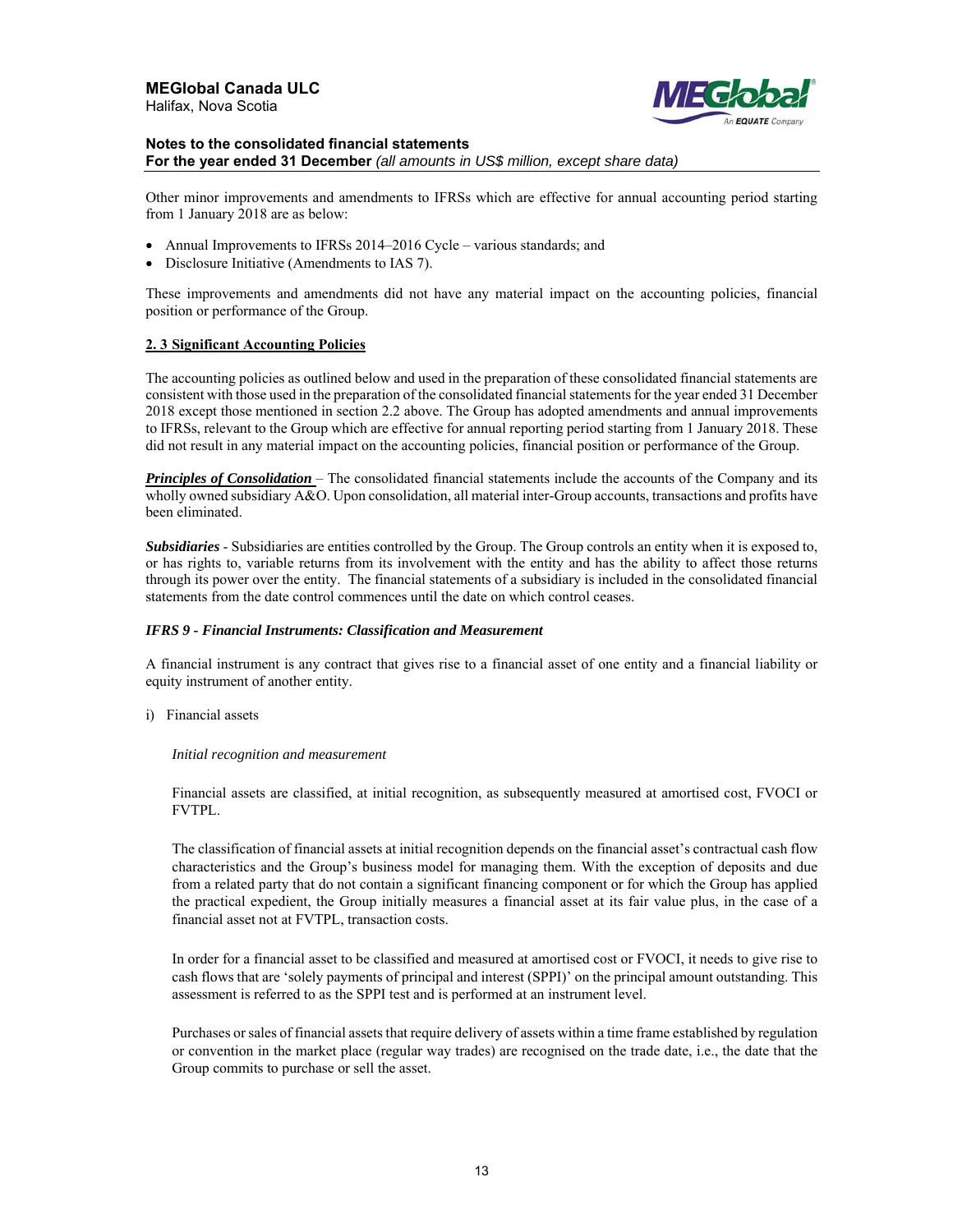

#### *Subsequent measurement*

For purposes of subsequent measurement, financial assets are classified in four categories:

- Financial assets at amortised cost (debt instruments),
- Financial assets at FVOCI with recycling of cumulative gains and losses (debt instruments),
- Financial assets designated at FVOCI with no recycling of cumulative gains and losses upon derecognition (equity instruments).
- Financial assets at FVTPL.

#### *Financial assets at amortised cost (debt instruments)*

The Group measures financial assets at amortised cost if both of the following conditions are met:

- The financial asset is held within a business model with the objective to hold financial assets in order to collect contractual cash flows, and
- The contractual terms of the financial asset give rise on specified dates to cash flows that are solely payments of principal and interest on the principal amount outstanding.

Financial assets at amortised cost are subsequently measured using the effective interest (EIR) method and are subject to impairment. Gains and losses are recognised in profit or loss when the asset is derecognised, modified or impaired. The Group's financial assets at amortised cost includes loan to related party, due from related parties, trade and other receivables and bank balances.

*(a) Business model assessment* 

The Group determines its business model at the level that best reflects how it manages groups of financial assets to achieve its business objective. The Group's business model is not assessed on an instrument-by-instrument basis, but at a higher level of aggregated portfolios and is based on observable factors such as:

- How the performance of the business model and the financial assets held within that business model are evaluated and reported to the entity's key management personnel; and
- The risks that affect the performance of the business model (and the financial assets held within that business model) and, in particular, the way those risks are managed;

The business model assessment is based on reasonably expected scenarios without taking 'worst case' or 'stress case' scenarios into account. If cash flows after initial recognition are realised in a way that is different from the Group's original expectations, the Group does not change the classification of the remaining financial assets held in that business model, but incorporates such information when assessing newly originated or newly purchased financial assets going forward*.* 

#### *(b) The SPPI test*

As a second step of its classification process, the Group assesses the contractual terms of financial asset to identify whether they meet the SPPI test.

Principal for the purpose of this test is defined as the fair value of the financial asset at initial recognition and may change over the life of the financial asset (for example, if there are repayments of principal or amortisation of the premium/discount).

The most significant elements of profit within a lending arrangement are typically the consideration for the time value of money and credit risk. To make the SPPI assessment, the Group applies judgement and considers relevant factors such as the currency in which the financial asset is denominated, and the period for which the profit rate is set.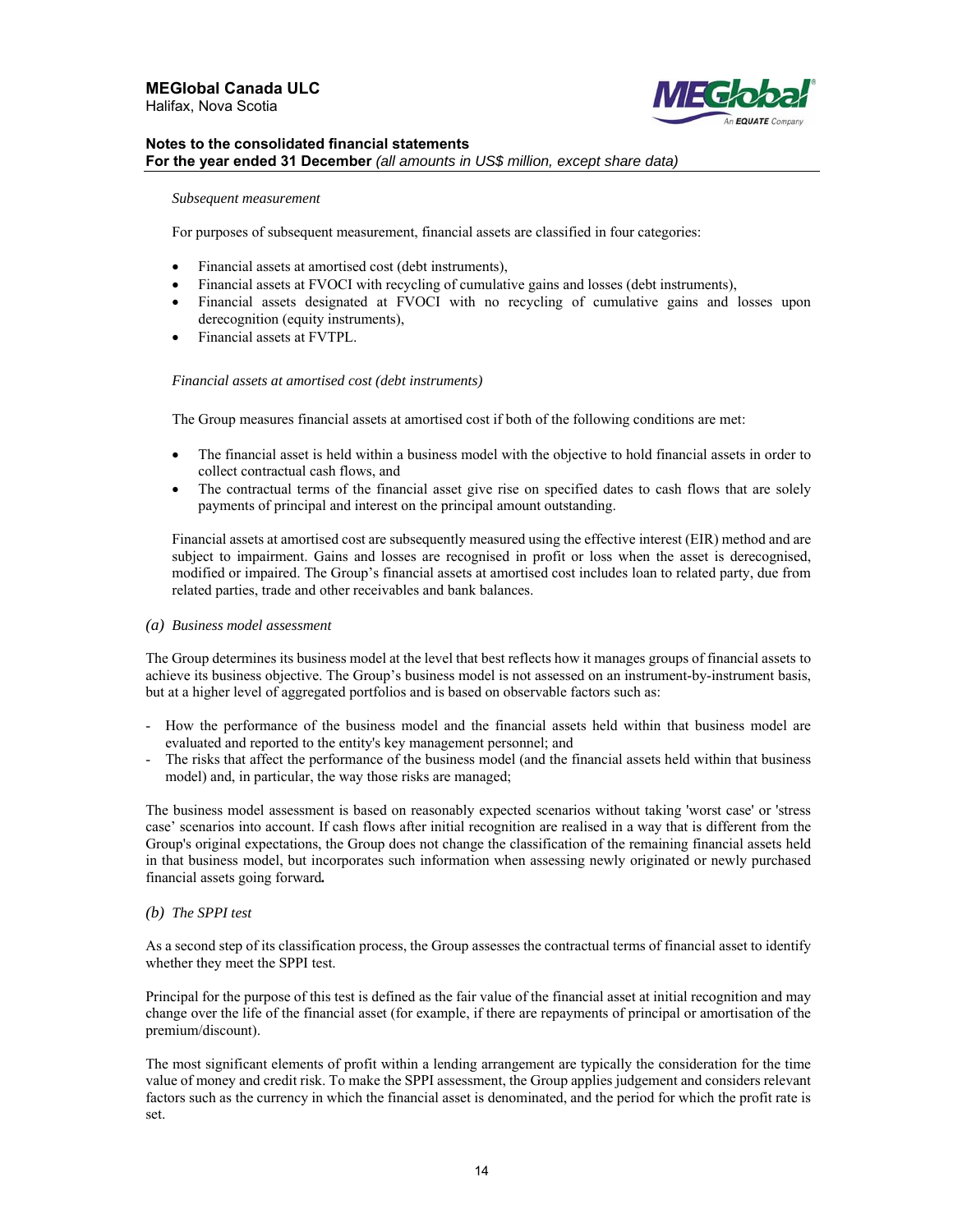

In contrast, contractual terms that introduce a more than de minimum exposure to risks or volatility in the contractual cash flows that are unrelated to a basic lending arrangement do not give rise to contractual cash flows that are solely payments of principal and profit on the amount outstanding. In such cases, the financial asset is required to be measured at FVTPL.

Further, financial assets carried at amortised cost are subsequently measured at amortised cost using the effective interest method. The amortised cost is reduced by impairment losses. Income from loans and advances, foreign exchange gains and losses and impairment are recognised in the statement of income. Any gain or loss on derecognition is recognised in the statement of income.

*Financial assets at FVOCI (debt instruments)* 

The Group measures debt instruments at FVOCI if both of the following conditions are met:

- The financial asset is held within a business model with the objective of both holding to collect contractual cash flows and selling; and
- The contractual terms of the financial asset give rise on specified dates to cash flows that are solely payments of principal and interest on the principal amount outstanding.

For debt instruments at FVOCI, interest income, foreign exchange revaluation and impairment losses or reversals are recognised in the statement of profit or loss and computed in the same manner as for financial assets measured at amortised cost. The remaining fair value changes are recognised in OCI. Upon derecognition, the cumulative fair value change recognised in OCI is recycled to profit or loss. The Group does not carry any debt instruments at fair value through OCI.

#### *Financial assets designated at FVOCI (equity instruments)*

Upon initial recognition, the Group can elect to classify irrevocably its equity investments as equity instruments designated at FVOCI when they meet the definition of equity under IAS 32 Financial Instruments: Presentation and are not held for trading. The classification is determined on an instrument-by-instrument basis.

Gains and losses on these financial assets are never recycled to profit or loss. Dividends are recognised as other income in the statement of profit or loss when the right of payment has been established, except when the Group benefits from such proceeds as a recovery of part of the cost of the financial asset, in which case, such gains are recorded in OCI. Equity instruments designated at FVOCI are not subject to impairment assessment. The Group does not carry any equity instrument designated at fair value through OCI.

#### *Financial assets at fair value through profit or loss*

Financial assets at fair value through profit or loss include financial assets held for trading, financial assets designated upon initial recognition at fair value through profit or loss, or financial assets mandatorily required to be measured at fair value. Financial assets are classified as held for trading if they are acquired for the purpose of selling or repurchasing in the near term. Derivatives, including separated embedded derivatives, are also classified as held for trading unless they are designated as effective hedging instruments. Financial assets with cash flows that are not solely payments of principal and interest are classified and measured at fair value through profit or loss, irrespective of the business model.

Notwithstanding the criteria for debt instruments to be classified at amortised cost or at FVOCI, as described above, debt instruments may be designated at fair value through profit or loss on initial recognition if doing so eliminates, or significantly reduces, an accounting mismatch.

Financial assets at fair value through profit or loss are carried in the statement of financial position at fair value with net changes in fair value recognised in the statement of profit or loss. The Group does not carry any financial assets at FVTPL.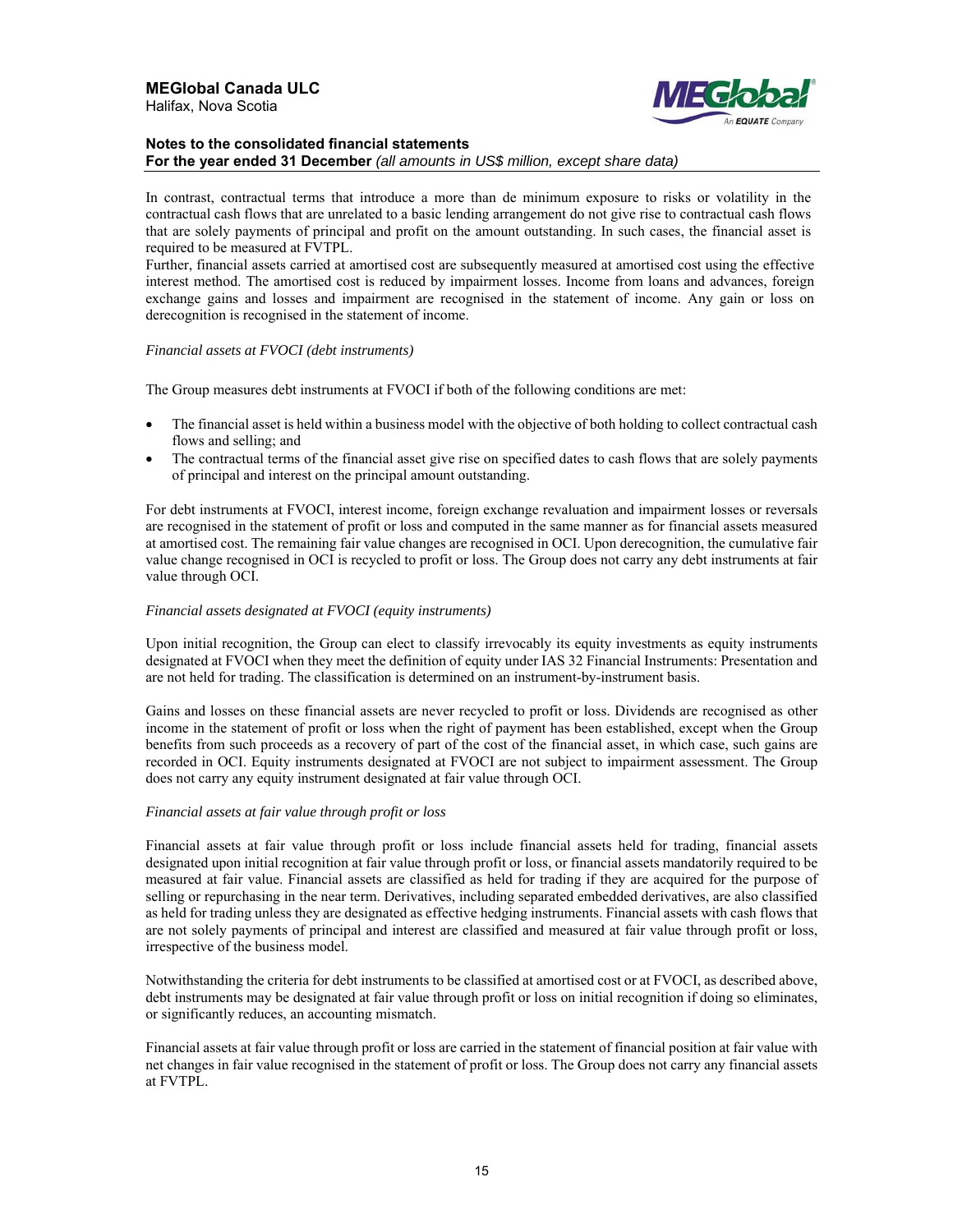

#### *Derecognition*

A financial asset (or, where applicable, a part of a financial asset or part of a group of similar financial assets) is primarily derecognised (i.e., removed from the Group's statement of financial position) when:

- The rights to receive cash flows from the asset have expired, or
- The Group has transferred its rights to receive cash flows from the asset or has assumed an obligation to pay the received cash flows in full without material delay to a third party under a 'pass-through' arrangement; and either (a) the Group has transferred substantially all the risks and rewards of the asset, or (b) the Group has neither transferred nor retained substantially all the risks and rewards of the asset, but has transferred control of the asset.

When the Group has transferred its rights to receive cash flows from an asset or has entered into a pass-through arrangement, it evaluates if, and to what extent, it has retained the risks and rewards of ownership. When it has neither transferred nor retained substantially all of the risks and rewards of the asset, nor transferred control of the asset, the Group continues to recognise the transferred asset to the extent of its continuing involvement. In that case, the Group also recognises an associated liability. The transferred asset and the associated liability are measured on a basis that reflects the rights and obligations that the Group has retained.

Continuing involvement that takes the form of a guarantee over the transferred asset is measured at the lower of the original carrying amount of the asset and the maximum amount of consideration that the Company could be required to repay.

#### *Impairment of financial assets*

The Group recognises an allowance for expected credit losses (ECLs) for all debt instruments not held at fair value through profit or loss. ECLs are based on the difference between the contractual cash flows due in accordance with the contract and all the cash flows that the Group expects to receive, discounted at an approximation of the original effective interest rate. The expected cash flows will include cash flows from the sale of collateral held or other credit enhancements that are integral to the contractual terms.

ECLs are recognised in two stages. For credit exposures for which there has not been a significant increase in credit risk since initial recognition, ECLs are provided for credit losses that result from default events that are possible within the next 12-months (a 12-month ECL). For those credit exposures for which there has been a significant increase in credit risk since initial recognition, a loss allowance is required for credit losses expected over the remaining life of the exposure, irrespective of the timing of the default (a lifetime ECL).

The Group has established a policy to perform an assessment at the end of each reporting period of whether credit risk has increased significantly since initial recognition by considering the change in the risk of default occurring over the remaining life of the financial instrument.

Under the lifetime ECL, the Group determines whether the financial asset is in one of the three stages in order to determine the amount of ECL to recognize:

#### Stage 1: 12 months ECL

For exposures where there has not been a significant increase in credit risk since initial recognition, the portion of the lifetime ECL associated with the probability of default events occurring within next 12 months is recognised.

#### Stage 2: Lifetime ECL – not credit impaired

For credit exposures where there has been a significant increase in credit risk since initial recognition but that are not credit impaired, a lifetime ECL is recognised.

#### Stage 3: Lifetime ECL – credit impaired

Financial assets are assessed as credit impaired when one or more events that have a detrimental impact on the estimated future cash flows of that asset have occurred. As this uses the same criteria as under IAS 39, the Group methodology for specific provisions remains largely unchanged.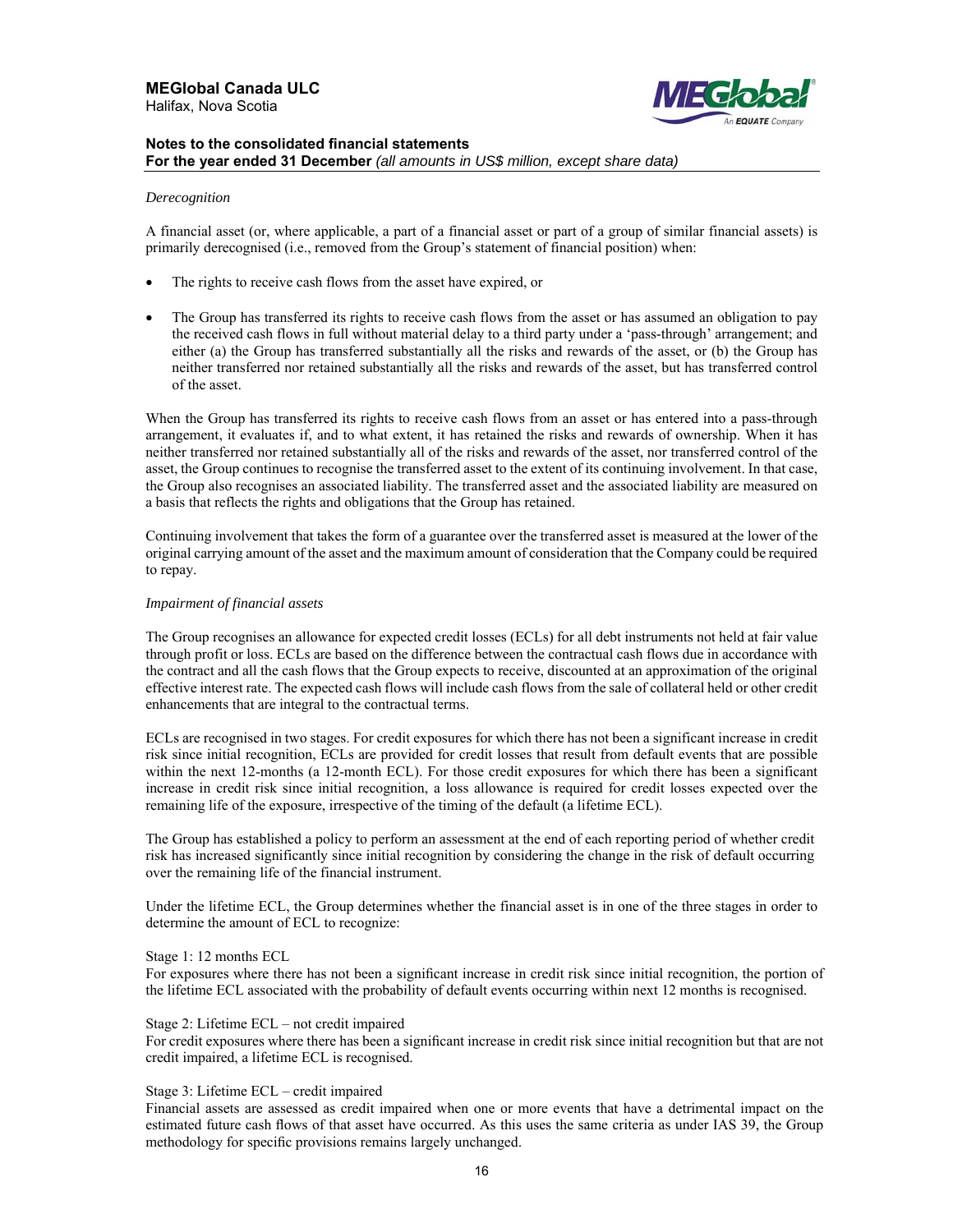

#### *Impairment of financial assets (continued)*

Lifetime ECL are recorded on financial assets that is credit-impaired. A financial asset is 'credit-impaired' when one or more events that have a detrimental impact on the estimated future cash flows of the financial asset have occurred. *Impairment of financial assets (continued)* 

For trade and other receivables, the Group applies a simplified approach in calculating ECLs. Therefore, the Group does not track changes in credit risk, but instead recognises a loss allowance based on lifetime ECLs at each reporting date.

The Group allocates each exposure to a credit risk grade based on the data that is determined to be predictive of the risk of loss (including but not limited to external ratings, audited financial statements, management accounts and cash flow projections and available press information about customers) and applying experienced credit judgement. Credit risk grades are defined using qualitative and quantitative factors that are indicative of the risk of default.

Exposures within each credit risk grade are segmented by geographic region and industry classification and an ECL rate is calculated for each segment based on delinquency status and actual credit loss experience over the past four years. These rates are multiplied by scalar factors to reflect differences between economic conditions during the period over which the historical data has been collected, current conditions and the Group's view of economic conditions over the expected lives of the receivables.

The Group has elected to measure loss allowances at an amount equal to 12 month ECLs for the bank balances, loans to a related party and due from related parties, for which credit risk (i.e. the risk of default occurring over the expected life of the financial instrument) has not increased significantly since initial recognition.

When determining whether the credit risk of a financial asset has increased significantly since initial recognition and when estimating ECLs, the Group considers reasonable and supportable information that is relevant and available without undue cost or effort. The Group has established a provision matrix based on quantitative and qualitative information and analysis, Group's historical credit loss experience, adjusted for forward-looking factors considering the country ratings specific to the receivables and the economic environment.

The Group evaluates the probability of default considering the period of past due receivables. However, in certain cases, the Group may also consider a financial asset to be in default when internal or external information indicates that the Group is unlikely to receive the outstanding contractual amounts in full before taking into account any credit enhancements held by the Group*.* A financial asset is written off when there is no reasonable expectation of recovering the contractual cash flows.

#### ii) Financial liabilities

#### *Initial recognition and measurement*

Financial liabilities are classified, at initial recognition, as financial liabilities at fair value through profit or loss, loans and borrowings, payables, or as derivatives designated as hedging instruments in an effective hedge, as appropriate. All financial liabilities are recognised initially at fair value and, in the case of loans and borrowings and payables, net of directly attributable transaction costs. The *Group*'s financial liabilities include loans and borrowings, due to related parties, trade payables and accruals and other liabilities.

#### *Subsequent measurement*

The measurement of financial liabilities depends on their classification, as described below:

- Financial liabilities at fair value through profit or loss
- Financial liabilities at fair value through profit or loss include financial liabilities held for trading and financial liabilities designated upon initial recognition as at fair value through profit or loss.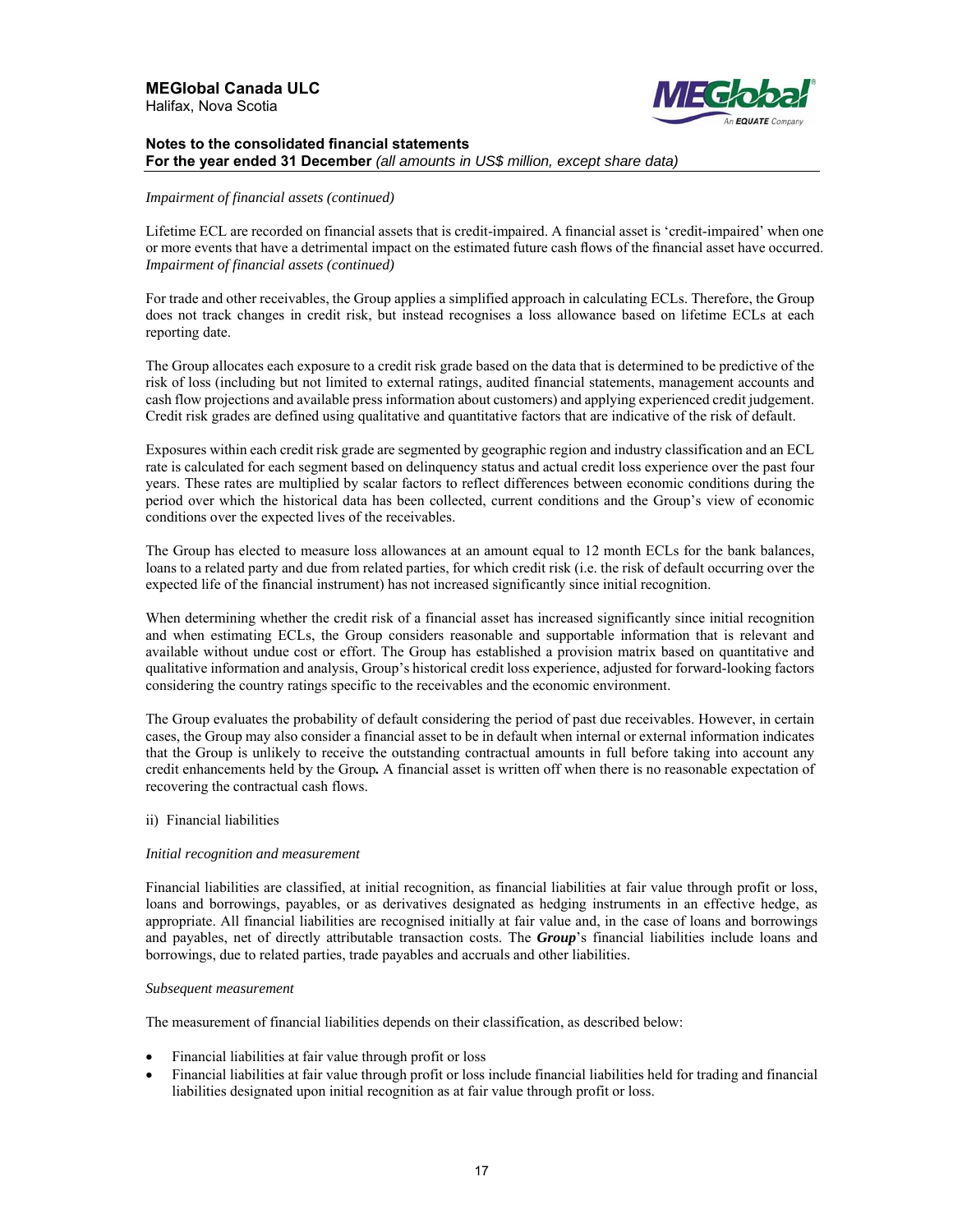

Financial liabilities are classified as held for trading if they are incurred for the purpose of repurchasing in the near term. This category also includes derivative financial instruments entered into by the Group that are not designated as hedging instruments in hedge relationships as defined by IFRS 9.

Separated embedded derivatives are also classified as held for trading unless they are designated as effective hedging instruments.

Gains or losses on liabilities held for trading are recognised in the statement of profit or loss. Financial liabilities designated upon initial recognition at fair value through profit or loss are designated at the initial date of recognition, and only if the criteria in IFRS 9 are satisfied. The Group has not designated any financial liability as at fair value through profit or loss.

#### *Derecognition*

A financial liability is derecognised when the obligation under the liability is discharged or cancelled or expires. When an existing financial liability is replaced by another from the same lender on substantially different terms, or the terms of an existing liability are substantially modified, such an exchange or modification is treated as the derecognition of the original liability and the recognition of a new liability. The difference in the respective carrying amounts is recognised in the statement of profit or loss.

iii) Offsetting of financial instruments

Financial assets and financial liabilities are offset and the net amount is reported in the statement of financial position if there is a currently enforceable legal right to offset the recognised amounts and there is an intention to settle on a net basis, to realise the assets and settle the liabilities simultaneously.

*Cash and Cash Equivalents* – Cash and cash equivalents consist of cash and money market funds with an original maturity of three months or less.

*Inventories* – Inventories comprise of finished goods and raw materials. Inventories are stated at the lower of cost and net realizable value. The cost of inventories is based on the weighted average cost. In the case of manufactured inventories, cost includes an appropriate share of production overheads based on normal operating capacity. Net realizable value is the estimated selling price in the ordinary course of business less estimated cost of completion and selling expenses.

*Property, plant and equipment* – Property, plant and equipment are measured at cost less accumulated depreciation and impairment losses, if any. It include expenditures for major renewals and betterments. Depreciation is computed using the straight-line method over the estimated useful lives of the assets.

The estimated useful lives, residual values and depreciation methods are reviewed at each year end, with the effect of any changes in estimate accounted for on a prospective basis.

Properties under construction for production, rental or administrative purposes, or for purposes not yet determined, are carried at cost, less any recognized impairment loss. Depreciation of these assets, on the same basis as other property assets, commences when the assets are ready for their intended use.

Maintenance and repairs are normally expensed during the financial period in which they are incurred. If major renewals are performed and these activities bring to the Group future economic benefits in excess of the originally assessed standard of performance, the expenditures are capitalized and depreciated over the remaining useful life of the related asset.

The gain or loss arising on the disposal or retirement of an item of property, plant and equipment is determined as the difference between the sales proceeds and the carrying amount of the asset and is recognized in the statement of comprehensive income.

*Goodwill* – Goodwill arising on the acquisition of subsidiaries is measured at cost less accumulated impairment losses. Goodwill is reviewed for annual impairment test. Any impairment is recognized immediately in profit or loss and is not subsequently reversed.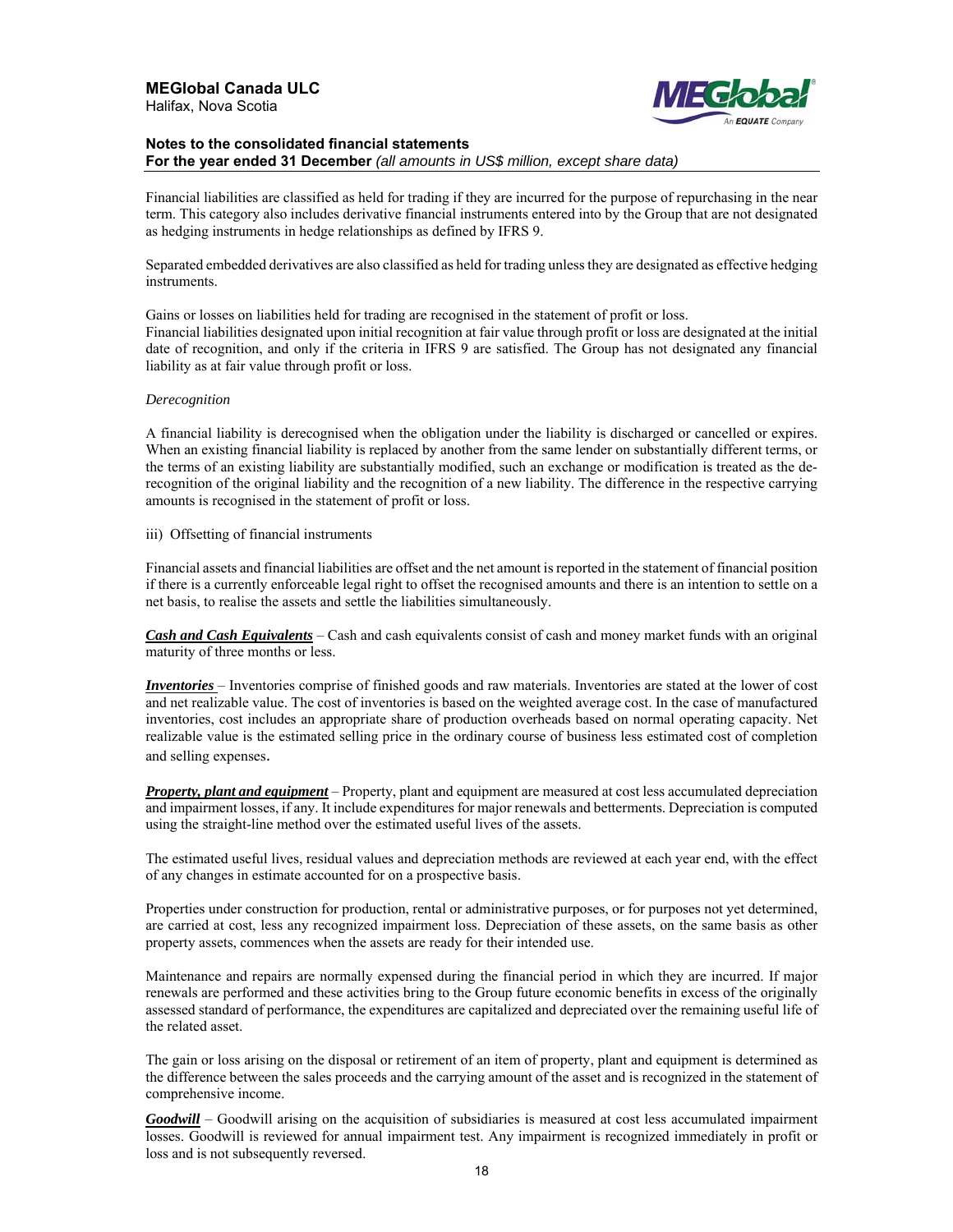

*Intangible Assets –* Intangible Assets that are acquired by the group and have finite useful lives are measured at cost less accumulated amortization and accumulated impairment losses, if any. The estimated useful lives, residual values and amortisation methods are reviewed at each year end, with the effect of any changes in estimate being accounted for on a prospective basis.

#### *Impairment*

*Non-financial assets:* At each reporting date, the Group reviews the carrying amounts of its non-financial assets, other than inventories and deferred tax assets to determine whether there is any indication of impairment. If any such indication exists, then the asset's recoverable amount is estimated. Goodwill is tested annually for impairment.

For the purpose of impairment testing, assets are grouped together into the smallest group of assets that generates cash inflows from continuing use that are largely independent of the cash inflows of other assets or cash generating units ("CGUs"). Goodwill arising from business combination is allocated to CGU or groups of CGUs that are expected to benefit from the synergies of the combination. An impairment loss is recognised if the carrying amount of an asset or its related cash-generating unit (CGU) exceeds its estimated recoverable amount. The recoverable amount of an asset or CGU is the greater of its value in use and its fair value less costs to sell. Value in use is based on the estimated future cash flows, discounted to their present value using a discount rate that reflects current market assessments of the time value of money and the risks specific to the asset or CGU. All impairment losses are recognised in profit or loss. They are allocated first to reduce the carrying amount of any goodwill allocated to CGU, and then to reduce the carrying amounts of the other assets in the CGU on a pro rata basis.

An impairment loss is reversed only to the extent that the asset's carrying amount does not exceed the carrying amount that would have been determined, net of depreciation or amortisation, if no impairment loss had been recognised. An impairment loss in respect of goodwill is not reversed.

#### *Fair values*

Fair value is the price that would be received to sell an asset or paid to transfer a liability in an orderly transaction between market participants at the measurement date. The fair value measurement is based on the presumption that the transaction to sell the asset or transfer the liability takes place either:

- In the principal market for the asset or liability, or
- In the absence of a principal market, in the most advantageous market for the asset or liability

The principal or the most advantageous market must be accessible to by the Group. The fair value of an asset or a liability is measured using the assumptions that market participants would use when pricing the asset or liability, assuming that market participants act in their economic best interest. The fair value of financial instruments carried at amortised cost, other derivative financial instruments, is estimated by discounting the future contractual cash flows at the current market interest rates for similar financial instruments.

*Operating leases –* Leases of assets under which the lessor effectively retains all the risks and rewards of ownership are classified as operating leases. Payments made under operating lease are recognized in profit or loss on a straightline basis over the term of the lease. Lease incentives received are recognized as an integral part of the total lease expense, over the term of the lease.

*Deferred Charges and Other Assets –* The Group amortizes on a straight line basis or productive use method as appropriate.

*Provisions* - Provisions are recognized when the Group has a present legal or constructive obligation as a result of past events, it is probable that an outflow of resources will be required to settle the obligation, and a reliable estimate of the amount can be made. When the Group expects a provision to be reimbursed, the inflow is recognized as an asset only when the reimbursement is certain.

*Income Taxes* – Income tax comprises current and deferred tax. Current tax comprises the expected tax payable or receivable on the taxable income or loss for the year and any adjustment to the tax payable or receivables in respect of previous years.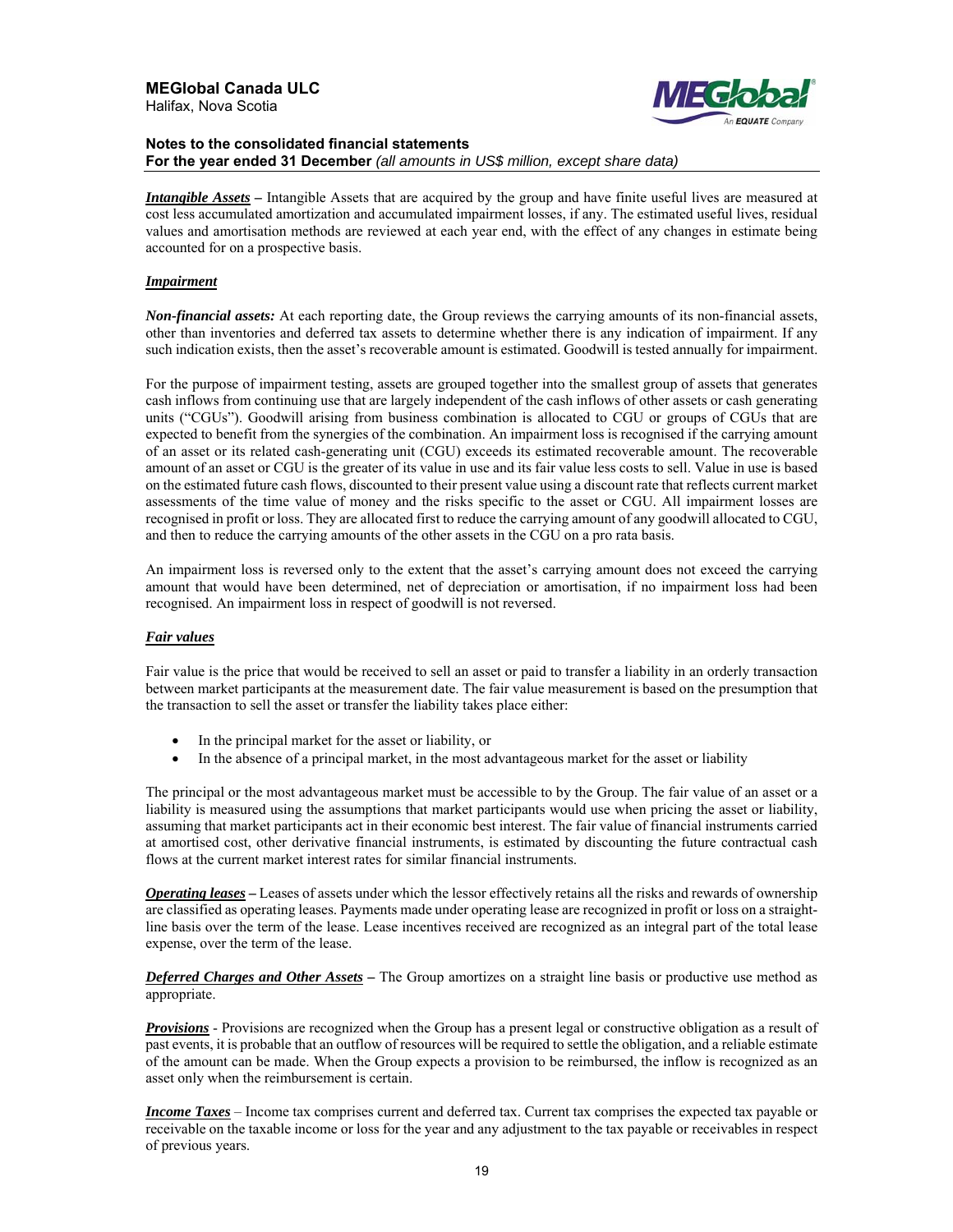

Deferred income tax assets and liabilities are computed for differences between the financial statement and tax basis of assets and liabilities that will result in taxable or deductible amounts in the future. Such deferred income tax asset and liability computations are based on substantially enacted tax laws and rates applicable to periods in which the differences are expected to affect taxable income. Current and deferred tax are recognized as an expense or income in profit or loss, except when they relate to items credited or debited directly to equity, in which case the tax is also recognized directly in equity. The carrying amount of deferred tax assets is reviewed at each statement of financial position date and reduced to the extent that it is no longer probable that the related tax benefit will be realised; such reductions are reversed when the probability of future taxable profits improves.

Deferred tax assets and liabilities are offset when there is a legally enforceable right to set off current tax assets against current tax liabilities and when they relate to income taxes levied by the same taxation authority and the Group intends to settle its current tax assets and liabilities on a net basis.

#### *IFRS 15 – Revenue recognition*

Revenue is measured based on the consideration specified in a contract with a customer. The Group recognized revenue when it transfers control over a good or service to a customer. Revenue is measured at a fair value of the consideration received or receivable, taking into account defined terms of payment in a contract and net of applicable discounts.

#### *Revenue from sale of products:*

Revenue from the sale of products is recognised when a customer obtains control of those products, which normally is when title passes at point of delivery, based on the contractual terms of the agreements. The Group determines that the customer obtains control of the goods based on the following factors:

- The Group's right to reclaim/ call back once the goods are on board;
- The Group's right to divert/ sell the goods once on board
- The primary beneficiary in the event of losses from the insurance company.

The following table provides information about the nature and timing of satisfaction of performance obligations in contracts with customers, including significant payment terms, and the related revenue recognition policies:

| Nature and timing of satisfaction of<br>performance obligations, including<br>significant payment terms                                                 | Revenue recognition under Revenue recognition<br>IFRS 15 (applicable from 1<br><b>January 2018)</b>                                  | under<br>IAS 18 (applicable before 1<br><b>January 2018)</b>                                                                                                     |
|---------------------------------------------------------------------------------------------------------------------------------------------------------|--------------------------------------------------------------------------------------------------------------------------------------|------------------------------------------------------------------------------------------------------------------------------------------------------------------|
| Customer obtain control of goods<br>based on the agreed Incoterms. The<br>invoices are generated at that point of<br>time based on provisional pricing. | Recognition of the revenues is<br>done separately for the two<br>performance obligations<br>as<br>follows:                           | Previously in accordance with<br>IAS 18, the Company used to<br>recognize both the performance<br>obligations at the time risk and<br>rewards transferred to the |
| Invoices are usually paid within 90<br>days. Each such sale normally<br>performance<br>represents<br>two<br>obligations as below:                       | - Sale of goods: At the time the<br>control passes from the<br>Company to the customer<br>based<br>the<br>on<br>agreed<br>Incoterms. | customer based on the Incoterms.                                                                                                                                 |
| - Sale of goods<br>- Shipping, Insurance and logistics                                                                                                  | - Shipping,<br>Insurance<br>and<br>logistics income and costs are<br>recognised over the period of<br>delivery.                      |                                                                                                                                                                  |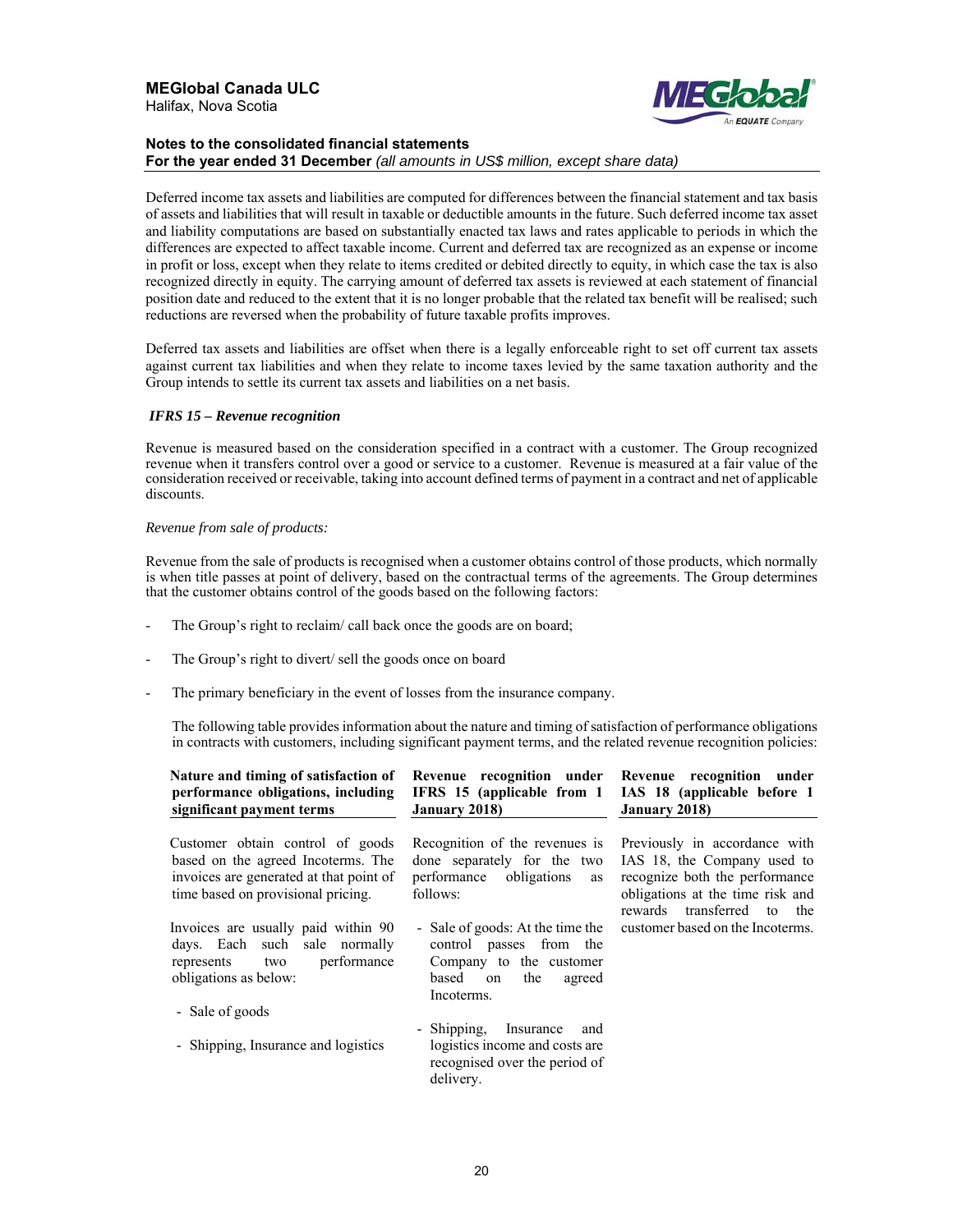

#### *Revenue from shipping and handling services*

The shipping and handling occurs after a customer obtains control of the goods, the Group considered shipping and handling services to be a distinct service, in which the Group allocates a portion of the transaction price to the shipping and handling. Revenue allocated to the goods is recognized when control of the goods transfers to the customer i.e. point in time. Revenue allocated to the shipping and handling is recognized as the shipping and handling performance obligation is satisfied i.e. over the time. The related costs are generally expensed as incurred. As a practical expedient, if an entity has a right to consideration (ie a right to an invoice) from a customer in an amount that corresponds directly to the value transferred to the customer to date, the entity may recognize revenue in that amount in line with IFRS 15.

#### *Variable pricing – preliminary pricing*

Certain products in certain markets may be sold with variable pricing arrangements. Such arrangements determine that a preliminary price is charged to the customer at the time of transfer of the control of products, while the price of products can only be determined by reference to a time period ending after that time. In such cases, and irrespective of the formula used for determining preliminary and final prices, revenue is recorded at the time of transfer of control of products at an amount representing the expected final amount of consideration that the Group receives.

Where the Group records receivable for the preliminary price, subsequent changes in the estimated final price will not be recorded as revenue until such point in time at which the final price is determined.

#### *Interest income*

Interest income is accrued on effective yield basis, which is the rate that exactly discounts estimated future cash receipts through the expected life of the financial asset to that asset's net carrying amount.

*Finance income and finance costs -* The Group's finance income and finance costs include interest income, interest expense and the foreign currency gain or loss on financial assets and financial liabilities. Interest income or expense is recognized using the effective interest method.

*Foreign Currency Translation* – The functional currency for the Company is U.S. dollars, while the A&O subsidiary uses Canadian dollars.

*Foreign currency transactions:* Transactions in foreign currencies are translated to the respective functional currencies of Group entities at exchange rates at the dates of the transactions. Monetary assets and liabilities denominated in foreign currencies at the reporting date are retranslated to the functional currency at the exchange rate at that date. The foreign currency gain or loss on monetary items is the difference between amortized cost in the functional currency at the beginning of the year, adjusted for effective interest and payments during the year, and the amortized cost in foreign currency translated at the exchange rate at the end of the reporting year.

Non-monetary assets and liabilities denominated in foreign currencies that are measured at fair value are retranslated to the functional currency at the exchange rate at the date that the fair value was determined. Non-monetary items that are measured in terms of historical cost in a foreign currency are translated using the exchange rate at the date of the transaction. Foreign currency differences arising on retranslation are recognized in profit or loss.

*Foreign operations:* The assets and liabilities of foreign operations, including goodwill and fair value adjustments arising on acquisition, are translated to USD at the exchange rates at the reporting date. The income and expenses of foreign operations are translated to USD at the average exchange rates for current year. Foreign exchange differences arising on translation are recognized in other comprehensive income and presented in the foreign currency translation reserve in equity. When a foreign operation is disposed of such that control, significant influence or joint control is lost, the cumulative amount in the translation reserve related to that foreign operation is reclassified to profit or loss as part of gain or loss on disposal. When the Group disposes of only part of its interest in a subsidiary that includes a foreign operation while retaining control, the relevant proportion of the cumulative amount is reattributed to the non-controlling interests.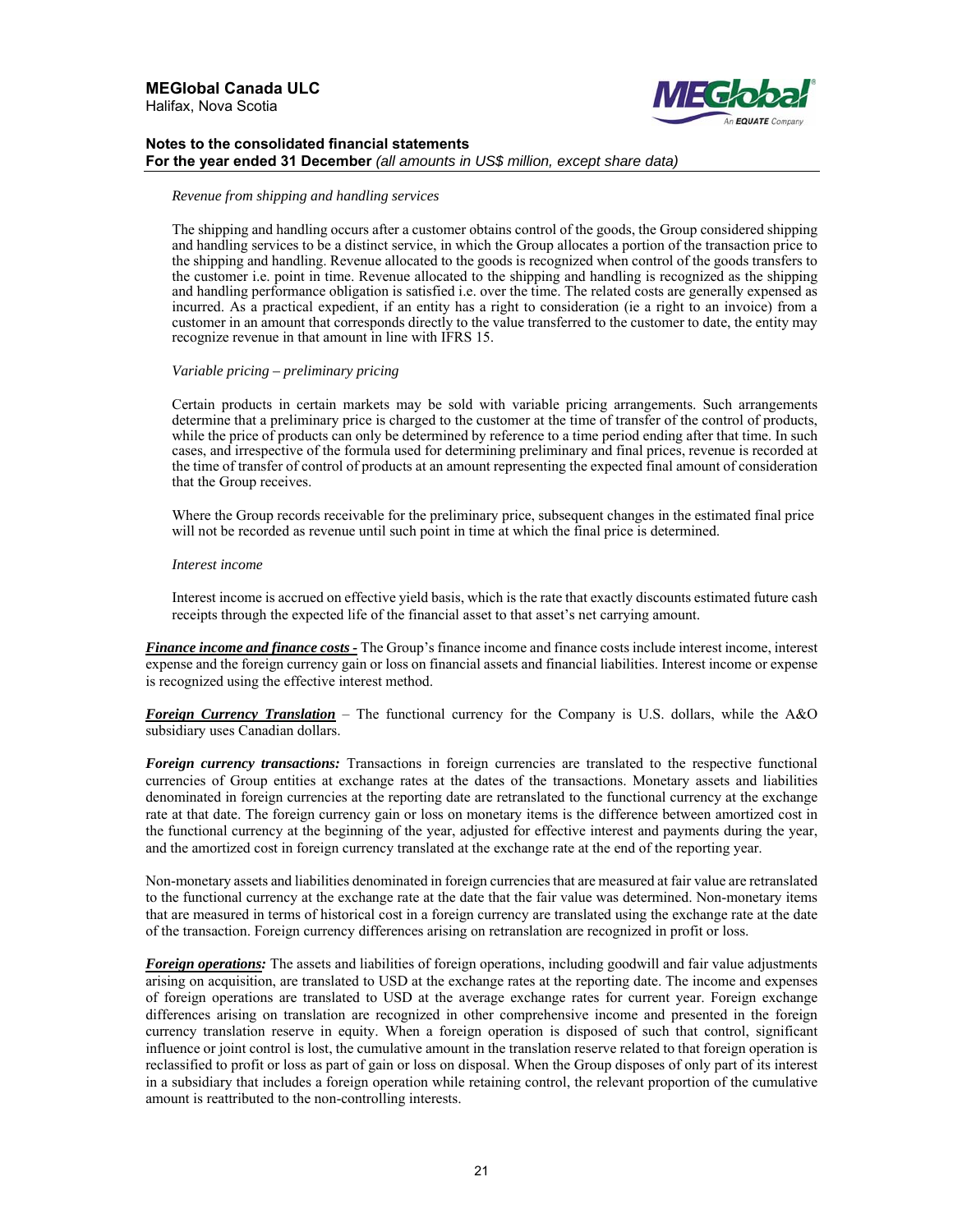

#### *Employee benefits*

#### **i. Defined contribution plans**

Obligations for contributions to defined contribution plans are expensed as the related service is provided.

#### **ii. Defined benefit plans**

The Group's net obligation in respect of defined benefit plans is calculated separately for each plan by estimating the amount of future benefit that employees have earned in the current and prior periods, discounting that amount and deducting the fair value of any plan assets.

The calculation of defined benefit obligations is performed annually by a qualified actuary using the projected unit credit method. When the calculation results in a potential asset for the Group, the recognised asset is limited to the present value of economic benefits available in the form of any future refunds from the plan or reductions in future contributions to the plan. To calculate the present value of economic benefits, consideration is given to any applicable minimum funding requirements.

Remeasurements of the net defined liability, which comprise actuarial gains and losses, the return on plan assets (excluding interest) and the effect of the asset ceiling (if any, excluding interest), are recognised immediately in OCI. The Group determines the net interest expense (income) on the net defined benefit liability (asset) for the period by applying the discount rate used to measure the defined benefit obligation at the beginning of the annual period to the then-net defined benefit liability (asset), taking into account any changes in the net defined benefit liability (asset) during the period as a result of contributions and benefit payments. Net interest expense and other expenses related to defined benefit plans are recognised in profit or loss.

When the benefits of a plan are changed or when a plan is curtailed, the resulting change in benefit that relates to past service or the gain or loss on curtailment is recognised immediately in profit or loss. The Group recognizes gains and losses on the settlement of a defined benefit plan when the settlement occurs.

#### **iii. Other long-term employee benefits**

The Group's net obligation in respect of long-term employee benefits is the amount of future benefit that employees have earned in return for their service in the current and prior periods. That benefit is discounted to determine its present value. Remeasurements are recognised in profit or loss in the period in which they arise.

*Recent Accounting Pronouncements* – A number of new standards, amendments to standards are effective for annual periods beginning after 1 January 2018 and early adoption is permitted; however the Group has not early adopted the following new or amended standards in preparing these consolidated financial statements. Of particular relevance to the Group are:

#### *IFRS 16 - Leases*

The Group is required to adopt IFRS 16 Leases from 1 January 2019.

IFRS 16 introduces a single, on-balance sheet lease accounting model for lessees. A lessee recognises a right-ofuse asset representing its right to use the underlying asset and a lease liability representing its obligation to make lease payments. There are recognition exemptions for short-term leases and leases of low-value items. Lessor accounting remains similar to the current standard – i.e. lessors continue to classify leases as finance or operating leases.

IFRS 16 replaces existing leases guidance, including IAS 17 Leases, IFRIC 4 Determining whether an Arrangement contains a Lease, SIC-15 Operating Leases – Incentives and SIC-27 Evaluating the Substance of Transactions Involving the Legal Form of a Lease.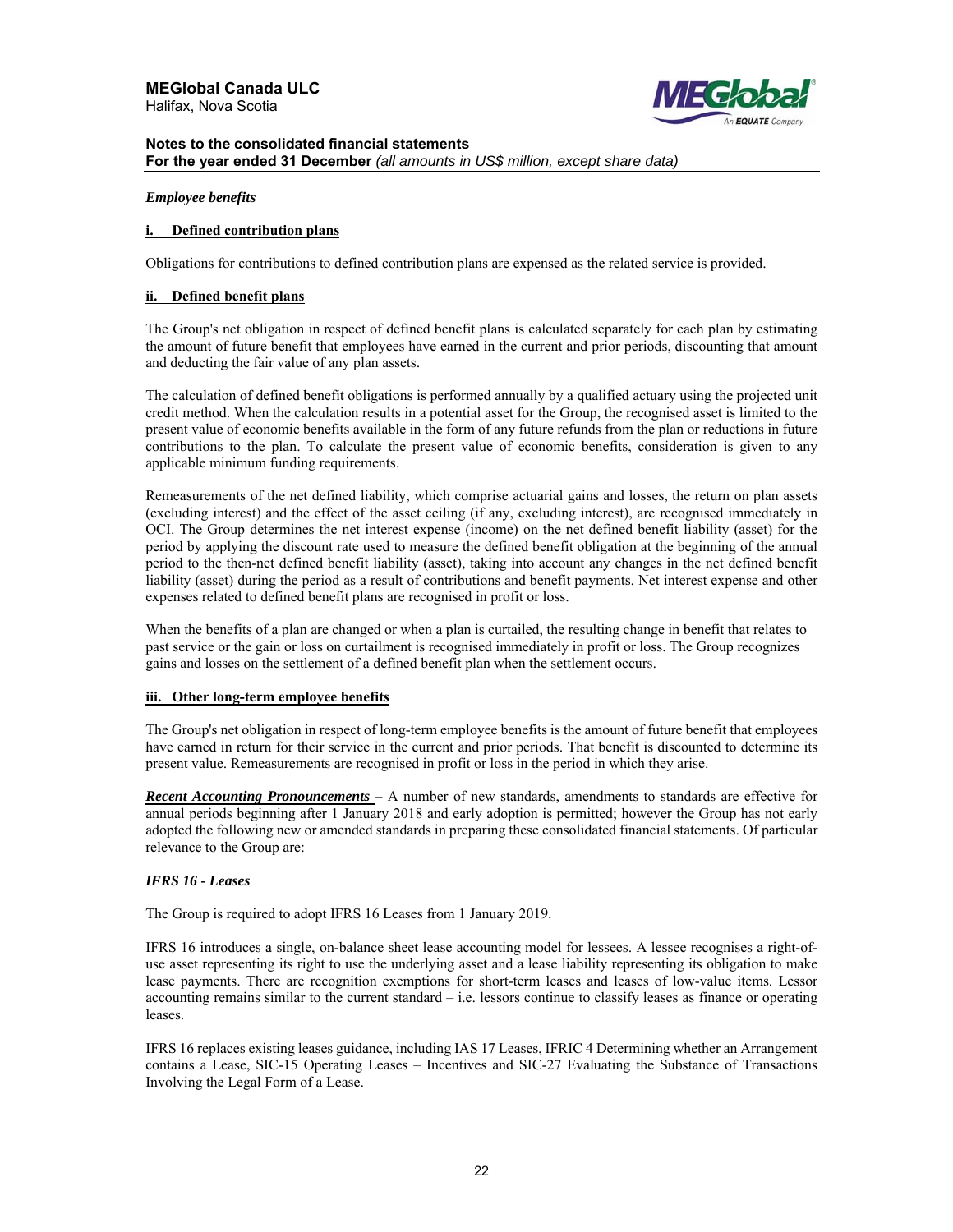

#### *IFRS 16 – Leases (continued)*

I. Leases in which the Group is a lessee

The group has entered into short term arrangements to obtain the right to use silver with a variety of banks. The subsidiary assigned the right to use silver to MEGlobal Canada ULC and its wholly owned subsidiary Alberta & Orient Glycol Company ULC for utilization in its manufacturing operations on similar terms. The Group has also entered into leases for rail cars and terminal storage in various locations for transportation and storage of its products.

The Group will recognise new assets and liabilities for its operating leases which meet the definition of lease under IFRS 16. The nature of expenses related to those leases will now change because the Group will recognise a depreciation charge for right-of-use assets and interest expense on lease liabilities.

Previously, the Group recognised operating lease expense on a straight-line basis over the term of the lease, and recognised assets and liabilities only to the extent that there was a timing difference between actual lease payments and the expense recognised.

In addition, the Group will no longer recognise provisions for operating leases that it assesses to be onerous contracts. Instead, the Group will include the payments due under the lease in its lease liability.

II. Leases in which the Group is a lessor

The group will reassess the classification of sub leases in which the Group is a lessor (Silver Lease Arrangement as described above)

III. Transition

The Group plans to apply IFRS 16 initially on 1 January 2019, using the modified retrospective approach. Therefore, the cumulative effect of adopting IFRS 16 will be recognised as an adjustment to the opening balance of retained earnings at 1 January 2019, if required, with no restatement of comparative information.

The Group plans to apply the practical expedient to grandfather the definition of a lease on transition. This means that it will apply IFRS 16 to all contracts entered into before 1 January 2019 and identified as leases in accordance with IAS 17 and IFRIC 4.

IFRS 16 may have an impact on amounts reported and disclosures made in the Group's financial statements in respect to the operating leases. Additional disclosures will be made in the financial statements when these standards, revisions and amendments become effective. However, currently it is not practicable to provide a reasonable estimate of effects of the application of these standards until the Group performs a detailed review.

#### Other standards

The following amended standards and interpretations are not expected to have a significant impact on the financial statements.

- IFRIC 23 Uncertainty over Tax Treatments.
- Plan Amendment, Curtailment or Settlement (Amendments to IAS 19)
- Annual Improvements to IFRS Standards 2015–2017 Cycle various standards.
- Amendments to References to Conceptual Framework in IFRS Standards

*Critical Accounting Judgments and Key Sources of Estimation Uncertainty –* In the application of the Group's accounting policies, management is required to make judgments, estimates and assumptions about the amounts of assets, liabilities, income and expenses that are not readily apparent from other sources. The estimates and associated assumptions are based on historical experience and other factors that are considered to be relevant. Actual results may differ from these estimates.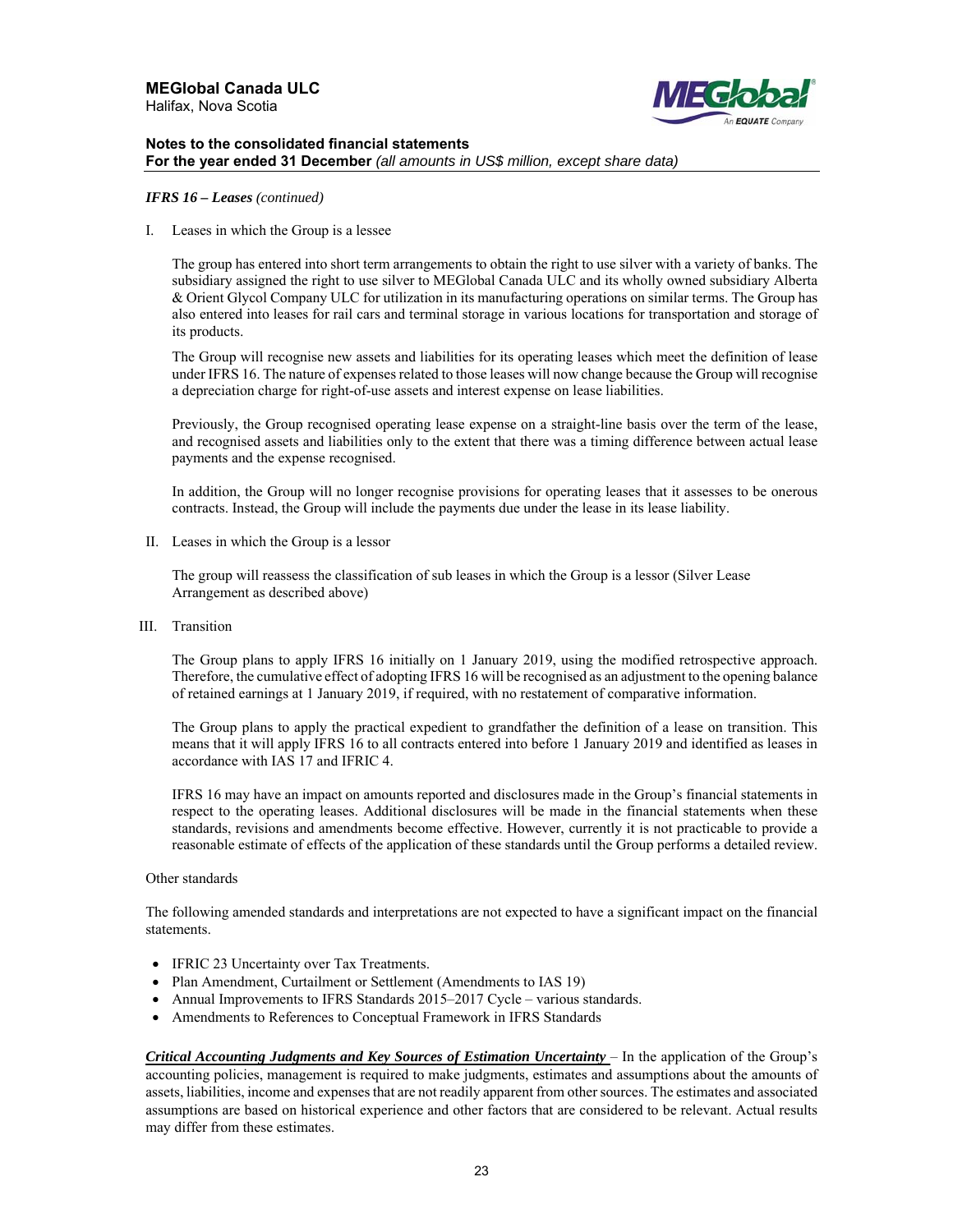

The estimates and underlying assumptions are reviewed on an ongoing basis. Revisions to accounting estimates are recognized in the period in which the estimate is revised if the revision affects only that period or in the period of the revision and future periods if the revision affects both current and future periods.

The following are the critical judgments and key assumptions concerning the future and other key sources of estimation uncertainty at the end of the reporting period, that have a significant risk of causing a material adjustment to the carrying amounts of assets and liabilities within the next financial year.

*Revenue recognition* – Sales that are billed to customers based on provisional pricing are subsequently adjusted for the actual settlement prices. As of the end of the reporting period the Group estimates the final settlement price based on the prices observed in the market.

*Impairment of property, plant and equipment and intangible assets with finite useful lives* – The Group assesses the carrying value of property, plant, equipment, identifiable intangible assets, and long-lived assets annually, or more frequently if events or changes in circumstances indicate that such carrying value may not be recoverable. Factors that trigger an impairment review include underperformance relative to historical or projected future results, significant changes in the manner of use of the assets or the strategy for the overall business and significant negative industry or economic trends. The most significant variables in determining cash flows used to assess the carrying value are discount rates, terminal values, the number of years on which to base the cash flow projections, as well as the assumptions and estimates used to determine the cash inflows and outflows. Amounts estimated could differ materially from what will actually occur in the future.

*Impairment of goodwill and other intangible assets with indefinite useful lives* – Determining whether an intangible asset with indefinite useful life is impaired requires an estimation of the value in use of the cashgenerating units to which that asset has been allocated. The value in use calculation requires management to estimate the future cash flows expected to arise from the cash-generating unit and a suitable discount rate in order to calculate present value.

*Impairment of loans and receivables-* The Group's management periodically reviews items classified as loans and receivables to assess whether an allowance for impairment should be recorded in the statement of profit or loss. Management estimates the amount and timing of future cash flows when determining the level of allowance required. Such estimates are necessarily based on assumptions about several factors involving varying degrees of judgement and uncertainty.

*Estimation of useful lives of property, plant and equipment and intangible assets with finite useful live* –The Group estimates the useful lives of property, plant and equipment and intangible assets based on the period over which the assets are expected to be available for use. The estimated useful lives are reviewed periodically and are updated if expectations differ from previous estimates.

*Acquisition accounting* – The Group assesses the fair value of assets and liabilities assumed in an acquisition on a provisional basis. If new information obtained within one year of the date of acquisition about facts and circumstances that existed at the date of acquisition identifies adjustments to the assessed fair values, or any additional provisions that existed at the date of acquisition, then the accounting for the acquisition will be revised.

*Allowances against inventory* – The Group periodically reviews inventory for any decline in net realizable value below cost, and creates an allowance against the inventory balance for any such decline. These reviews require management to assess the estimated future demand for products. Possible changes in these estimates could result in revisions to the evaluation of inventory in future periods.

*Legal contingencies* – Legal contingencies cover a wide range of matters threatened in various jurisdictions against the Group. Provisions are recorded for pending litigation when it is determined that an unfavorable outcome is probable and the amount of loss can be reasonably estimated, after consideration of advice from attorneys. Due to the inherent uncertain nature of litigation, the ultimate outcome or actual cost of the settlement may materially vary from estimates.

*Deferred tax assets* – The net deferred tax asset represents income taxes recoverable through future deductions from taxable profits and are recorded on the statement of financial position. Deferred income tax assets are recorded to the extent that realization of the related tax benefit is probable. In determining future taxable profits and the amount of tax benefits that are probable in the future, management makes reasonable judgements and estimates based on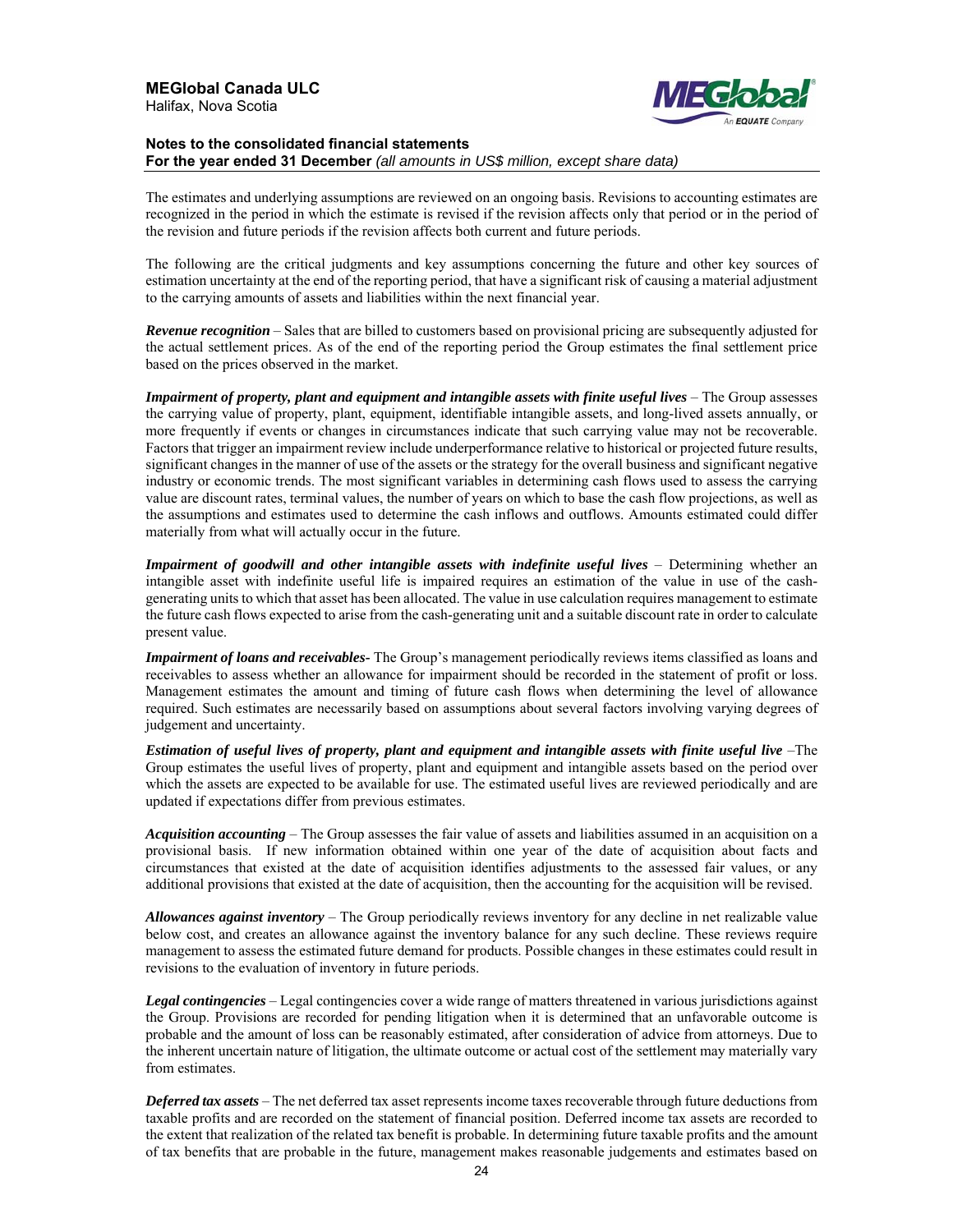

taxable profits and expectations of future income. As tax losses do not expire in Germany and Italy, utilization of these tax losses require management to consider taxable profits well into the future. This significant long-term view increases the uncertainty of such projections. As a result of this and certain limits on annual tax loss usage, the Group limits its consideration of German and Italian tax losses to 10 years, which is considered a more foreseeable future, even though the ability to potentially utilize the tax losses extends beyond this period. Projections of future profitability used for the purpose of assessing usage of tax assets is consistent with considerations elsewhere, such as in impairment analyses.

*Measurement of fair values* – A number of the Group's accounting policies and disclosures require the measurement of fair values, for both financial and non-financial assets and liabilities. When measuring the fair value of an asset or a liability, the Group uses observable market data as far as possible. Fair values are categorized into different levels in a fair value hierarchy based on the inputs used in the valuation techniques as follows:

- Level 1: quoted prices (unadjusted) in active markets for identical assets or liabilities.
- Level 2: inputs other than quoted prices included in Level 1 that are observable for the asset or liability, either directly (i.e. as prices) or indirectly (i.e. derived from prices).

 Level 3: inputs for the asset or liability that are not based on observable market data (unobservable inputs). Further information about the assumptions made in measuring fair values is included in the following notes:

- $\bullet$  Note  $9$  Long term debt
- Note  $10$  Derivative instruments and hedging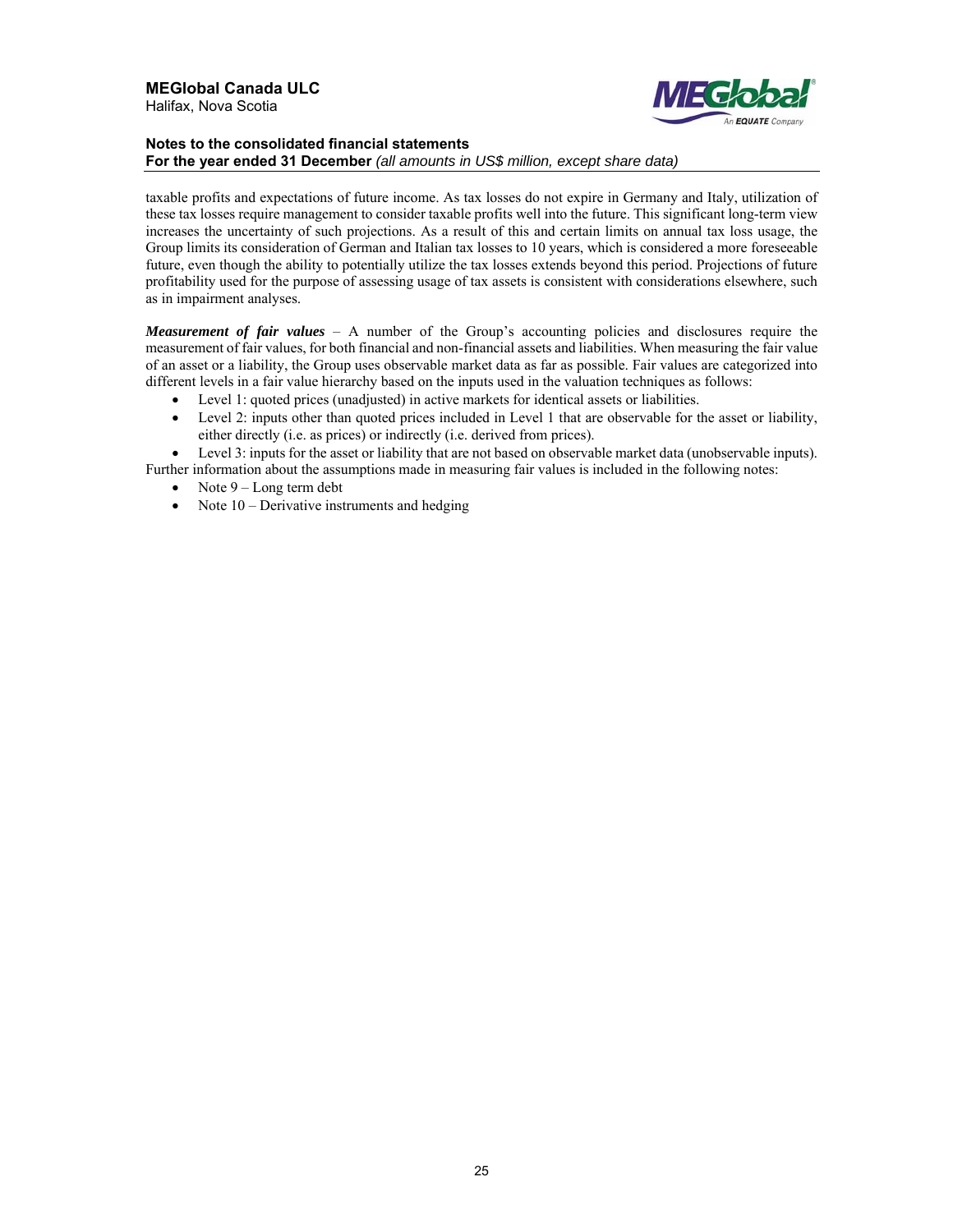

#### **3. PROPERTY, PLANT AND EQUIPMENT**

Details of the net book value of the property, plant and equipment at 31 December are as follows:

|                                                 | Land $\&$                |                          | Machinery |                          |                |
|-------------------------------------------------|--------------------------|--------------------------|-----------|--------------------------|----------------|
|                                                 | Waterway                 |                          |           | & Construction           |                |
|                                                 | <b>Improvements</b>      | <b>Buildings</b>         | Equipment | in Progress              | <b>Total</b>   |
| Cost                                            |                          |                          |           |                          |                |
| As at 1 January 2017                            | 7                        | 44                       | 550       | 10                       | 611            |
| Additions                                       |                          | 1                        | 24        | 8                        | 33             |
| Transfers                                       |                          |                          | 10        | (10)                     |                |
| Disposals                                       |                          |                          | (1)       |                          | (1)            |
| Foreign currency translation                    | 1                        | 3                        | 23        | $\mathbf{1}$             | 28             |
| As at 31 December 2017                          | 8                        | 48                       | 606       | $\boldsymbol{9}$         | 671            |
| <b>Accumulated depreciation</b>                 |                          |                          |           |                          |                |
| As at 1 January 2017                            | 1                        | 2                        | 50        |                          | 53             |
| Depreciation expense                            |                          | 2                        | 57        |                          | 59             |
| Disposals                                       |                          | $\overline{\phantom{a}}$ | (1)       |                          | (1)            |
| Foreign currency translation                    |                          |                          | 4         |                          | $\overline{4}$ |
| As at 31 December 2017                          | 1                        | $\overline{\mathbf{4}}$  | 110       |                          | 115            |
| <b>Carrying amounts</b>                         |                          |                          |           |                          |                |
| As at 31 December 2017                          | $\overline{7}$           | 44                       | 496       | 9                        | 556            |
|                                                 |                          |                          |           |                          |                |
| Cost                                            |                          |                          |           |                          |                |
| As at 1 January 2018                            | 8                        | 48                       | 606       | 9                        | 671            |
| Additions<br>Transfers                          |                          |                          | 14        | 28                       | 42             |
|                                                 |                          |                          | 8         | (8)                      |                |
| Transfer from inventories (refer note<br>below) |                          |                          | 18        |                          | 18             |
| Foreign currency translation                    |                          | (3)                      | (32)      |                          | (35)           |
| As at 31 December 2018                          | 8                        | 45                       | 614       | 29                       | 696            |
| <b>Accumulated depreciation</b>                 |                          |                          |           |                          |                |
| As at 1 January 2018                            | $\mathbf{1}$             | 4                        | 110       |                          | 115            |
| Depreciation expense                            |                          | $\overline{2}$           | 69        |                          | 71             |
| Foreign currency translation                    | $\overline{\phantom{a}}$ | $\overline{\phantom{a}}$ | (2)       | $\overline{\phantom{a}}$ | (2)            |
| As at 31 December 2018                          | 1                        | 6                        | 177       | $\blacksquare$           | 184            |
| <b>Carrying amounts</b>                         |                          |                          |           |                          |                |
| As at 31 December 2018                          | $\overline{7}$           | 39                       | 437       | 29                       | 512            |

**Note: During the year, the Group has reclassified catalyst from inventories to property, plant and equipment to ensure a consistency with the group accounting policies. The previous year's catalyst inventories amounting to \$18 have not been reclassified considering these are immaterial to the overall financial position and the total assets of the Group.** 

**The following useful lives are used in the calculation of depreciation expense:** 

Waterways improvements 1 to 25 years 1 to 25 years 1. Buildings 5 to 40 years 5 to 40 years 5 to 40 years 5 to 40 years 5 to 40 years 5 to 40 years 1 to 20 years Machinery and equipment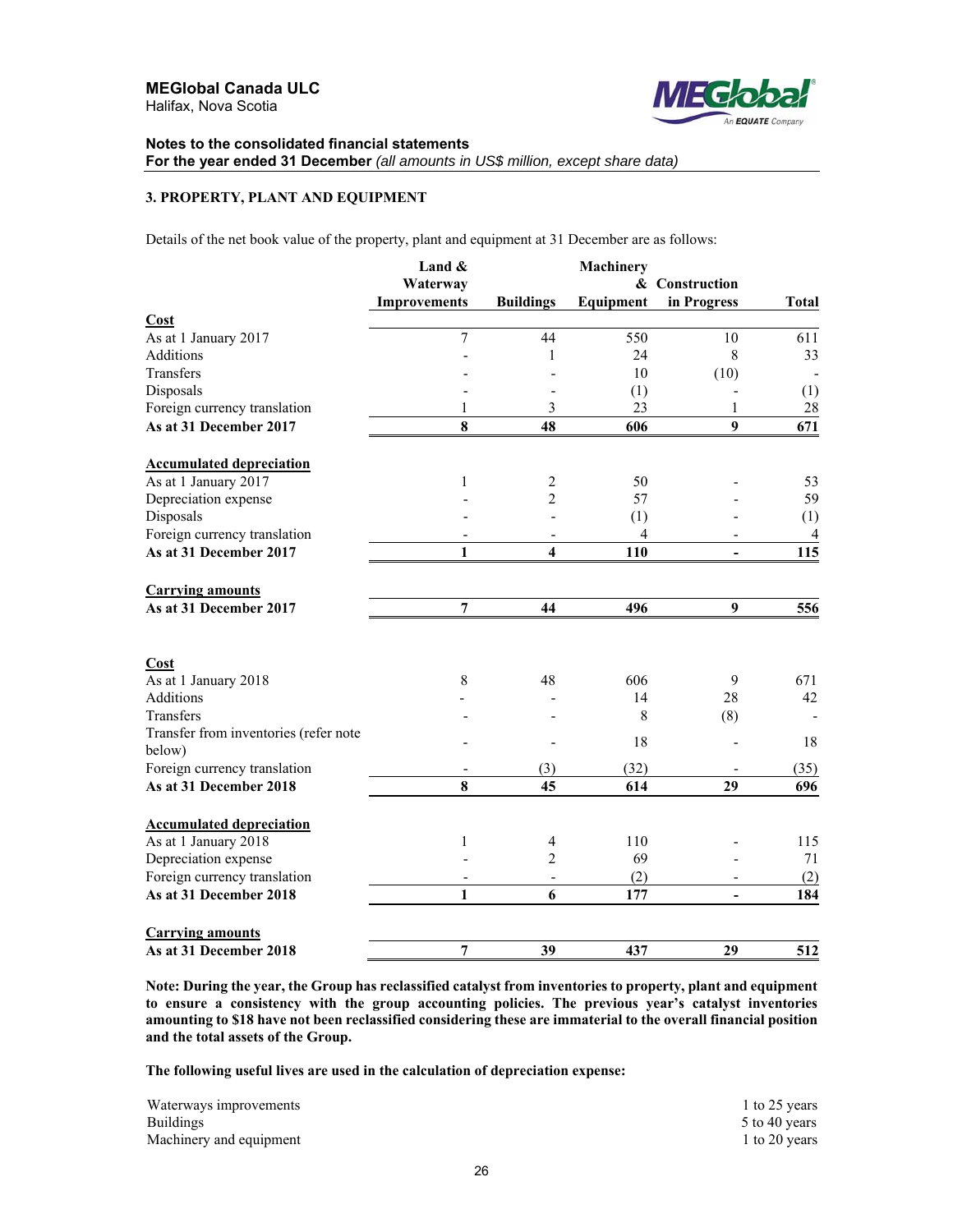

#### **4. GOODWILL AND OTHER INTANGIBLE ASSETS**

Details of Goodwill and other intangibles at 31 December are as follows:

|                                   | <b>Intellectual</b> |                 |                 |                         |
|-----------------------------------|---------------------|-----------------|-----------------|-------------------------|
|                                   | Goodwill            | <b>Property</b> | <b>Software</b> | <b>Total</b>            |
| <b>Cost</b>                       |                     |                 |                 |                         |
| As at 1 January 2017              | 1,461               | 10              | 1               | 1,472                   |
| Addition                          |                     |                 |                 |                         |
| As at 31 December 2017            | 1,461               | 10              | 1               | 1,472                   |
| <b>Accumulated Amortization</b>   |                     |                 |                 |                         |
| As at 1 January 2017              |                     |                 |                 |                         |
| Amortisation expense for the year |                     |                 |                 |                         |
| As at 31 December 2017            |                     | $\overline{2}$  |                 | $\overline{2}$          |
| <b>Carrying Amounts</b>           |                     |                 |                 |                         |
| As at 31 December 2017            | 1,461               | 8               | 1               | 1,470                   |
| Cost                              |                     |                 |                 |                         |
| As at 1 January 2018              | 1,461               | 10              | 1               | 1,472                   |
| Addition                          |                     |                 |                 |                         |
| As at 31 December 2018            | 1,461               | 10              | 1               | 1,472                   |
| <b>Accumulated Amortization</b>   |                     |                 |                 |                         |
| As at I January 2018              |                     | 2               |                 | $\overline{\mathbf{c}}$ |
| Amortization expense for the year |                     | 1               |                 | $\overline{2}$          |
| As at 31 December 2018            |                     | 3               | 1               | $\overline{\mathbf{4}}$ |
| <b>Carrying Amounts</b>           |                     |                 |                 |                         |
| As at 31 December 2018            | 1,461               | 7               |                 | 1,468                   |

Goodwill acquired in a business combination is allocated to the cash-generating unit ("CGU') that is expected to benefit from that business combination. Goodwill represents the expected economic benefits from the business combination including the future growth of the operations, synergies expected from supply chain and logistics, reduction of cost and access to global market and network. The impairment testing for Goodwill is carried out annually. The Group has one CGU for the purpose of impairment testing. The carrying amount of goodwill has been allocated to this CGU.

The recoverable amount of the CGU is determined from value-in-use calculations. The key assumptions for the value-in-use calculations are those regarding the discount rate, growth rates, freight cost and forecasted CFR prices. Management estimates discount rates using post-tax rates that reflect current market assessments of the time value of money and the risks specific to the CGU. The growth rates are based on industry growth forecasts. The Group prepares cash flow forecasts derived from the most recent financial budgets and market updates reviewed by management for the next five years, with adjustments as necessary to better reflect subsequent information, and extrapolates cash flows for the following five years based on an estimated growth rate of 2% per annum which is also the terminal growth rate applied. The terminal growth rate does not exceed the average long-term revenue growth rate for the relevant markets. The rate used to discount the forecast cash flows is in the range of 8% to 9%. Though a period longer than 5 years is used for cash flow projections, this is not expected to impact the impairment assessment as the expected sales volumes are constant after the fifth year and terminal growth rate of 2% is applied on key variables.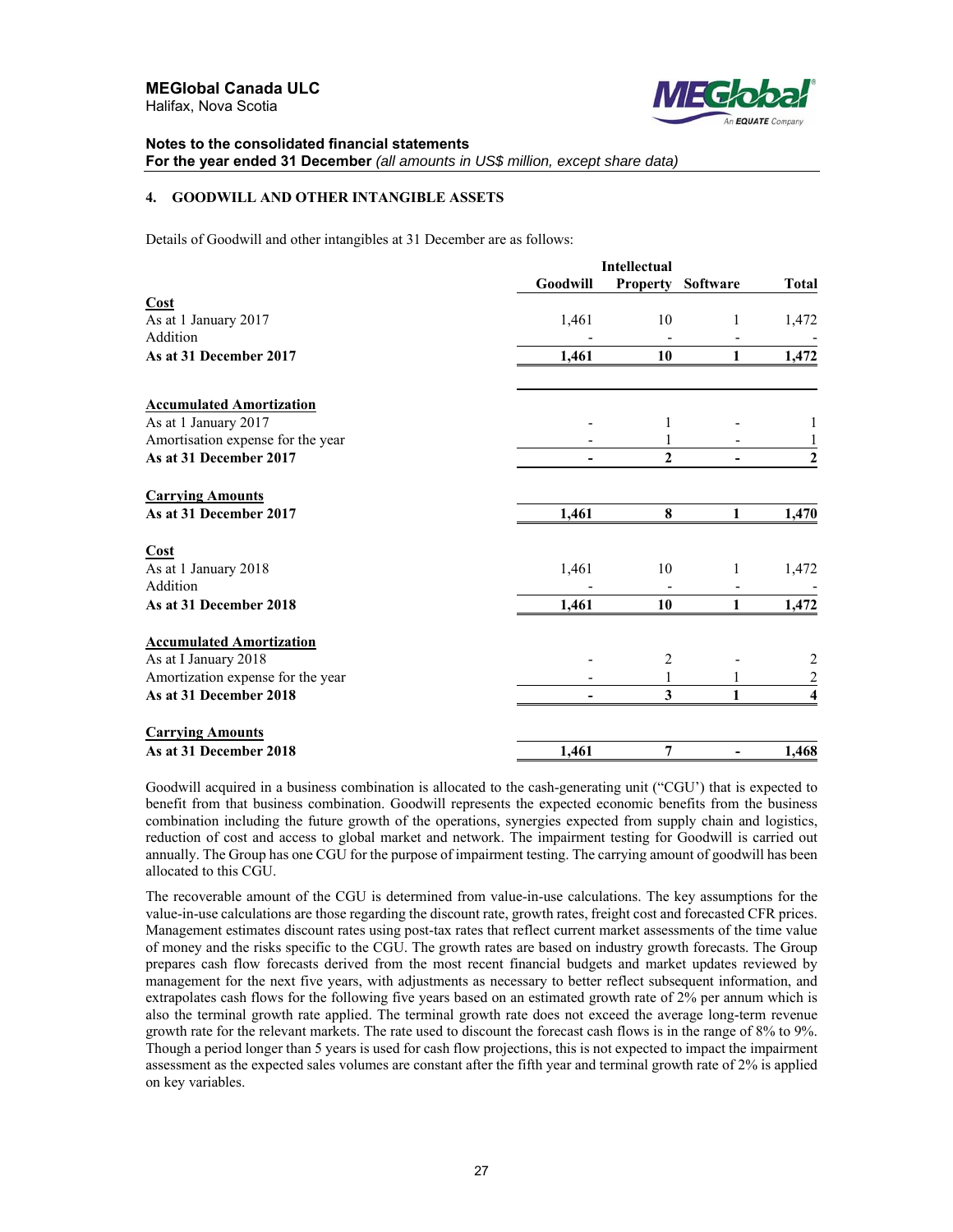

#### **4. GOODWILL AND OTHER INTANGIBLE ASSETS** *(continued)*

As a result of the annual impairment analysis carried out during the current year, the estimated recoverable amount of the CGU exceeded its carrying amount. Management has not identified any reasonably possible change in the assumptions which could cause the carrying amount to exceed the recoverable amount. Management is confident that based on its assessment, the goodwill is recoverable and accordingly, no impairment loss has been recorded. The amortization expense of intellectual property is included in cost of sales.

#### **5. DEFERRED CHARGES AND OTHER ASSETS**

|                           | 2018    |         |       | 2017    |         |       |
|---------------------------|---------|---------|-------|---------|---------|-------|
|                           | Non-    |         |       | Non-    |         |       |
|                           | Current | current | Total | Current | current | Total |
| Ethylene supply agreement | 13      | 184     | 197   |         | 197     | 210   |
| Financing costs - Bank    |         | 12      |       |         |         | 10    |
| Ethylene storage cavern   |         |         | 4     |         |         |       |
| Others                    |         |         |       | ٠       |         |       |
|                           | 24      | 199     | 223   |         | 211     | 228   |

#### **6. NOTES RECEIVABLE / PAYABLE**

|               |              | 2018         |              | 2017         |  |
|---------------|--------------|--------------|--------------|--------------|--|
|               | <b>Notes</b> | <b>Notes</b> | <b>Notes</b> | <b>Notes</b> |  |
|               | Receivable   | Pavable      | Receivable   | Payable      |  |
| MEGlobal B.V. | 240          | 131          | Q 1          |              |  |

*MEGlobal B.V. Revolving Credit Facility –* The Group has a multi-currency revolving credit facility in place with MEGlobal B.V., for working capital financing up to a maximum of \$500 (2017: \$500) at an interest rate of LIBOR + 0.41% (2017: 0.25%) above base rate (Base Rate is defined as the funding cost of MEGlobal B.V., which represents 1 to 6 month USD LIBOR and a spread of 1.50% (2017:1.50%)). The facility can also be used to deposit excess funds. As of 31 December, the Group had deposited \$109 (2017: \$20 deposit) in various currencies with rates ranging from 2.85% to 3.07% (2017: 2.11% to 2.36%). The facility does not have a specific tenure and is repayable on demand. Interest is accrued monthly.

#### **7. INVENTORIES**

Details of inventory at 31 December are as follows:

| 2018                       | <u>2017</u> |
|----------------------------|-------------|
| <b>Finished Goods</b>      | 10          |
| Raw Materials and Supplies | 1 Q         |
| <b>Total inventories</b>   |             |

#### **8. COMMON STOCK**

The Group has two classes of common stock: Class A and Class B. Both classes of shares carry no par value per share.

Class A Shares: Authorized: unlimited shares Issued and outstanding: 200,000,100 shares Stockholder: EQUATE Petrochemical Company K.S.C.C

Class B Shares: Authorized: unlimited shares Issued and outstanding: 0 shares

These classes of common stock have the same rights, preferences and restrictions.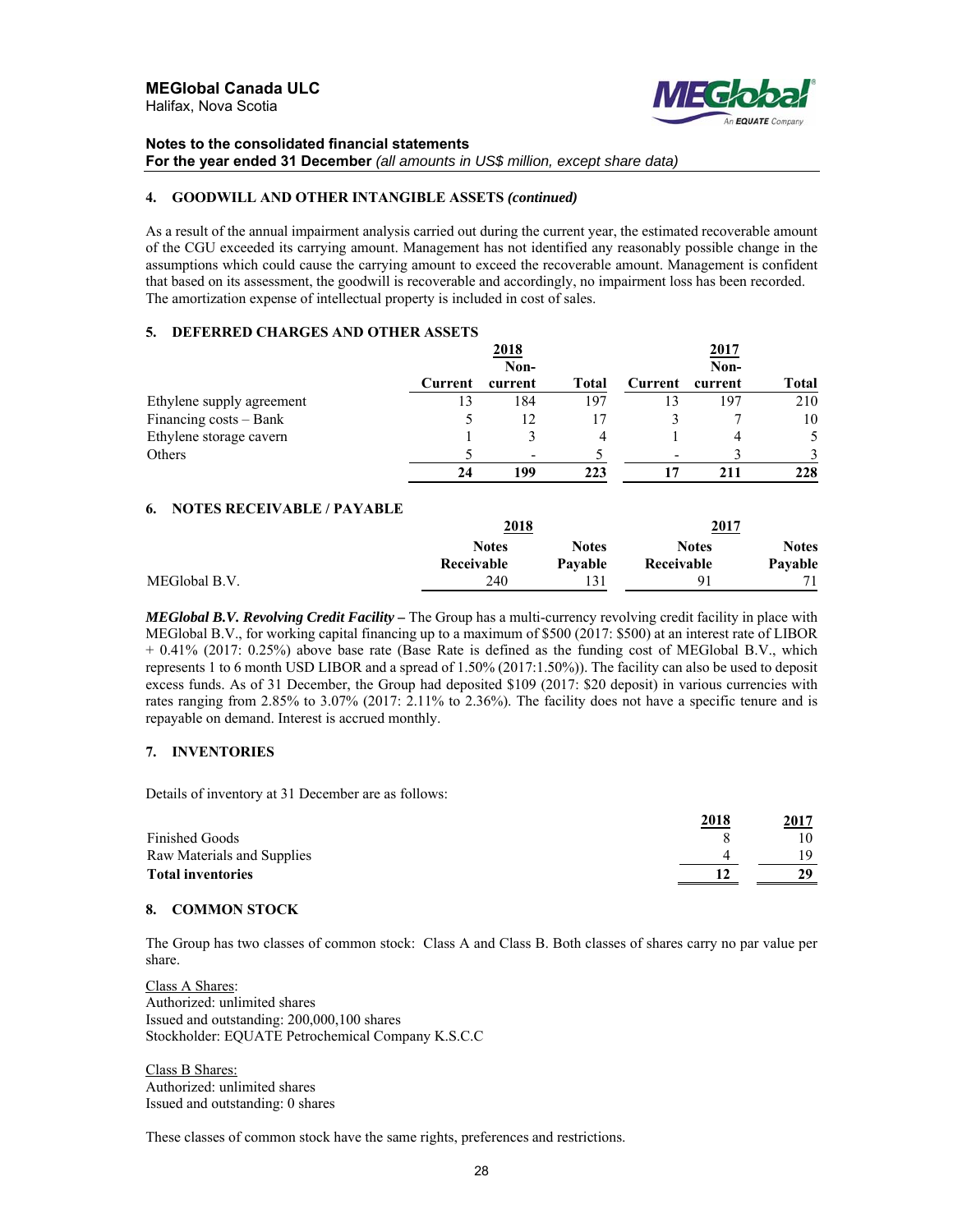

#### **9. LONG TERM DEBT – BANKS**

On 23 June 2016, the Group entered into a US\$ 5,000 long term loan agreement ("Term Loan") with a consortium of banks. The Term Loan consisted of US\$ 2,000 Tranche A 5-year bullet facility, US\$ 2,000 Tranche B 3-year bullet facility, and US\$ 1,000 3 year revolving credit facility. The Group is jointly and severally a guarantor along with TKOC for the Term Loan and the credit facilities include customary covenants. On 23 June 2016 and on 30 November 2016, the Group drew down US\$ 2,000 from Tranche A facility and US\$ 500 from Tranche B facility, respectively. Tranche A facility will mature on 23 June 2021.

On 28 February 2017, the Group early settled Tranche B 3-year bullet facility amounting to US\$ 500 of which US\$ 47 pertaining to Islamic financing and US\$ 453 pertaining to conventional financing facility. This facility had the original maturity date on 30 November 2019. Further, unutilised facility of Tranche B was cancelled in February 2017.

On 13 December 2018, the Group completed the extension of the Term Loan facility until 23 June 2023 and Revolver Credit Facility until 23 June 2022, and the amendment of the Term Loan Margin from 195 bps to 120 bps and the Revolver Credit Facility margin from 140 bps to 70 bps. As part of the amendment and extension, the Group repaid an amount of US\$ 100, reducing the facility balance to US\$1,900 .

At 31 December 2018, the details of the Term Loan are as follows:

|                        |                       | <b>Term Loan</b> |                              |
|------------------------|-----------------------|------------------|------------------------------|
|                        | <b>Total Facility</b> | Tranche A        | Revolving<br>credit facility |
| Islamic Financing      | 282                   | 188              | 94                           |
| Conventional Financing | 2,618                 | 1.712            | 906                          |
| <b>Total</b>           | 2,900                 | 1,900            | 1,000                        |

The group has borrowed \$ 1,457 (2017: \$ 1,601) under Term A of the facility. The interest/profit rate payable on the facility is LIBOR+1.20% (3.71% as on December 31, 2018) (2017: LIBOR+1.95% [2.72% as on December 31, 2017]). Interest/profit on the above facility amounted to \$ 63 (2017: \$ 55).

#### **10. DERIVATIVES INSTRUMENTS AND HEDGING**

The Group's operations require active participation in foreign exchange markets. The Group enters into foreign exchange forward contracts to hedge various currency exposures. Exposures primarily relate to assets and liabilities denominated in foreign currencies. The primary business objective of the activity is to optimize the U.S. dollar value of the Group's assets and liabilities with respect to exchange rate fluctuations. Assets and liabilities denominated in the same foreign currency are netted, and only the net exposure is hedged. At 31 December 2018, the Group had forward contracts to buy, sell or exchange foreign currencies. These contracts had various expiration dates and are with MEGlobal BV. The Group has not engaged in any cash flow hedges.

|                                                          | 2018 |      | <u>2017</u> |      |
|----------------------------------------------------------|------|------|-------------|------|
|                                                          | Gain | Loss | Gain        | Loss |
| Derivatives relating to                                  |      |      |             |      |
| Foreign currency mark to market impact on profit or loss |      | (14) |             |      |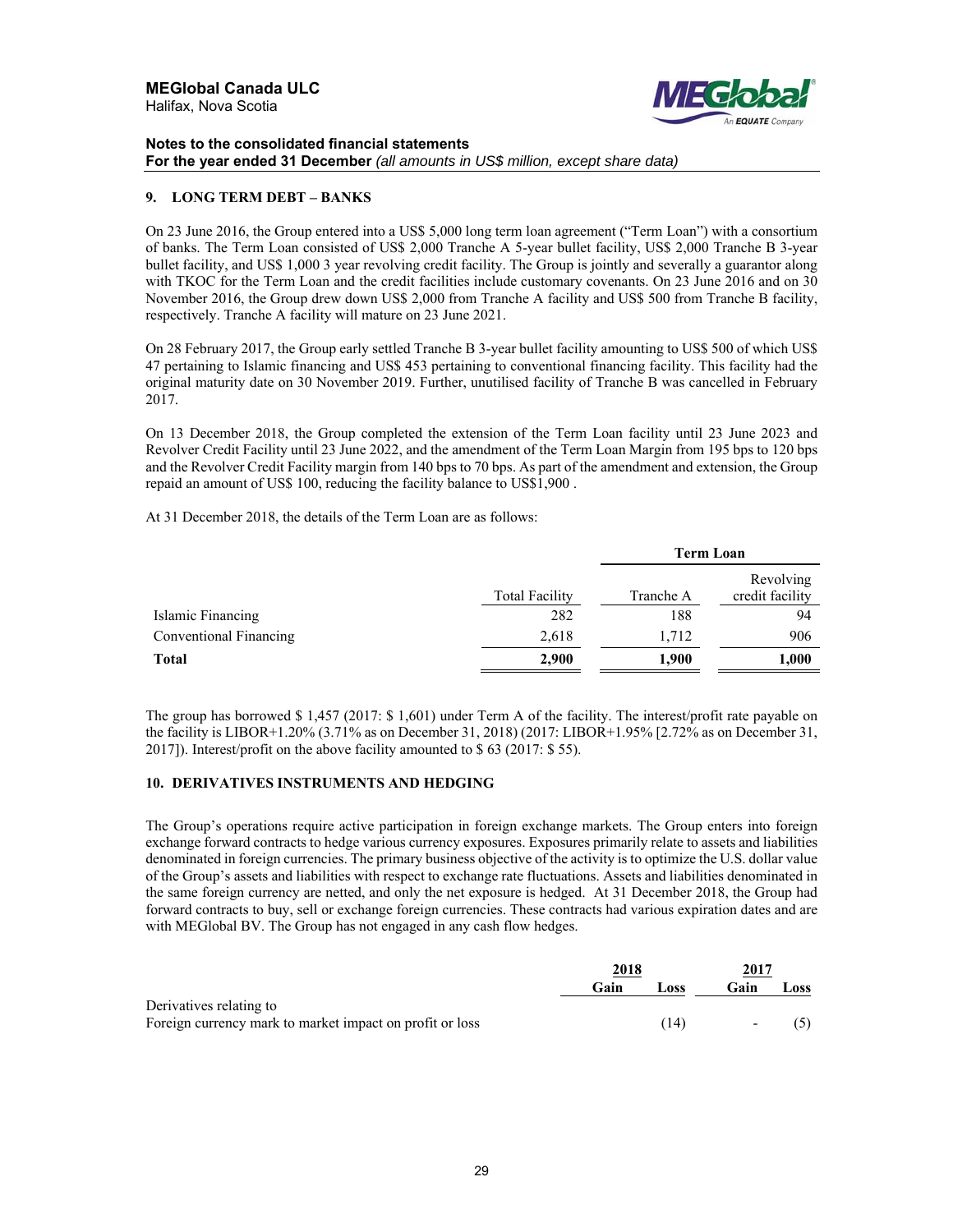

#### **Notes to the consolidated financial statements**

**For the year ended 31 December** *(all amounts in US\$ million, except share data)* 

#### **10. DERIVATIVES INSTRUMENTS AND HEDGING** *(continued)*

**As at 31 December, the Group had the following net notional forward exchange contracts (amounts in millions of respective currency):** 

|                       | 2018 |     | <u>2017</u> |     |
|-----------------------|------|-----|-------------|-----|
|                       | CAD  | USD | CAD         | USD |
| Long Position         | 599  | 307 | 485         | 274 |
| <b>Short Position</b> | 415  | 446 | 29          | 14  |

The table below analyses financial instruments carried at fair value, by valuation method. The different levels have been defined as follows:

- Level 1: quoted prices (unadjusted) in active markets for identical assets or liabilities.
- Level 2: inputs other than quoted prices included within Level 1 that are observable for the asset or liability, either directly (i.e., as prices) or indirectly (i.e., derived from prices).
- Level 3: inputs for the asset or liability that are not based on observable market data (unobservable inputs).

The net mark to market loss on the above currencies amounting to \$14 (2017: \$5) as at 31 December 2018 is shown under level 3 inputs.

#### **11. CONTINGENCIES AND COMMITMENTS**

#### **11.1 Contingent liabilities**

In December 2018, the Company received a Corporation Income Tax Assessment from the Canadian Revenue Agency (CRA) for a transfer pricing adjustment amounting to CAD\$ 62 (US\$ 45) resulting in additional tax impact of CAD\$ 13 (US\$ 9) relating to tax year 2013. This assessment is issued subsequent to the final audit report completed for the tax years 2013, 2014 and 2015 by the CRA. The Management intends to file a notice of objection for the 2013 assessment within the stipulated period. The management is confident that it can defend their submitted inter-company transfer price and get the assessment reversed through the appeal process, similar to prior years and is of the view that no additional tax liability is required for this assessment. The Company has not received the final Corporation Tax Assessments for the tax years 2014 and 2015.

#### **11.2 Lease commitments**

The Group has entered into leases for rail cars from third parties, land from DCC ULC, Silver from MEGlobal International FZE, and equipment from others under operating leases. At 31 December, the future minimum rental commitments under non-cancelable leases are as follows.

| Minimum Lease Commitment | 2018 | 2017 |
|--------------------------|------|------|
| 2017                     |      | -    |
| 2018                     | ۰    |      |
| 2019                     |      |      |
|                          |      |      |
| Total                    |      |      |
|                          |      |      |

#### **11.3. Other commitments**

MEGlobal International FZE ("the related party") has entered into short term arrangements to obtain the right to use 5,409,646 troy ounces (2017: 5,635,540 troy ounces) of silver worth \$83 (2017: \$95) with a number of banks. The title and ownership of the silver rests with banks. These arrangements matures over various dates in 2019. The related party pays service fees for these arrangements which are expensed over the terms of such arrangements. The related party also bears the risk of loss of silver resulting from usage. The related party assigned the right to use silver to MEGlobal Canada ULC and its wholly owned subsidiary Alberta & Orient Glycol Company ULC for utilization in its manufacturing operations on similar terms.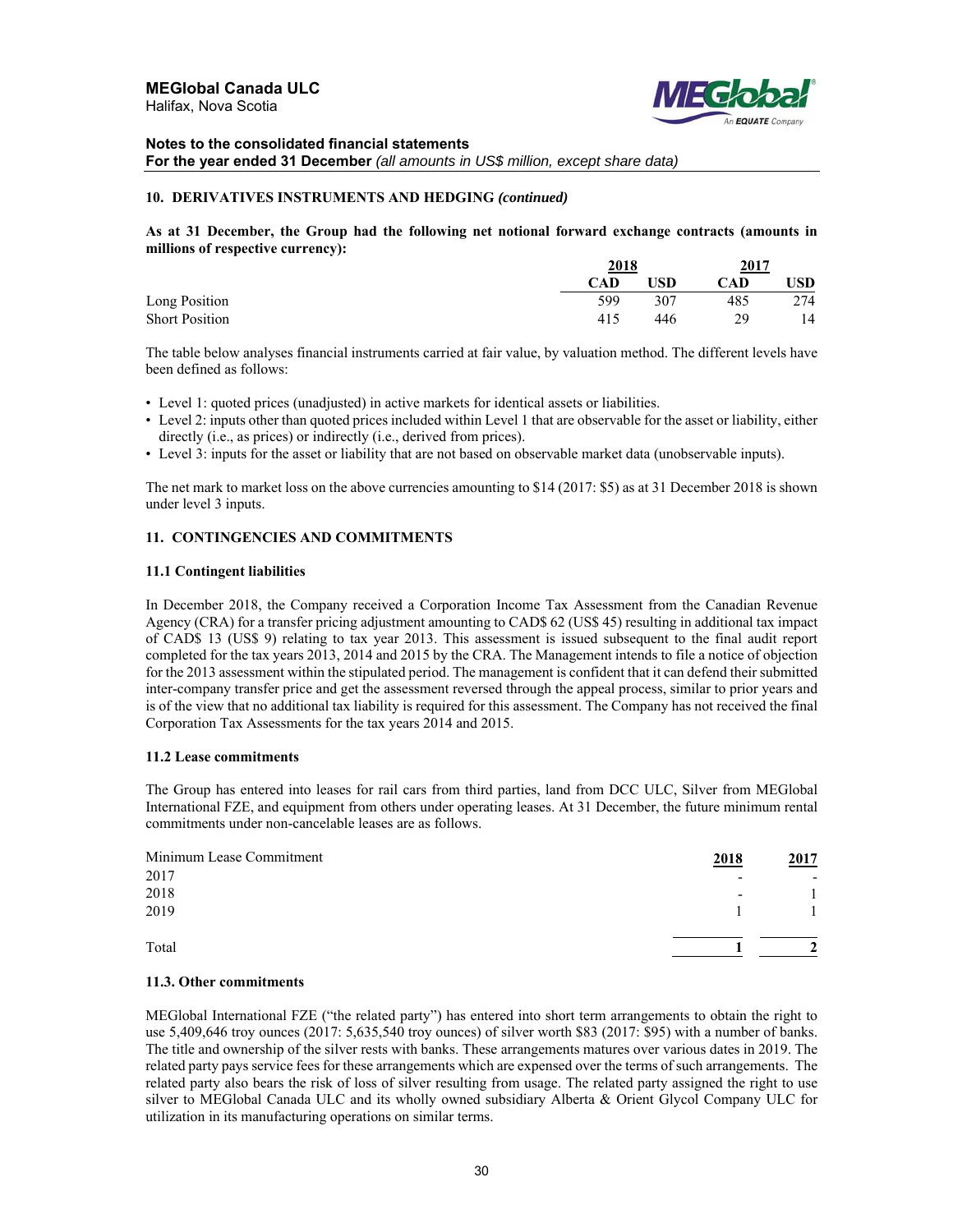

#### **11. CONTINGENCIES AND COMMITMENTS** *(continued)*

#### **11.4. Capital commitments**

MEGlobal Canada ULC has entered into an agreement with an affiliate for the expansion of its production facility in Canada - LHC 1 Expansion Project. The capital commitments relating to this project amounts to \$95.

#### **12. RELATED PARTY TRANSACTIONS**

The Group has entered into certain commercial arrangements with some of its ultimate stockholders or affiliates of the stockholders. They include:

- Ethylene Supply Agreement
- Ethylene Oxide (EO)/EG Swap Agreement
- Technology License Intellectual Property (IP) Agreement
- Catalyst Supply Agreement
- Storage Sublease
- Silver Lease
- Ground Lease
- Utilities Services Agreements
- Technical Services Agreement
- General Services Agreement
- Secrecy Agreement
- Employee Seconding Agreement
- Other Assignment and Assumption Agreements

A summary of significant balances with affiliated entities is as follows:

|                                        |              | 2018          |               |           | 2017                                     |               |
|----------------------------------------|--------------|---------------|---------------|-----------|------------------------------------------|---------------|
|                                        | Dow          | <b>EQUATE</b> | <b>EQUATE</b> | Dow       | <b>EQUATE</b>                            | <b>EQUATE</b> |
|                                        | Consolidated | Petrochemical | Petrochemical |           | Consolidated Petrochemical Petrochemical |               |
|                                        | Companies    | BV            | K.S.C.C.      | Companies | BV                                       | K.S.C.C.      |
| Purchase                               |              |               |               |           |                                          |               |
| Ethylene                               | 252          |               |               | 216       |                                          |               |
| Services                               | 32           | 4             |               | 78        | 2                                        |               |
| Inventories                            |              |               |               |           |                                          |               |
| <b>Sales</b>                           |              |               |               |           |                                          |               |
| Inventories                            | 3            | 845           |               | 4         | 839                                      |               |
| <b>Services</b>                        | 4            |               |               | 6         |                                          |               |
| Interest expenses                      |              | 2             |               |           | 3                                        |               |
| Interest income                        |              | 4             |               |           |                                          |               |
| Included in the December 31            |              |               |               |           |                                          |               |
| <b>Statement of Financial Position</b> |              |               |               |           |                                          |               |
| Accounts receivable                    | 3            | 156           |               |           | 157                                      |               |
| Accounts payable                       | 4            | 6             |               | 12        |                                          |               |
| Notes receivable                       |              | 240           |               |           | 91                                       |               |
| Notes payable                          |              | 131           |               |           | 71                                       |               |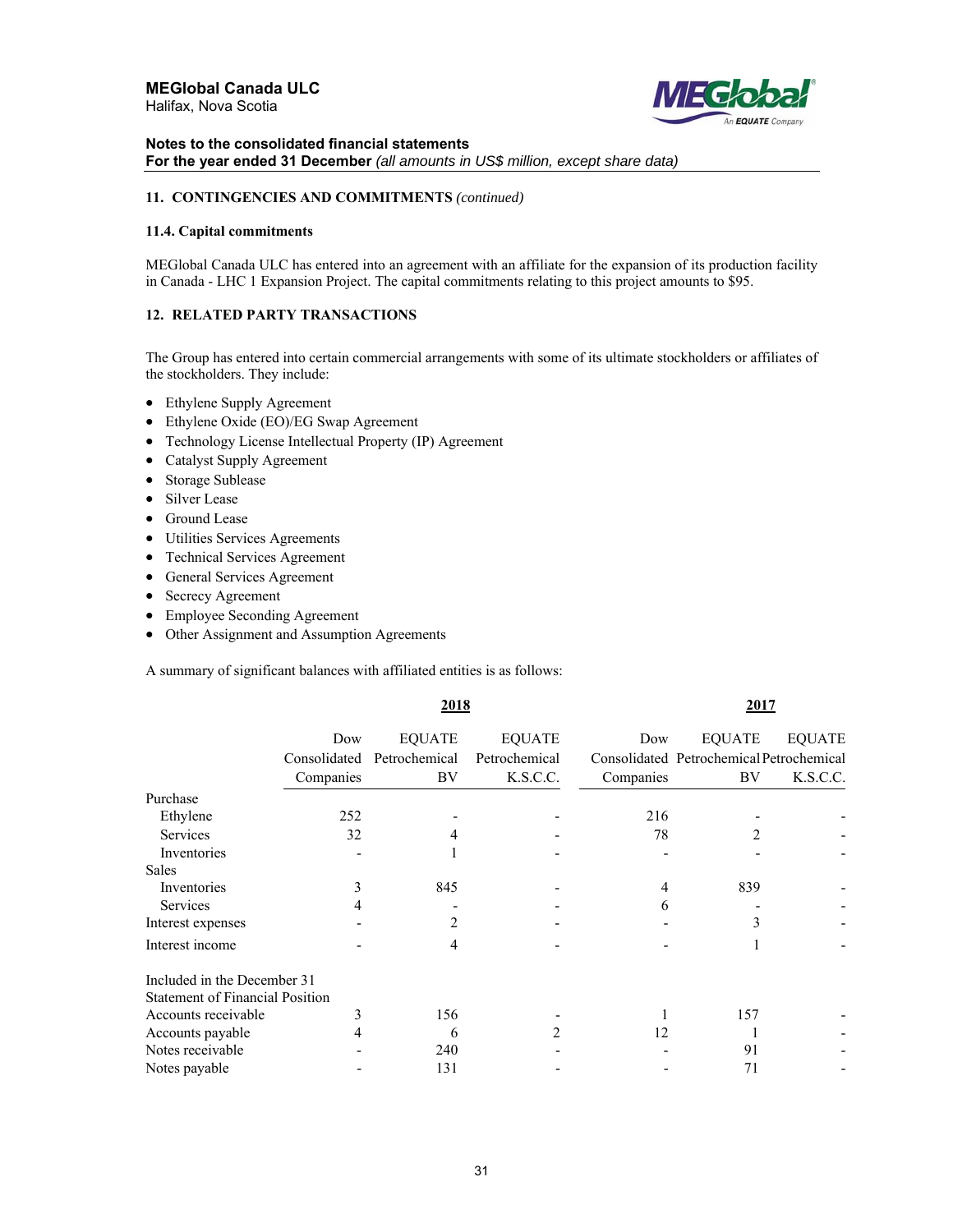

#### **12. RELATED PARTY TRANSACTIONS** *(continued)*

Dow Consolidated Companies includes: The Dow Chemical Group ("TDCC"), Union Carbide Corporation, DCC ULC, Dow Europe Holding B.V., DCOMCO Inc., DIFS and other TDCC subsidiaries and or related companies to a smaller extent.

EQUATE Petrochemical B.V. includes: MEGlobal B.V., MEGlobal Americas Inc., MEGlobal Europe GmbH, MEGlobal International FZE, MEGlobal Asia Limited, MEGlobal Mexico S.A. de C.V., MEGlobal Trading Co. Ltd., MEGlobal Comercio Do Brasil Ltda, Equipolymers GmbH and Equipolymers SRL.

EQUATE Petrochemical Company K.S.C.C. is the Parent Company and other entities above fall under "other related parties" category.

All outstanding balances with these related parties are at agreed upon prices and are to be settled in accordance with standard terms of the agreements.

The Ethylene Supply Agreement commits the Group to purchase and obligates DCC ULC to supply a contract quantity of ethylene each year through 2024 with additional two five-year extensions through to 2034, on a predetermined contract pricing formula. The provisions of the agreement allow for certain cost adjustments based on contractual formulas and raw material inputs and are generally settled in conjunction with the monthly related Group settlement and reconciliation process. Management believes that the impacts of these settlements are not significant. The Company has no key managerial personnel employed.

#### **13. INCOME TAXES**

The provision for income taxes consists of the following:

|              | 2018 | 2017 |
|--------------|------|------|
| Current      | 100  | 98   |
| Deferred     |      | (16) |
| <b>Total</b> | 93   | 82   |

Tax rate reconciliation:

|                                                 |         | 2018 |     | 2017 |
|-------------------------------------------------|---------|------|-----|------|
| Income before income taxes                      |         | 325  |     |      |
| Tax at the Canadian statutory rate              | $2.7\%$ | 88   | 27% | 85   |
| Other                                           |         |      |     |      |
| Tax expense and effective tax rate for the year | 2.9%    | 93   | 27% |      |

Net income taxes paid in 2018 were \$138 (2017: \$53).

Significant components of the Group's deferred income tax assets and liabilities are as follows:

|                                            | 2018 | 2017 |
|--------------------------------------------|------|------|
| Deferred Income Tax Assets:                |      |      |
| Post-retirement benefit obligations        | 6    | 8    |
| Other Assets                               |      |      |
| Total                                      |      | 10   |
| Deferred Income Tax Liabilities:           |      |      |
| Property                                   | 112  | 121  |
| Other Assets and intangibles               | 54   | 55   |
| Total                                      | 166  | 176  |
| <b>Net Deferred Income Tax Liabilities</b> | 159  | 166  |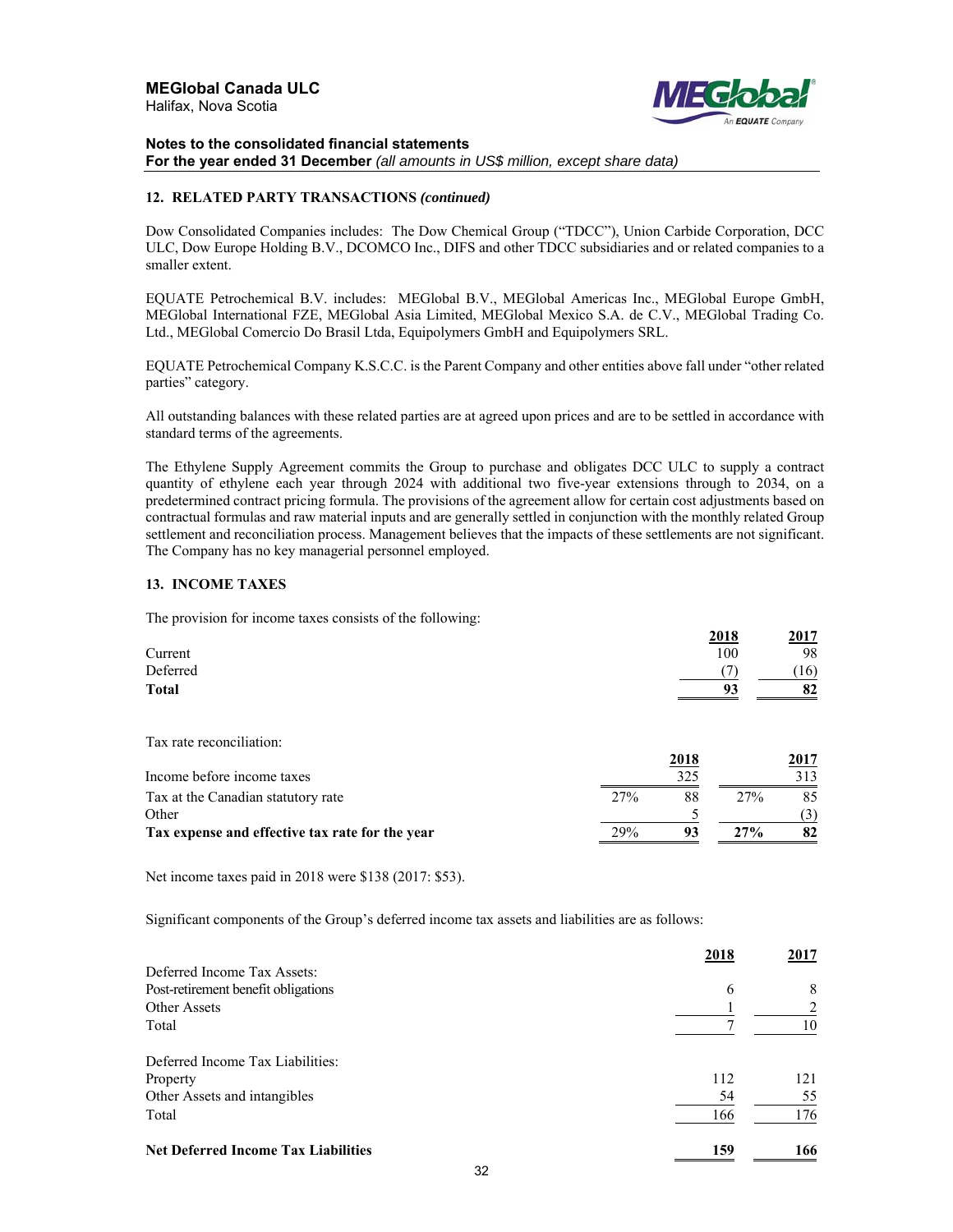

#### **14. EMPLOYEE BENEFIT PROGRAMS**

Benefit program expenses which include compensation and all Group benefit programs totaled \$33 in 2018 (\$43 in 2017). Employees of the Group maintained their participation in all DCC ULC sponsored health and welfare benefit programs for the year ended 2018. The Group pays for the costs incurred under these plans. The employee savings and pension plans are in the name of the Group.

#### **15. POST-RETIREMENT BENEFITS**

The Group operates a non-contributory defined Benefit Plan ("Plan") for its employees. The Plan became effective July 1, 2004 replacing the Dow Chemical Canada Inc. Salaried Employees Pension Plan and the Union Carbide Pension Plan for Canadian employees; both plans had been in place for the Group's employees up until that time. All former Dow Chemical Canada Inc. ("DCCI") employees, who were also members of their respective plans, transferred to employment with the Group on July 1, 2004 and became employees of the Group and members of the Plan on that date. As of December 31, 2011, the defined benefit plan was closed to new entrants. The Group introduced a new defined contribution plan for employees hired on or after January 1, 2012.

The most recent actuarial valuations of plan assets and the present value of the defined benefit obligation were carried out on December 31, 2016 in 2017. These valuations reflect the past service costs and asset transfers of the Union Carbide Canada and the DCCI Salaried Employees Pension plans to the Plan. The Plan's liabilities were assessed by utilizing the Projected Unit Credit actuarial method.

The pension plan exposes the Group to actuarial risks such as longevity risk, currency risk, interest rate risk and investment risk.

The Group provides certain health and welfare benefits to retired employees. These benefits which are supplemental to provincial health care plans cover eligible employees age 50 and over who have completed a minimum of ten years of credited active service. The Group and the retiree share the costs of these benefits. This unfunded benefit plan is cancellable by the Group.

| Actuarial assumptions:                   | Defined Benefit Pension |          | Other Post-Retirement |                 |
|------------------------------------------|-------------------------|----------|-----------------------|-----------------|
|                                          |                         | Plans    |                       | <b>Benefits</b> |
| Valuations at:                           | 2018                    | 2017     | 2018                  | 2017            |
| Discount Rate                            | 3.95%                   | $3.44\%$ | 3.97%                 | 3.47%           |
| Salary Increases – Current               | $3.50\%$                | $5.00\%$ | $3.50\%$              | 3.50%           |
| Salary Increases – Subsequent Year       | 3.50%                   | $3.50\%$ |                       |                 |
| Salary Increase – Thereafter             | $3.50\%$                | $3.50\%$ |                       |                 |
| Inflation                                | $2.00\%$                | $2.00\%$ |                       |                 |
| Heather Care Trend Rates:                |                         |          |                       |                 |
| Drugs – Initial                          |                         |          | 5.75%                 | 5.00%           |
| Drugs – Ultimate Trend                   |                         |          | 4.50%                 | 5.00%           |
| Drugs - Year Ultimate Trend Rate Reached |                         |          | 2025                  | 2018            |
| Other Health Care                        |                         |          | $4.00\%$              | $4.00\%$        |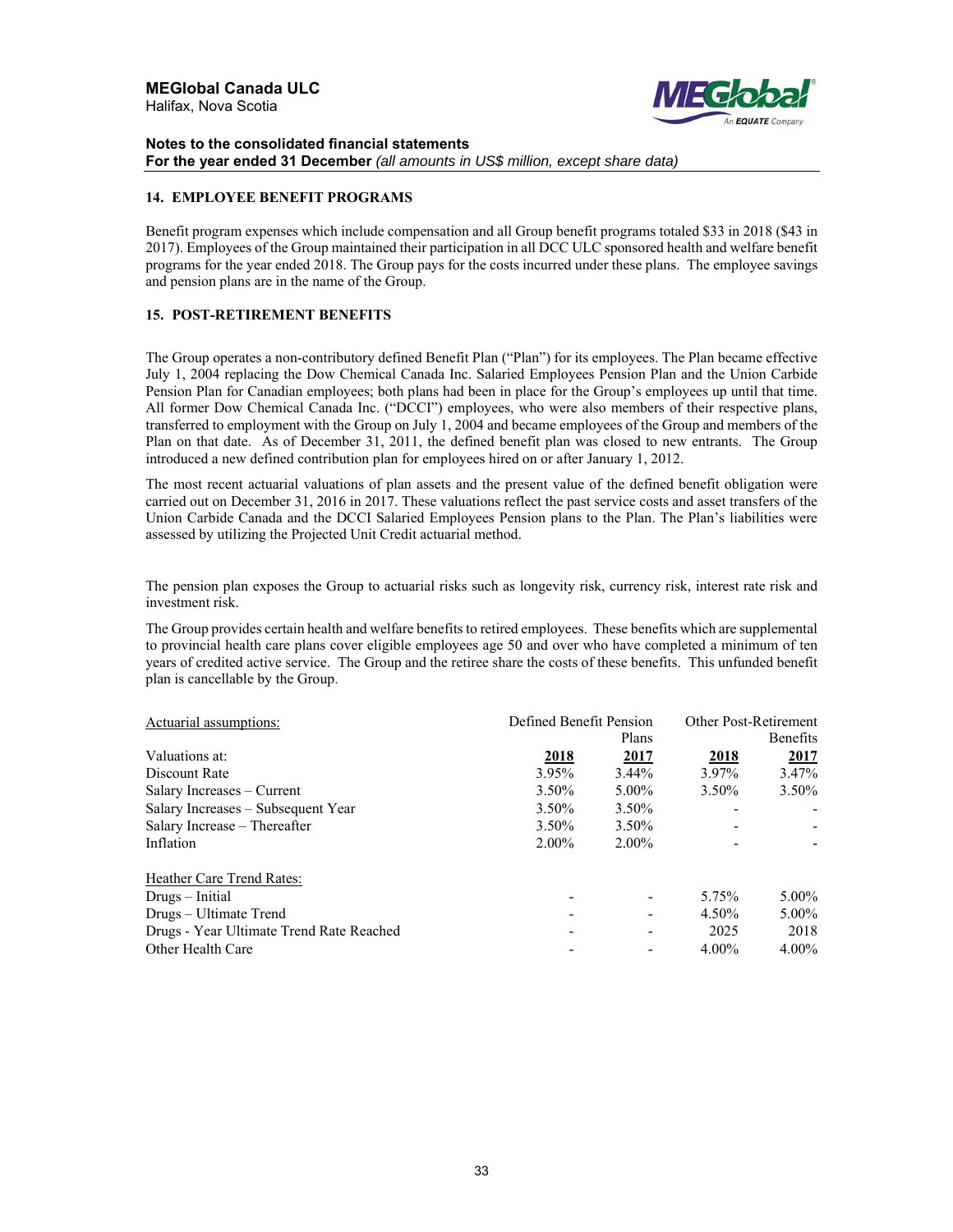

#### **15. POST-RETIREMENT BENEFITS** *(continued)*

| Defined benefit cost:                                   | Defined Benefit Pension | Plans |      | Other Post-Retirement<br><b>Benefits</b> |
|---------------------------------------------------------|-------------------------|-------|------|------------------------------------------|
|                                                         | 2018                    | 2017  | 2018 | 2017                                     |
| Profit & loss $(P&L)$                                   |                         |       |      |                                          |
| Current services costs                                  |                         |       |      |                                          |
| Net interest cost                                       |                         |       |      |                                          |
| Cost recognized in P&L                                  |                         |       |      |                                          |
| Other comprehensive income (OCI)                        |                         |       |      |                                          |
| Actuarial loss due to:                                  |                         |       |      |                                          |
| - Liability experience                                  |                         |       |      | (1)                                      |
| - Liability assumption changes                          | (8)                     |       |      |                                          |
| Actuarial loss / (gain) arising during year             | (8)                     | 10    |      |                                          |
| Return on plan assets (greater)/less than discount rate |                         |       |      |                                          |
| Remeasurement effects recognized in OCI before tax      | (5)                     |       |      |                                          |
| <b>Defined benefit cost</b>                             |                         |       |      |                                          |

| Net financial position:               |      | Defined Benefit Pension |      | Other Post-Retirement |  |
|---------------------------------------|------|-------------------------|------|-----------------------|--|
|                                       |      | Plans                   |      | <b>Benefits</b>       |  |
|                                       | 2018 | 2017                    | 2018 | <u>2017</u>           |  |
| Development of Net Financial Position |      |                         |      |                       |  |
| Defined benefit obligation            | (80) | (87)                    |      | (5)                   |  |
| Fair value of assets                  | 64   | 62                      | -    |                       |  |
| <b>Net Defined Benefit Liability</b>  | 16)  | (25)                    |      |                       |  |

| Reconciliation of Benefit Obligation:      |       | Defined Benefit<br>Pension Plans |      | Other Post-Retirement<br><b>Benefits</b> |  |
|--------------------------------------------|-------|----------------------------------|------|------------------------------------------|--|
|                                            | 2018  | 2017                             | 2018 | 2017                                     |  |
| Acquired in a Business Combination         |       |                                  |      |                                          |  |
| Benefit Liability at January 1             | 87    | 67                               |      |                                          |  |
| Current services cost                      |       |                                  |      |                                          |  |
| Interest cost                              |       |                                  |      |                                          |  |
| Actuarial (gain)/losses arising from:      |       |                                  |      |                                          |  |
| - Demographic assumptions                  |       |                                  |      |                                          |  |
| - Financial assumptions                    | (8)   | b                                |      |                                          |  |
| - Experience assumptions                   |       |                                  |      | (1)                                      |  |
| Benefits paid                              | ( I ) | (1)                              |      |                                          |  |
| Gain/(loss) due to exchange rate movements | (4)   |                                  |      |                                          |  |
| <b>Benefit liability at December 31</b>    | 80    | 87                               |      |                                          |  |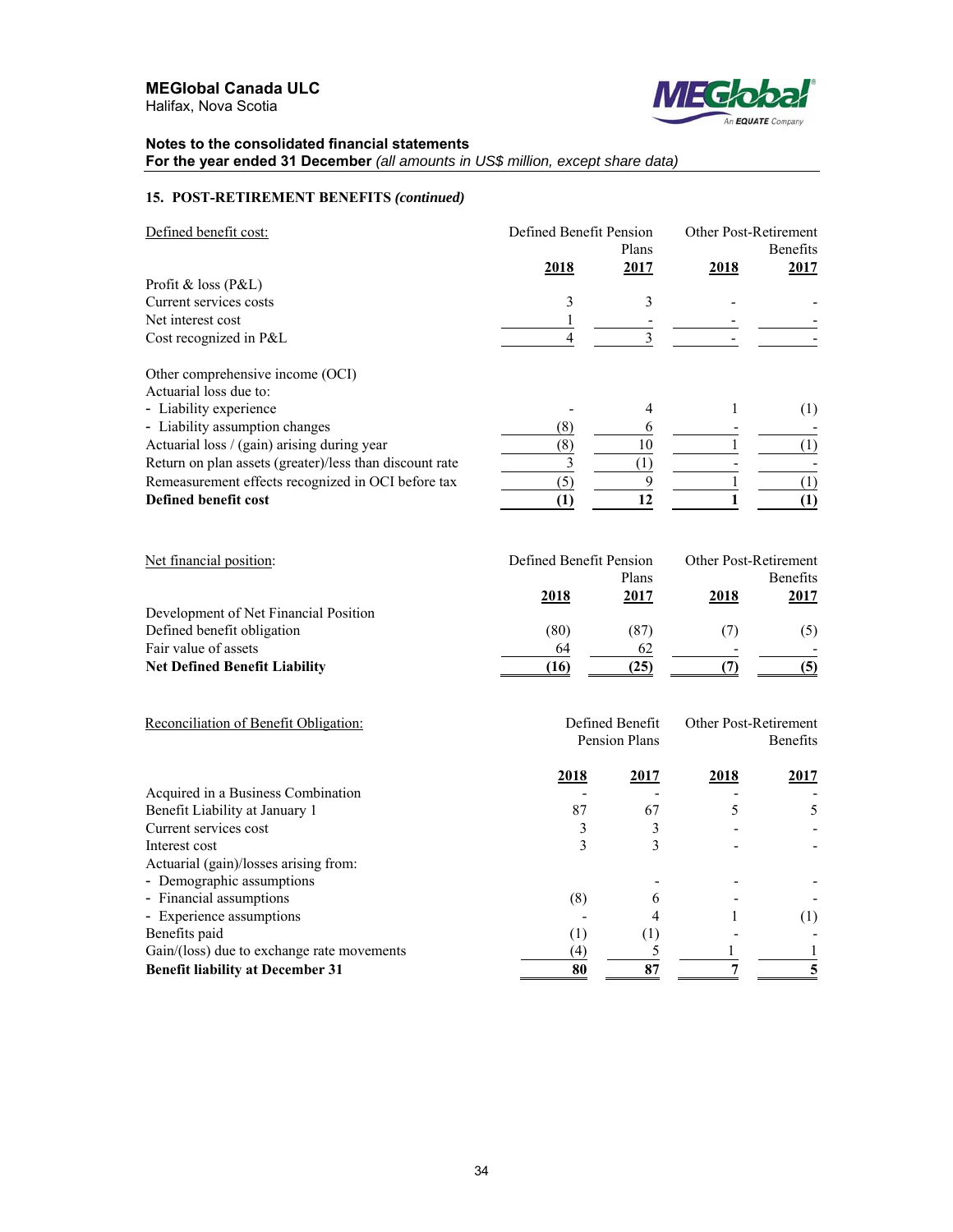

## **Notes to the consolidated financial statements**

**For the year ended 31 December** *(all amounts in US\$ million, except share data)* 

#### **15. POST-RETIREMENT BENEFITS** *(continued)*

| Reconciliation of Fair Value of Plan Assets:     | Defined Benefit |               |  |
|--------------------------------------------------|-----------------|---------------|--|
|                                                  |                 | Pension Plans |  |
|                                                  | 2018            | 2017          |  |
| Acquired in a Business Combination               |                 |               |  |
| Fair value of plan assets at 1 January           | 62              | 53            |  |
| Company contributions                            |                 | -6            |  |
| Benefits paid                                    | ( 1 )           | (1)           |  |
| Interest income on plan assets                   |                 |               |  |
| Return on plan assets greater than discount rate | (3)             |               |  |
| (Gain)/loss due to exchange rate movements       |                 |               |  |
| Fair value of plan assets at 31 December         | 64              | 62            |  |

| The Fair Value of Plan Assets is analyzed as follows: |               | Defined Benefit |
|-------------------------------------------------------|---------------|-----------------|
|                                                       | Pension Plans |                 |
|                                                       | 2018          | 2017            |
| Cash                                                  | 10            | 6               |
| <b>Bonds</b>                                          | 22            | 22              |
| Equity                                                | 32            | 34              |
| <b>Total</b>                                          | 64            | 62              |

The Group's 2019 funding requirements for the defined benefit pension plans is expected to be \$6 (2017: \$6).

Contributions to the defined contribution plan for other post-retirement benefits were immaterial in 2018 and will remain so in 2019.

Pension and post-retirement costs are included in the employee benefits component of labor and thus follow labor costs to various line items of the consolidated statement of profit or loss and other comprehensive income.

A 1% percentage point increase in the discount rate would have an impact of \$15 (2017: \$18) on the defined benefit obligation of the pension plans and a \$1 (2017: \$1) impact on the defined benefit obligation of other post-retirement obligations.

The plan assets do not include any of the Group's financial instruments, nor property occupied by, or other assets used by the Group.

#### **16. FINANCIAL INSTRUMENTS AND RISK MANAGEMENT**

*Market –* The Group's products are primarily sold under a sales and distribution agreement with EQUATE B.V. and its subsidiaries around the globe. Prices are primarily affected by industry cycles and supply and demand balances. EQUATE B.V. addresses the associated business risks, by customer and geographic diversification, stringent credit management, and efficient channels to markets.

EQUATE B.V. assumes inventory positions, related price risks, commercial and credit risks of trade customers and related working capital financing.

| Sales by Customer: | 2018 | 2017 |
|--------------------|------|------|
| EQUATE B.V.        | 845  | 839  |
| Other              | 37   | 31   |
| <b>Total</b>       | 882  | 870  |
|                    |      |      |
| Geographic Region: | 2018 | 2017 |
| Americas           | 845  | 823  |
| North Asia         | 37   | 47   |
| <b>Total</b>       | 882  | 870  |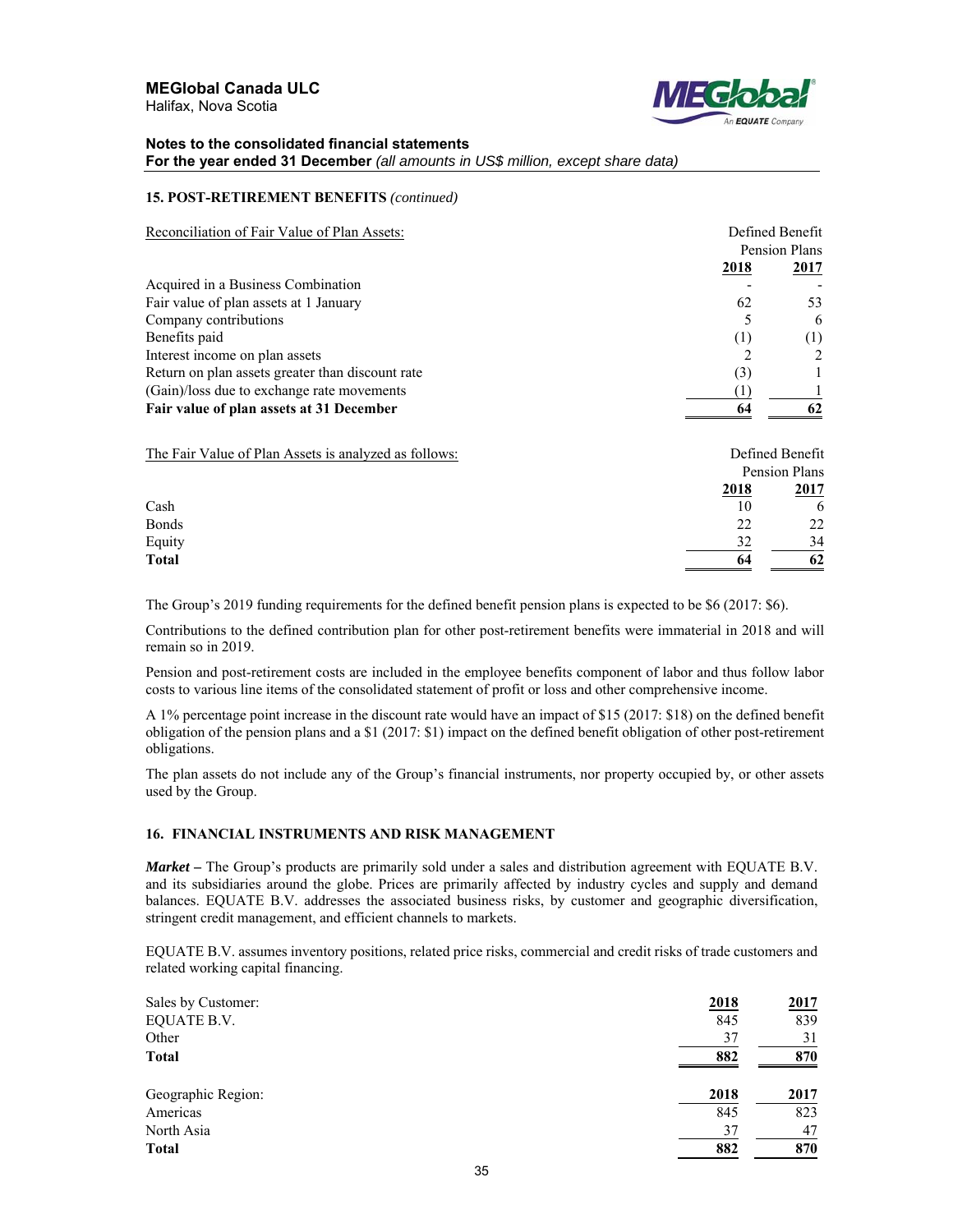

#### **16. FINANCIAL INSTRUMENTS AND RISK MANAGEMENT** *(continued)*

*Credit –* The Group is protected from third party credit risk due to the EQUATE B.V. distribution channels. In addition, the Group is selling products to local customers on open account and secured terms and engages in an active and conservative credit management policy that includes credit insurance. Management believes there are no significant past due receivables subject to credit risk. In accordance with management procurement policies, trade payables are settled in accordance with normal credit terms. With respect to financial assets, the maximum exposure is equal to the carrying amount of the assets on the statement of financial position. Temporary surplus cash is placed either with TDCC or with top rated third-party banks.

Trade accounts receivable including related parties aging analysis:

|              | 2018 | 2017 |
|--------------|------|------|
| Current      | 162  | 161  |
| <b>Total</b> | 162  | 161  |

The management considers the notes receivables to be fully recoverable.

*Concentration –* The Group participates in the manufacturing and trade industry sector and can be analyzed by the following geographic regions post intergroup eliminations:

|                    | 2018   |            |                | 2017       |  |
|--------------------|--------|------------|----------------|------------|--|
| Geographic Region: | Assets | iabilities | Assets         | iabilities |  |
| North America      | 2,335  | 263        | 2.407          | 307        |  |
| Middle East        | 57     | . 457      | 57             | .,601      |  |
| Europe             | 240    | 31         | Q <sub>1</sub> | 71         |  |

*Interest –* The Group is exposed to interest rate risk on all interest/profit bearing deposits and borrowings. The Group's long-term debt via the EQUATE facility carries interest/profit at cost of funds plus margin (effective rate 3.52% on 31 December 2018). The sensitivity analysis shows that an increase of 1% in the interest/profit rate has \$16 impact on the statement of profit or loss and other comprehensive income.

#### *Liquidity* **– As disclosed on the face of the financial statements, the Group manages its short term obligations based on its own cash flow and credit facilities granted from the related companies.**

The dividend policy of the Group is driven by a targeted debt to equity ratio, cash flow and liquidity, and is restricted by certain tax and legal provisions prevailing in various jurisdictions in which the Group operates.

The following are the remaining contractual maturities of financial liabilities at the reporting date. The amounts are gross and undiscounted, and include estimated interest/profit payments:

|                                | 2018 |                |       | 2017  |     |                          |                          |       |
|--------------------------------|------|----------------|-------|-------|-----|--------------------------|--------------------------|-------|
|                                |      | 0 to 3 3 to 12 | >1    |       |     | 0 to 3 3 to 12           | >1                       |       |
|                                |      | months months  | vear  | Total |     | months months            | vear                     | Total |
| Accounts payables and accruals | 74   |                |       | 74    | 101 |                          | $\overline{\phantom{0}}$ | 101   |
| Long term debt - banks         | 16   | 49             | 1.646 | 1.711 | 12  |                          | 1,723                    | 1,772 |
| Notes payable                  | 131  |                |       | 131   |     | $\overline{\phantom{a}}$ | $\overline{\phantom{a}}$ |       |
| <b>Total Liabilities</b>       | 221  | 49             | 1.646 | 1.916 | 184 | 37                       | 1.723                    | 1.944 |